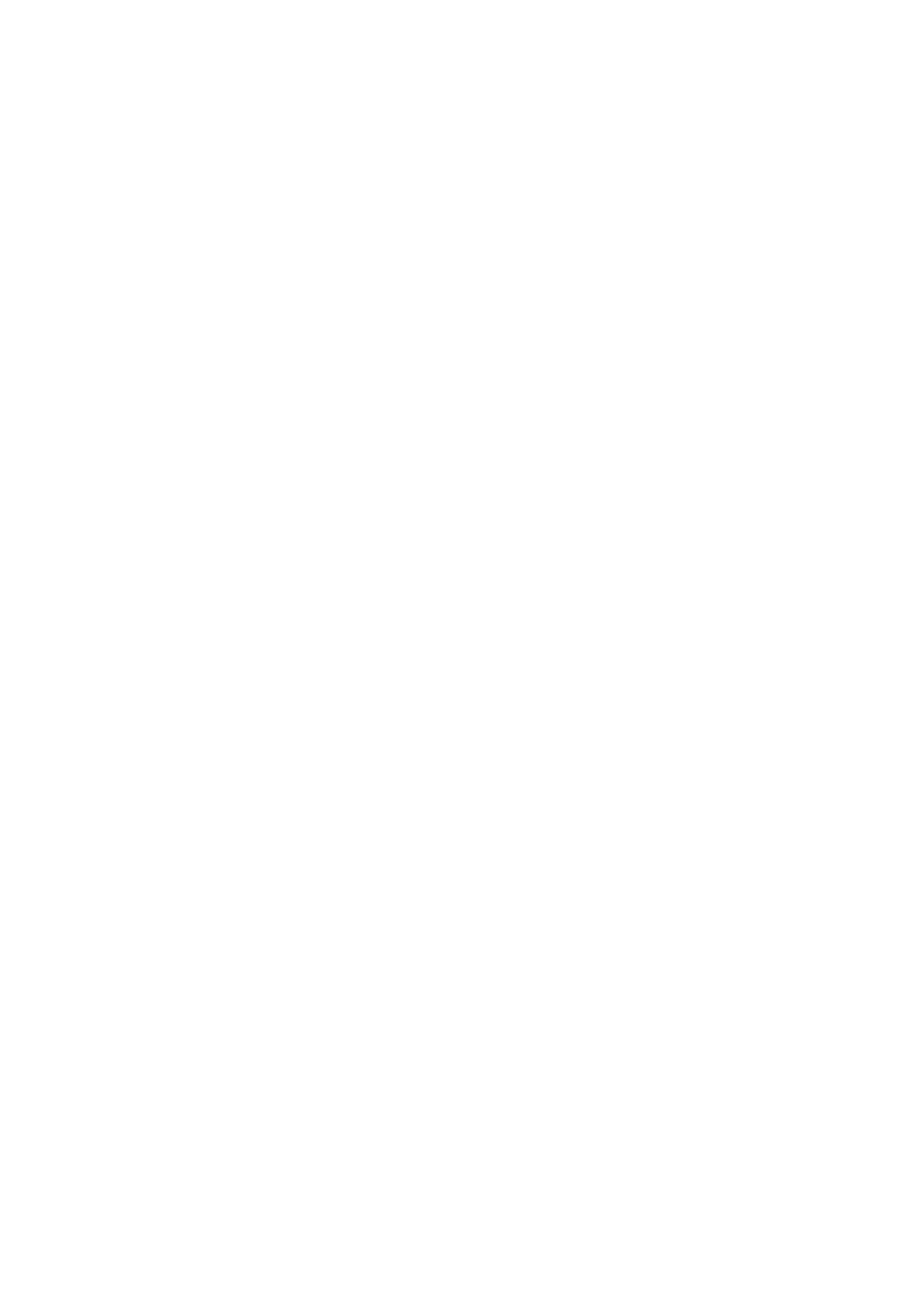# **CONTENTS**

| $\mathbf 1$                              | <b>Key terms</b>                                                                                                                                                                                                                                               |                                                                                              |  |  |  |  |
|------------------------------------------|----------------------------------------------------------------------------------------------------------------------------------------------------------------------------------------------------------------------------------------------------------------|----------------------------------------------------------------------------------------------|--|--|--|--|
| 2                                        | <b>Basic usage</b>                                                                                                                                                                                                                                             | 5                                                                                            |  |  |  |  |
| 3                                        | How do I ?<br>3.1<br>install pip in versions of Python prior to Python 3.4? $\dots \dots \dots \dots \dots \dots \dots \dots$<br>3.2<br>3.3<br>3.4                                                                                                             |                                                                                              |  |  |  |  |
| 4                                        | <b>Common installation issues</b><br>9<br>9<br>4.1<br>9<br>4.2<br>9<br>4.3                                                                                                                                                                                     |                                                                                              |  |  |  |  |
|                                          | <b>A</b> Glossary                                                                                                                                                                                                                                              | 11                                                                                           |  |  |  |  |
| <b>About these documents</b><br>B<br>B.1 |                                                                                                                                                                                                                                                                |                                                                                              |  |  |  |  |
|                                          | <b>C</b> History and License<br>C.1<br>C.2<br>C.2.1<br>C.2.2<br>BEOPEN.COM LICENSE AGREEMENT FOR PYTHON 2.0<br>C.2.3<br>C.2.4<br>CWI LICENSE AGREEMENT FOR PYTHON 0.9.0 THROUGH 1.2<br>C.2.5<br>ZERO-CLAUSE BSD LICENSE FOR CODE IN THE PYTHON 3.10.2 DOCUMEN- | 27<br>27<br>28<br>28<br>29<br>30<br>31<br>31                                                 |  |  |  |  |
|                                          | C.3<br>C.3.1<br>C.3.2<br>C.3.3<br>C.3.4<br>C.3.5<br>C.3.6<br>C.3.7<br>C.3.8<br>C.3.9<br>C.3.10<br>C.3.11<br>C.3.12<br>C.3.13<br>C.3.14<br>C.3.15<br>zlib                                                                                                       | 32<br>32<br>33<br>33<br>34<br>34<br>35<br>35<br>36<br>36<br>37<br>37<br>38<br>40<br>40<br>41 |  |  |  |  |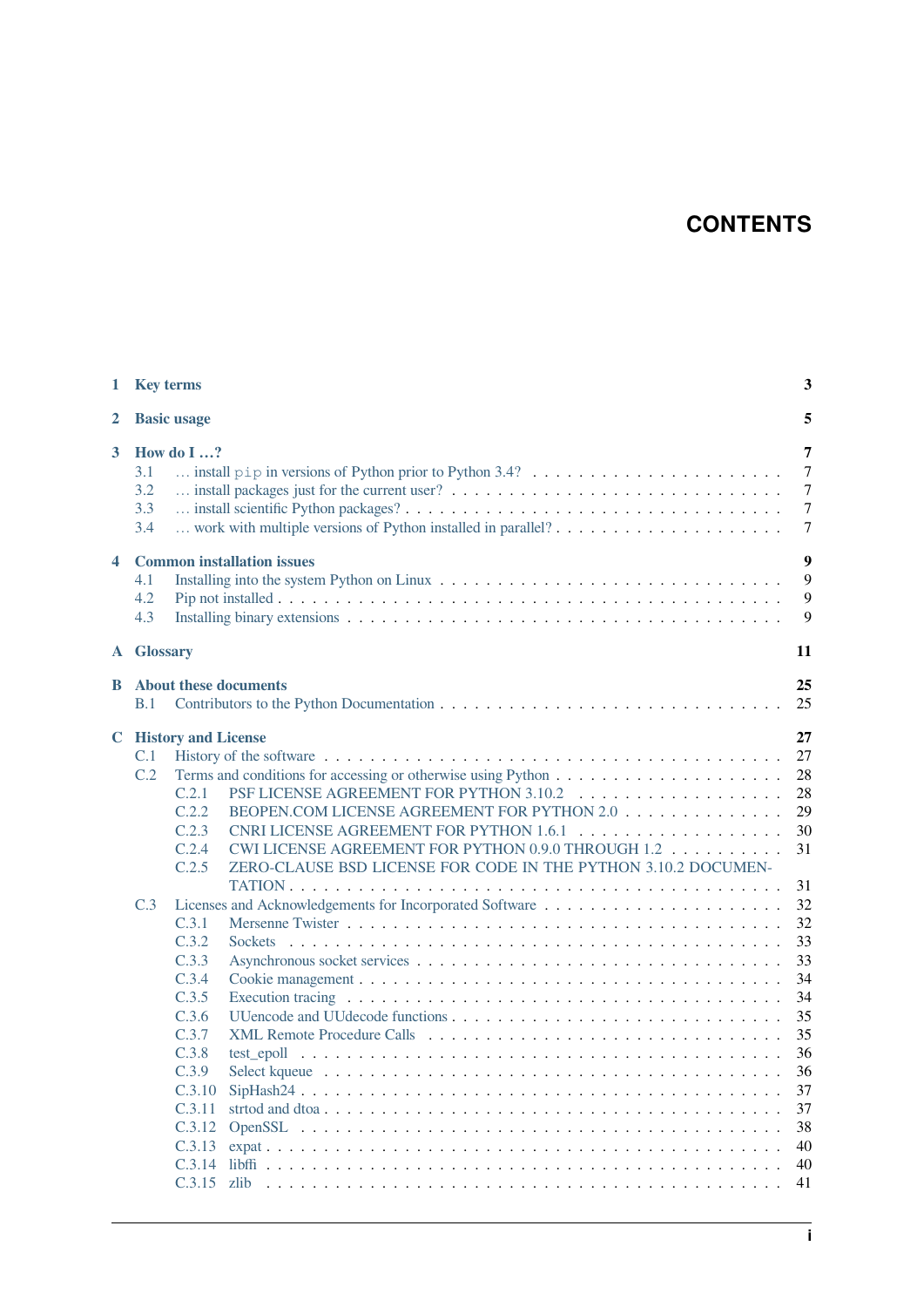| D Copyright  |  |
|--------------|--|
| <b>Index</b> |  |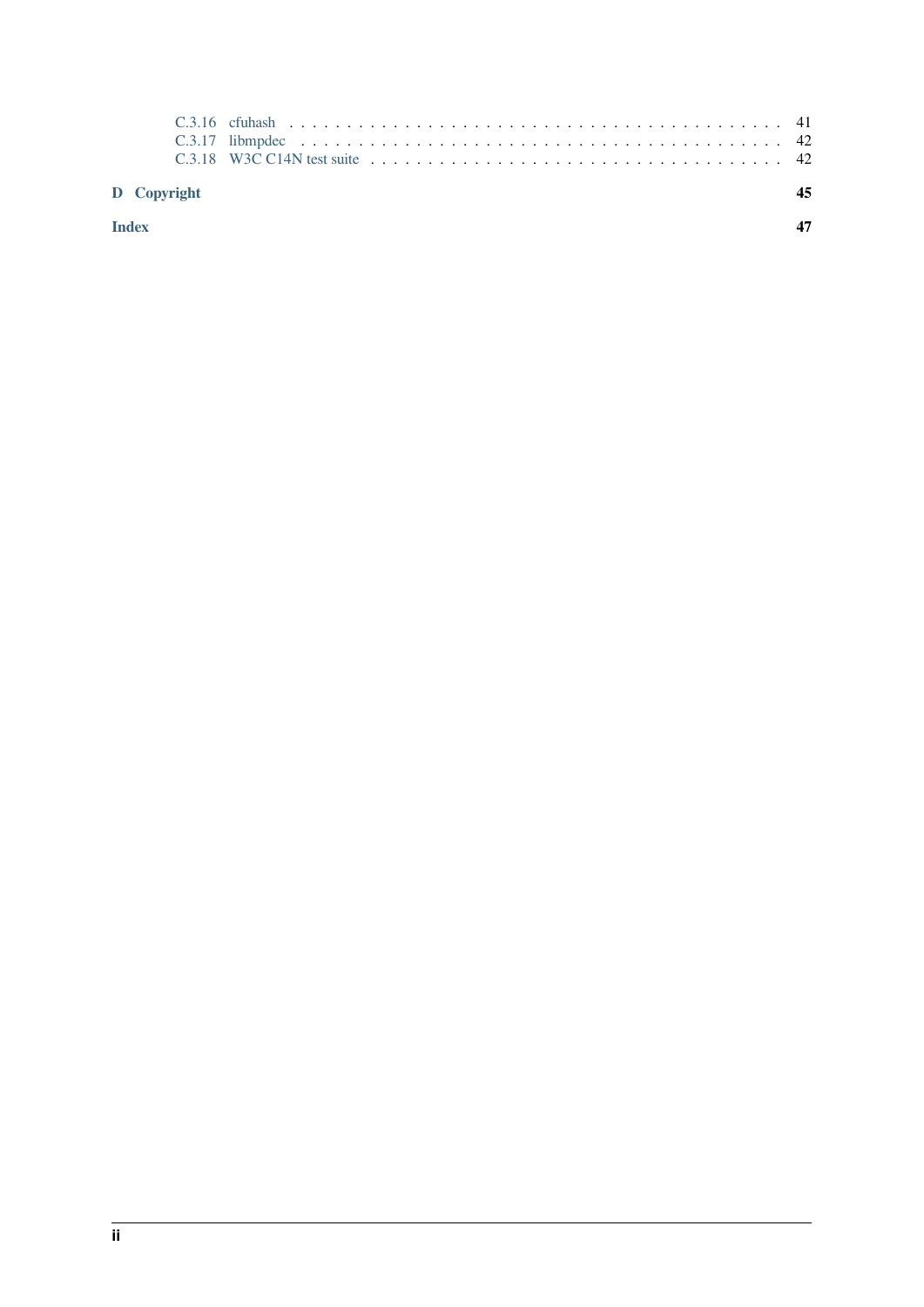#### **Email** distutils-sig@python.org

As a popular open source development project, Python has an active supporting community of contributors and users that also make their software available for other Python developers to use under open source license terms.

This allows P[ython users to share and co](mailto:distutils-sig@python.org)llaborate effectively, benefiting from the solutions others have already created to common (and sometimes even rare!) problems, as well as potentially contributing their own solutions to the common pool.

This guide covers the installation part of the process. For a guide to creating and sharing your own Python projects, refer to the distribution guide.

Note: For corporate and other institutional users, be aware that many organisations have their own policies around using and contributing to open source software. Please take such policies into account when making use of the distribution and installation tools provided with Python.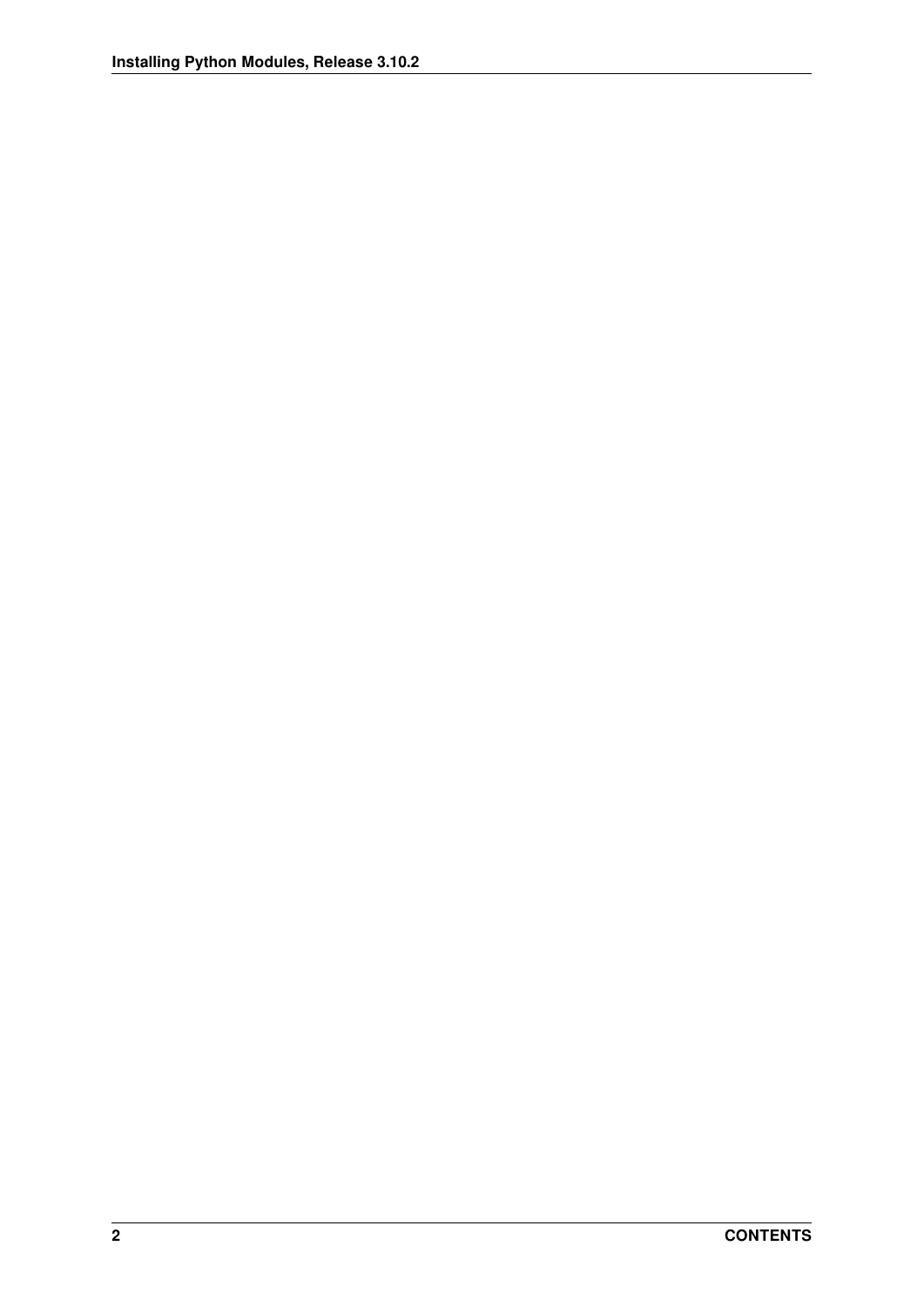### **KEY TERMS**

- <span id="page-6-0"></span>• pip is the preferred installer program. Starting with Python 3.4, it is included by default with the Python binary installers.
- A *virtual environment* is a semi-isolated Python environment that allows packages to be installed for use by a particular application, rather than being installed system wide.
- venv is the standard tool for creating virtual environments, and has been part of Python since Python 3.3. Starting with Python 3.4, it defaults to installing  $p$  is into all created virtual environments.
- virtualenv is a third party alternative (and predecessor) to venv. It allows virtual environments to be used on versions of Python prior to 3.4, which either don't provide venv at all, or aren't able to automatically install pip into created environments.
- The Python Package Index is a public repository of open source licensed packages made available for use by other Python users.
- the Python Packaging Authority is the group of developers and documentation authors responsible for the maintenance and evolution of the standard packaging tools and the associated metadata and file format standards. The[y maintain a variety of](https://pypi.org) tools, documentation, and issue trackers on both GitHub and Bitbucket.
- distutils is the original build and distribution system first added to the Python standard library in 1998. W[hile direct use of](https://www.pypa.io/) distutils is being phased out, it still laid the foundation for the current packaging and distribution infrastructure, and it not only remains part of the standard library, but its name lives on in other ways (such as the name of the mailing list used to coordinate Python packa[ging stan](https://github.com/pypa)dar[ds developm](https://bitbucket.org/pypa/)ent).

Changed in version 3.5: The use of venv is now recommended for creating virtual environments.

#### **See also:**

Python Packaging User Guide: Creating and using virtual environments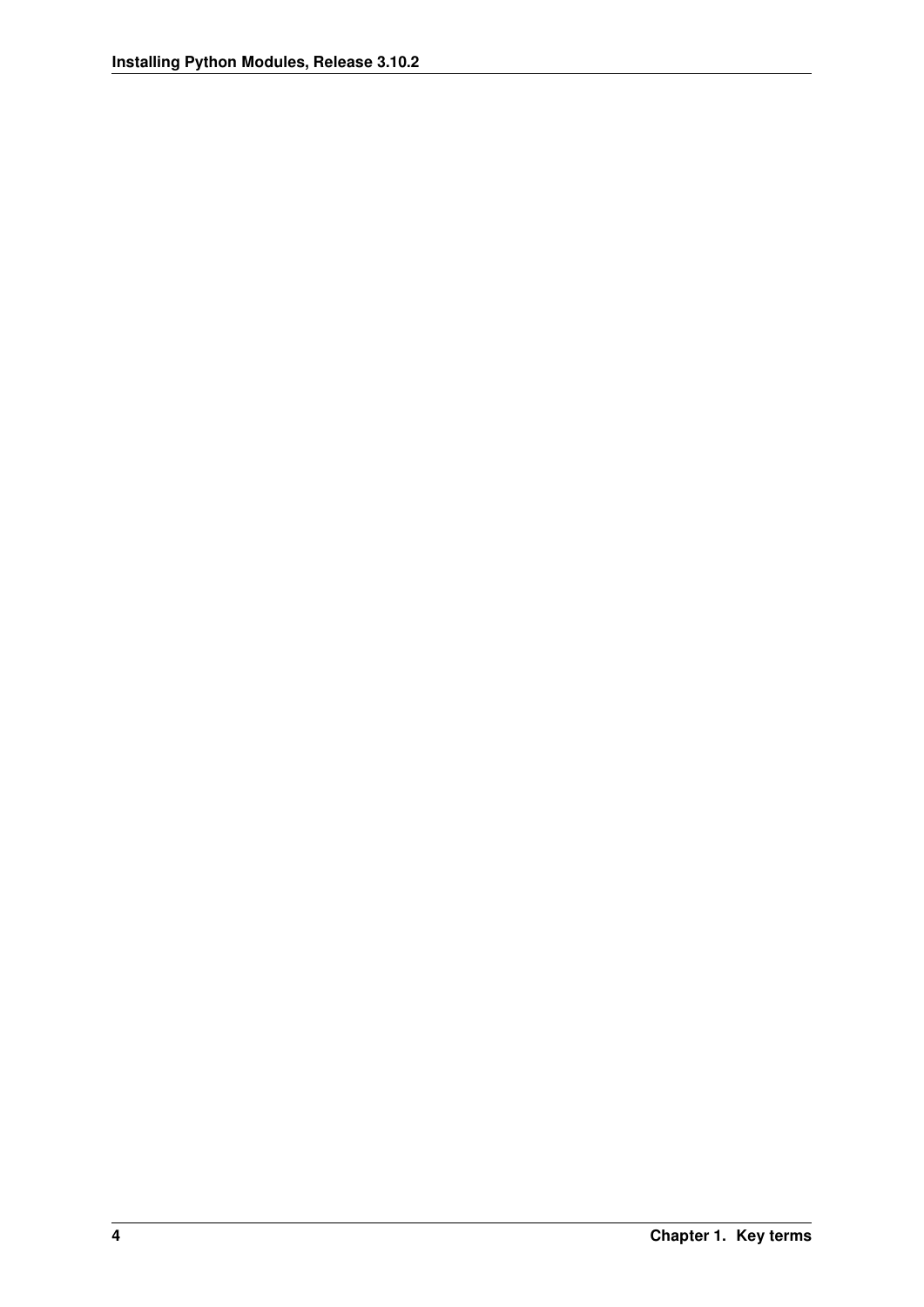### **BASIC USAGE**

<span id="page-8-0"></span>The standard packaging tools are all designed to be used from the command line.

The following command will install the latest version of a module and its dependencies from the Python Package Index:

python -m pip install SomePackage

**Note:** For POSIX users (including macOS and Linux users), the examples in this guide assume the use of a *virtual environment*.

For Windows users, the examples in this guide assume that the option to adjust the system PATH environment variable was selected when installing Python.

[It's also pos](#page-26-0)sible to specify an exact or minimum version directly on the command line. When using comparator operators such as >, < or some other special character which get interpreted by shell, the package name and the version should be enclosed within double quotes:

```
python -m pip install SomePackage==1.0.4 # specific version
python -m pip install "SomePackage>=1.0.4" # minimum version
```
Normally, if a suitable module is already installed, attempting to install it again will have no effect. Upgrading existing modules must be requested explicitly:

python -m pip install --upgrade SomePackage

More information and resources regarding  $p$  ip and its capabilities can be found in the Python Packaging User Guide.

Creation of virtual environments is done through the venv module. Installing packages into an active virtual environment uses the commands shown above.

#### **See also:**

Python Packaging User Guide: Installing Python Distribution Packages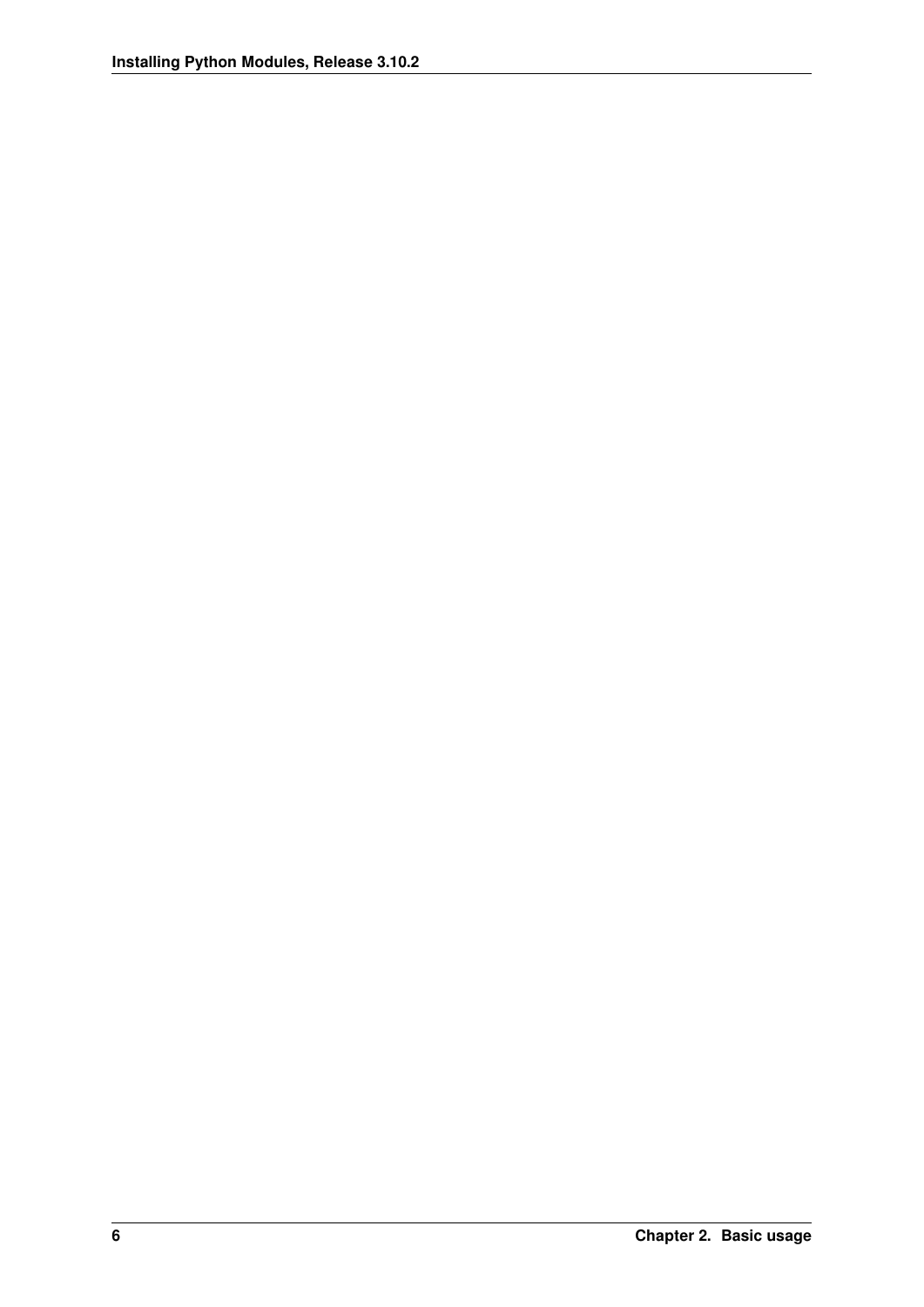### **HOW DO I …?**

<span id="page-10-0"></span>These are quick answers or links for some common tasks.

### **3.1 … install pip in versions of Python prior to Python 3.4?**

<span id="page-10-1"></span>Python only started bundling pip with Python 3.4. For earlier versions, pip needs to be "bootstrapped" as described in the Python Packaging User Guide.

#### **See also:**

Python Packaging User Guide: Requirements for Installing Packages

### **3.2 [… install packages just for the curre](https://packaging.python.org/installing/#requirements-for-installing-packages)nt user?**

<span id="page-10-2"></span>Passing the  $-$ user option to python  $-m$  pip install will install a package just for the current user, rather than for all users of the system.

### **3.3 … install scientific Python packages?**

<span id="page-10-3"></span>A number of scientific Python packages have complex binary dependencies, and aren't currently easy to install using pip directly. At this point in time, it will often be easier for users to install these packages by other means rather than attempting to install them with pip.

#### **See also:**

Python Packaging User Guide: Installing Scientific Packages

### **3.4 [… work with multiple versions o](https://packaging.python.org/science/)f Python installed in parallel?**

<span id="page-10-4"></span>On Linux, macOS, and other POSIX systems, use the versioned Python commands in combination with the -m switch to run the appropriate copy of pip:

```
python2 -m pip install SomePackage # default Python 2
python2.7 -m pip install SomePackage # specifically Python 2.7
python3 -m pip install SomePackage # default Python 3
python3.4 -m pip install SomePackage # specifically Python 3.4
```
Appropriately versioned pip commands may also be available.

On Windows, use the  $py$  Python launcher in combination with the  $-m$  switch: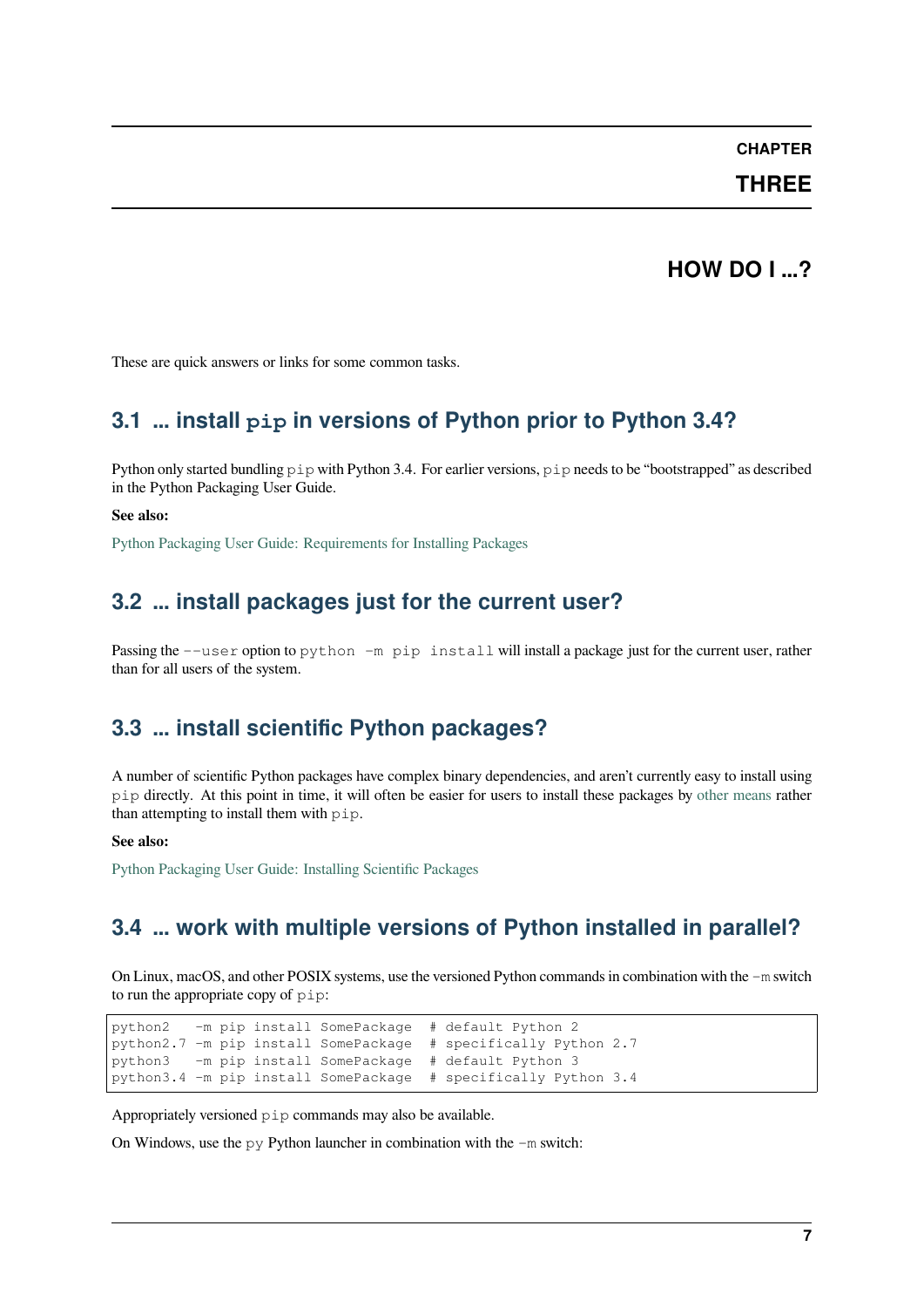py -2 -m pip install SomePackage # default Python 2 py -2.7 -m pip install SomePackage # specifically Python 2.7 py -3 -m pip install SomePackage # default Python 3 py -3.4 -m pip install SomePackage # specifically Python 3.4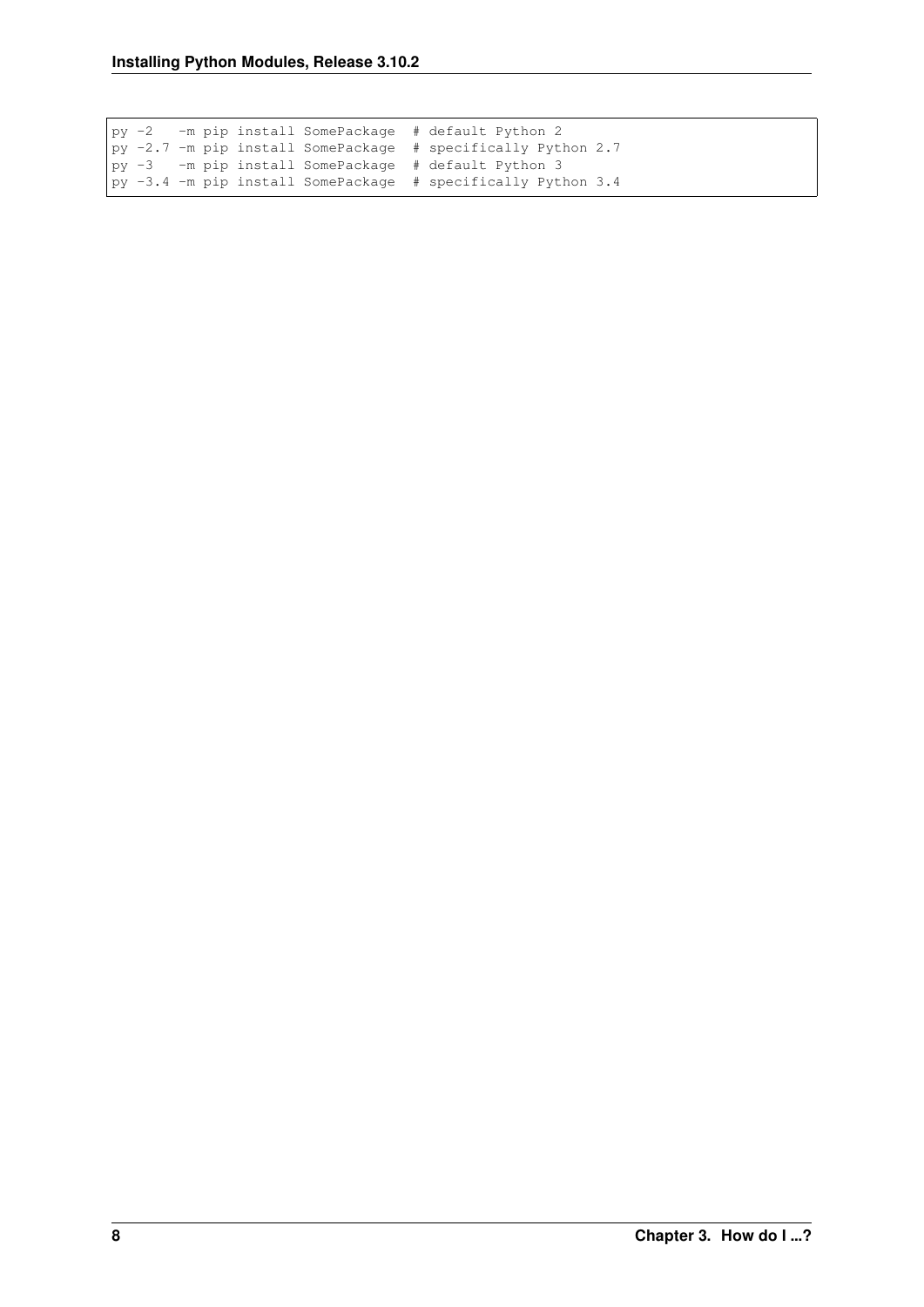### **COMMON INSTALLATION ISSUES**

### <span id="page-12-0"></span>**4.1 Installing into the system Python on Linux**

<span id="page-12-1"></span>On Linux systems, a Python installation will typically be included as part of the distribution. Installing into this Python installation requires root access to the system, and may interfere with the operation of the system package manager and other components of the system if a component is unexpectedly upgraded using pip.

On such systems, it is often better to use a virtual environment or a per-user installation when installing packages with pip.

## **4.2 Pip not installed**

<span id="page-12-2"></span>It is possible that pip does not get installed by default. One potential fix is:

python -m ensurepip --default-pip

There are also additional resources for installing pip.

## **4.3 Installing binarye[xtension](https://packaging.python.org/tutorials/installing-packages/#install-pip-setuptools-and-wheel)s**

<span id="page-12-3"></span>Python has typically relied heavily on source based distribution, with end users being expected to compile extension modules from source as part of the installation process.

With the introduction of support for the binary wheel format, and the ability to publish wheels for at least Windows and macOS through the Python Package Index, this problem is expected to diminish over time, as users are more regularly able to install pre-built extensions rather than needing to build them themselves.

Some of the solutions for installing scientific software that are not yet available as pre-built wheel files may also help with obtaining other binary extensions without needing to build them locally.

**See also:**

Python Packaging User Guide: Bina[ry Extensions](https://packaging.python.org/science/)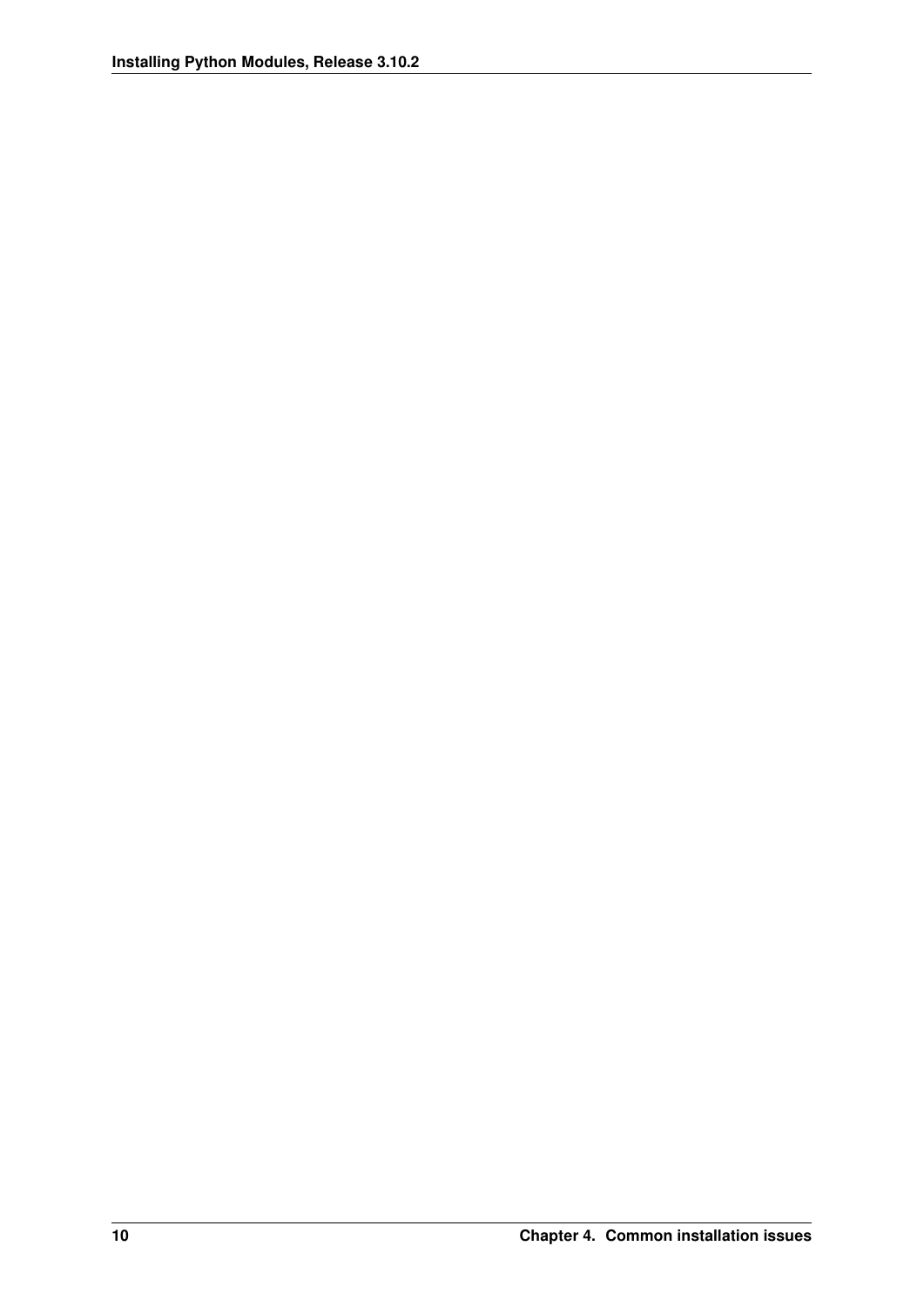**A**

### **GLOSSARY**

- <span id="page-14-4"></span><span id="page-14-0"></span>**>>>** The default Python prompt of the interactive shell. Often seen for code examples which can be executed interactively in the interpreter.
- **...** Can refer to:
	- The default Python prompt of the interactive shell when entering the code for an indented code block, when within a pair of matching left and right delimiters (parentheses, square brackets, curly braces or triple quotes), or after specifying a decorator.
	- The Ellipsis built-in constant.
- **2to3** A tool that tries to convert Python 2.x code to Python 3.x code by handling most of the incompatibilities which can be detected by parsing the source and traversing the parse tree.

2to3 is available in the standard library as lib2to3; a standalone entry point is provided as Tools/ scripts/2to3. See 2to3-reference.

- **abstract base class** Abstract base classes complement *duck-typing* by providing a way to define interfaces when other techniques like hasattr() would be clumsy or subtly wrong (for example with magic methods). ABCs introduce virtual subclasses, which are classes that don't inherit from a class but are still recognized by isinstance() and issubclass(); see the abc module documentation. Python comes with many built-in ABCs for data structures (in the collec[tions.abc](#page-17-0) module), numbers (in the numbers module), streams (in the io module), import finders and loaders (in the importlib.abc module). You can create your own ABCs with the abc module.
- <span id="page-14-1"></span>**annotation** A label associated with a variable, a class attribute or a function parameter or return value, used by convention as a *type hint*.

<span id="page-14-3"></span>Annotations of local variables cannot be accessed at runtime, but annotations of global variables, class attributes, and functions are stored in the \_\_annotations\_\_ special attribute of modules, classes, and functions, respectiv[ely.](#page-25-0)

See *variable annotation*, *function annotation*, **PEP 484** and **PEP 526**, which describe this functionality. Also see annotations-howto for best practices on working with annotations.

**argument** A value passed to a *function* (or *method*) when calling the function. There are two kinds of argument:

• *[keyword argument](#page-26-1)*: [an argument preced](#page-18-0)[ed by an id](https://www.python.org/dev/peps/pep-0484)enti[fier \(e.g.](https://www.python.org/dev/peps/pep-0526) name=) in a function call or passed as a value in a dictionary preceded by  $*$ . For example, 3 and 5 are both keyword arguments in the following calls to complex[\(\)](#page-18-1):

```
complex(real=3, imag=5)
complex(**{'real': 3, 'imag': 5})
```
• *positional argument*: an argument that is not a keyword argument. Positional arguments can appear at the beginning of an argument list and/or be passed as elements of an *iterable* preceded by \*. For example, 3 and 5 are both positional arguments in the following calls:

```
complex(3, 5)
complex(*(3, 5))
```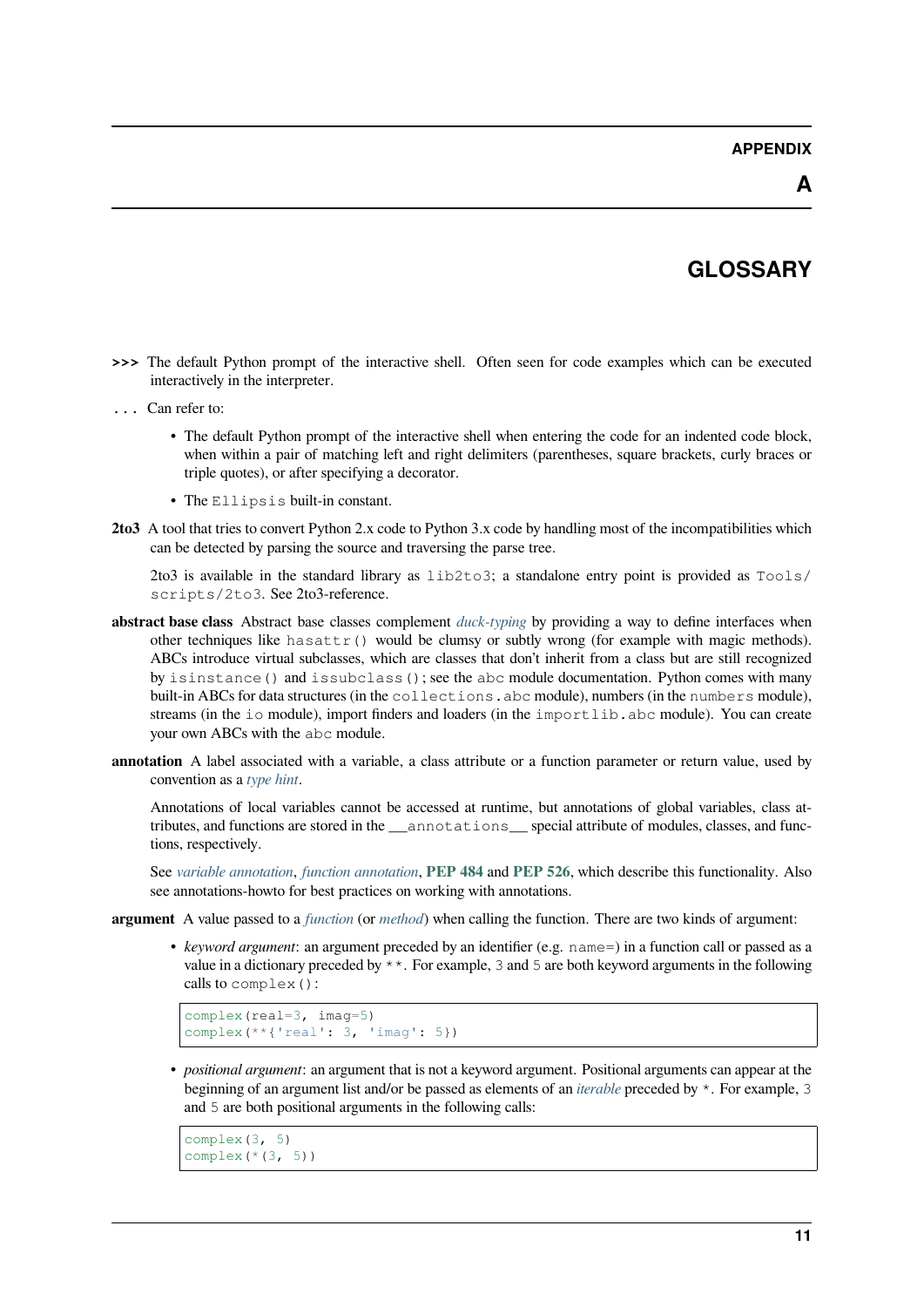<span id="page-15-7"></span>Arguments are assigned to the named local variables in a function body. See the calls section for the rules governing this assignment. Syntactically, any expression can be used to represent an argument; the evaluated value is assigned to the local variable.

See also the *parameter* glossary entry, the FAQ question on the difference between arguments and parameters, and **PEP 362**.

- **asynchronous context manager** An object which controls the environment seen in an async with statement by defining \_\_[aenter\\_](#page-22-0)\_() and \_\_aexit\_\_() methods. Introduced by **PEP 492**.
- **asynchro[nous gene](https://www.python.org/dev/peps/pep-0362)rator** A function which returns an *asynchronous generator iterator*. It looks like a coroutine function defined with async def except that it contains yield expressions for producing a series of values usable in an async for loop.

<span id="page-15-1"></span>Usually refers to an asynchronous generator function, but may refer to an *[asynchro](https://www.python.org/dev/peps/pep-0492)nous generator iterator* in some contexts. In cases where the intended meani[ng isn't clear, using the full terms](#page-15-0) avoids ambiguity.

An asynchronous generator function may contain await expressions as well as async for, and async with statements.

**asynchronous generator iterator** An object created by a *asynchronous generator* function.

This is an *asynchronous iterator* which when called using the \_\_anext\_\_() method returns an awaitable object which will execute the body of the asynchronous generator function until the next yield expression.

<span id="page-15-0"></span>Each yield temporarily suspends processing, reme[mbering the location exe](#page-15-1)cution state (including local variables and [pending try-statements](#page-15-2)). When the *asynchronous generator iterator* effectively resumes with another awaitable returned by \_\_anext\_\_(), it picks up where it left off. See **PEP 492** and **PEP 525**.

- **asynchronous iterable** An object, that can be used in an async for statement. Must return an *asynchronous iterator* from its \_\_aiter\_\_() method. Introduced by **PEP 492**.
- **asynchronous iterator** An object that implements the \_\_aiter\_() [and](https://www.python.org/dev/peps/pep-0492) \_\_anext\_() methods. \_\_anext\_\_ must return an *awaitable* object. async for resolves the awaitables returned by an asynchronous iterator's \_\_anext\_\_() method until [it raises](https://www.python.org/dev/peps/pep-0492) a StopAsyncIteration [exception.](#page-15-2) [Introdu](#page-15-2)ced by **PEP 492**.
- <span id="page-15-2"></span>**attribute** A value associated with an object which is referenced by name using dotted expressions. For example, if an object *o* has an attribute *a* it [would be r](#page-15-3)eferenced as *o.a*.
- **awaitable** An obje[ct that can](https://www.python.org/dev/peps/pep-0492) be used in an await expression. Can be a *coroutine* or an object with an \_\_await\_\_() method. See also **PEP 492**.
- **BDFL** Benevolent Dictator For Life, a.k.a. Guido van Rossum, Python's creator.
- <span id="page-15-3"></span>**binary file** A *file object* able to read and write *bytes-like objects*. Examples of bina[ry files ar](#page-16-0)e files opened in binary mode ('rb', 'wb' or 'rb+'), [sys.std](https://www.python.org/dev/peps/pep-0492)in.buffer, sys.stdout.buffer, and instances of io. BytesIO and gzip.GzipFile.

<span id="page-15-6"></span>Seealso *[text file](#page-17-1)* for a file object able to r[ead and write](#page-15-4)  $str$  objects.

**borrowed reference** In Python's C API, a borrowed reference is a reference to an object. It does not modify the object reference count. It becomes a dangling pointer if the object is destroyed. For example, a garbage collectio[n can re](#page-25-1)move the last *strong reference* to the object and so destroy it.

<span id="page-15-5"></span>Calling Py\_INCREF() on the *borrowed reference* is recommended to convert it to a *strong reference* inplace, except when the object cannot be destroyed before the last usage of the borrowed reference. The Py\_NewRef() function can [be used to creat](#page-25-2)e a new *strong reference*.

**bytes-like object** An object that supports the bufferobjects and can export a C-*contiguous* buffer. This includes all bytes, bytearray, and array. array objects, as well as many common memoryview [objects. By](#page-25-2)teslike objects can be used for various operations that w[ork with binary d](#page-25-2)ata; these include compression, saving to a binary file, and sending over a socket.

<span id="page-15-4"></span>Some operations need the binary data to be mutable. The documentat[ion often r](#page-16-1)efers to these as "readwrite bytes-like objects". Example mutable buffer objects include bytearray and a memoryview of a bytearray. Other operations require the binary data to be stored in immutable objects ("read-only byteslike objects"); examples of these include bytes and a memoryview of a bytes object.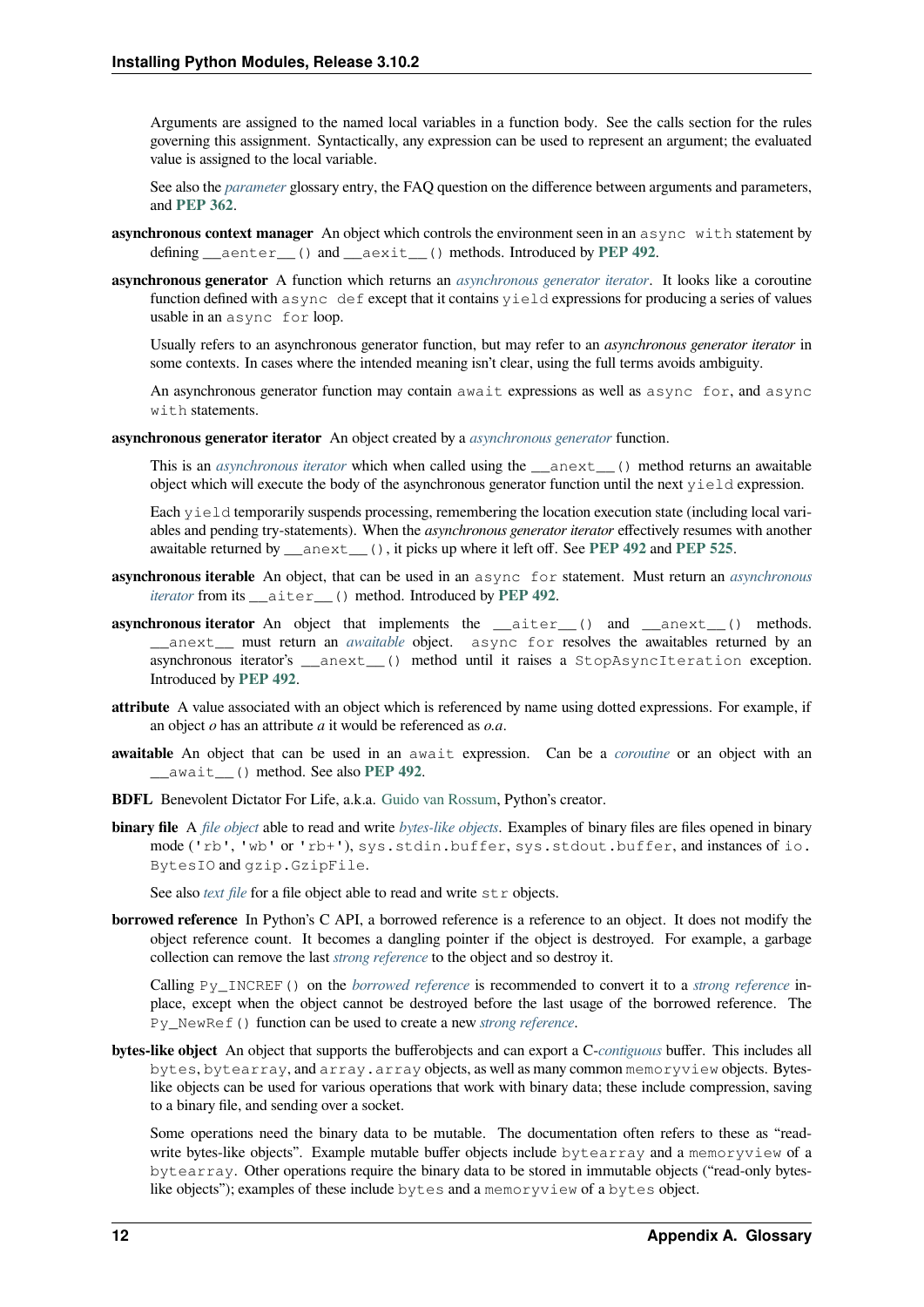<span id="page-16-3"></span>**bytecode** Python source code is compiled into bytecode, the internal representation of a Python program in the CPython interpreter. The bytecode is also cached in  $.pyc$  files so that executing the same file is faster the second time (recompilation from source to bytecode can be avoided). This "intermediate language" is said to run on a *virtual machine* that executes the machine code corresponding to each bytecode. Do note that bytecodes are not expected to work between different Python virtual machines, nor to be stable between Python releases.

<span id="page-16-2"></span>A list of byt[ecode instruction](#page-26-2)s can be found in the documentation for the dis module.

- **callback** A subroutine function which is passed as an argument to be executed at some point in the future.
- **class** A template for creating user-defined objects. Class definitions normally contain method definitions which operate on instances of the class.
- **class variable** A variable defined in a class and intended to be modified only at class level (i.e., not in an instance of the class).
- **coercion** The implicit conversion of an instance of one type to another during an operation which involves two arguments of the same type. For example, int (3.15) converts the floating point number to the integer 3, but in 3+4.5, each argument is of a different type (one int, one float), and both must be converted to the same type before they can be added or it will raise a TypeError. Without coercion, all arguments of even compatible types would have to be normalized to the same value by the programmer, e.g.,  $f$ loat (3)+4.5 rather than just  $3+4$ . 5.
- **complex number** An extension of the familiar real number system in which all numbers are expressed as a sum of a real part and an imaginary part. Imaginary numbers are real multiples of the imaginary unit (the square root of  $-1$ ), often written i in mathematics or  $\dot{\tau}$  in engineering. Python has built-in support for complex numbers, which are written with this latter notation; the imaginary part is written with a j suffix, e.g.,  $3+1$ j. To get access to complex equivalents of the math module, use cmath. Use of complex numbers is a fairly advanced mathematical feature. If you're not aware of a need for them, it's almost certain you can safely ignore them.
- **context manager** An object which controls the environment seen in a with statement by defining \_\_enter\_\_() and \_\_exit\_\_() methods. See **PEP 343**.
- **context variable** A variable which can have different values depending on its context. This is similar to Thread-Local Storage in which each execution thread may have a different value for a variable. However, with context variables, there may be several contexts in one execution thread and the main usage for context variables is to keep track of variables in concurr[ent asynch](https://www.python.org/dev/peps/pep-0343)ronous tasks. See contextvars.
- **contiguous** A buffer is considered contiguous exactly if it is either *C-contiguous* or *Fortran contiguous*. Zerodimensional buffers are C and Fortran contiguous. In one-dimensional arrays, the items must be laid out in memory next to each other, in order of increasing indexes starting from zero. In multidimensional C-contiguous arrays, the last index varies the fastest when visiting items in order of memory address. However, in Fortran contiguous arrays, the first index varies the fastest.
- <span id="page-16-1"></span>**coroutine** Coroutines are a more generalized form of subroutines. Subroutines are entered at one point and exited at another point. Coroutines can be entered, exited, and resumed at many different points. They can be implemented with the async def statement. See also **PEP 492**.
- <span id="page-16-0"></span>**coroutine function** A function which returns a *coroutine* object. A coroutine function may be defined with the async def statement, and may contain await, async for, and async with keywords. These were introduced by **PEP 492**.
- **CPython** The canonical implementation of the Python progr[amming la](https://www.python.org/dev/peps/pep-0492)nguage, as distributed on python.org. The term "CPython" is used when necessaryt[o distingu](#page-16-0)ish this implementation from others such as Jython or IronPython.
- **decorator** A functi[on returnin](https://www.python.org/dev/peps/pep-0492)g another function, usually applied as a function transformation using the [@wrap](https://www.python.org)per syntax. Common examples for decorators are classmethod() and staticmethod().

The decorator syntax is merely syntactic sugar, the following two function definitions are semantically equivalent:

**def** f(arg): ...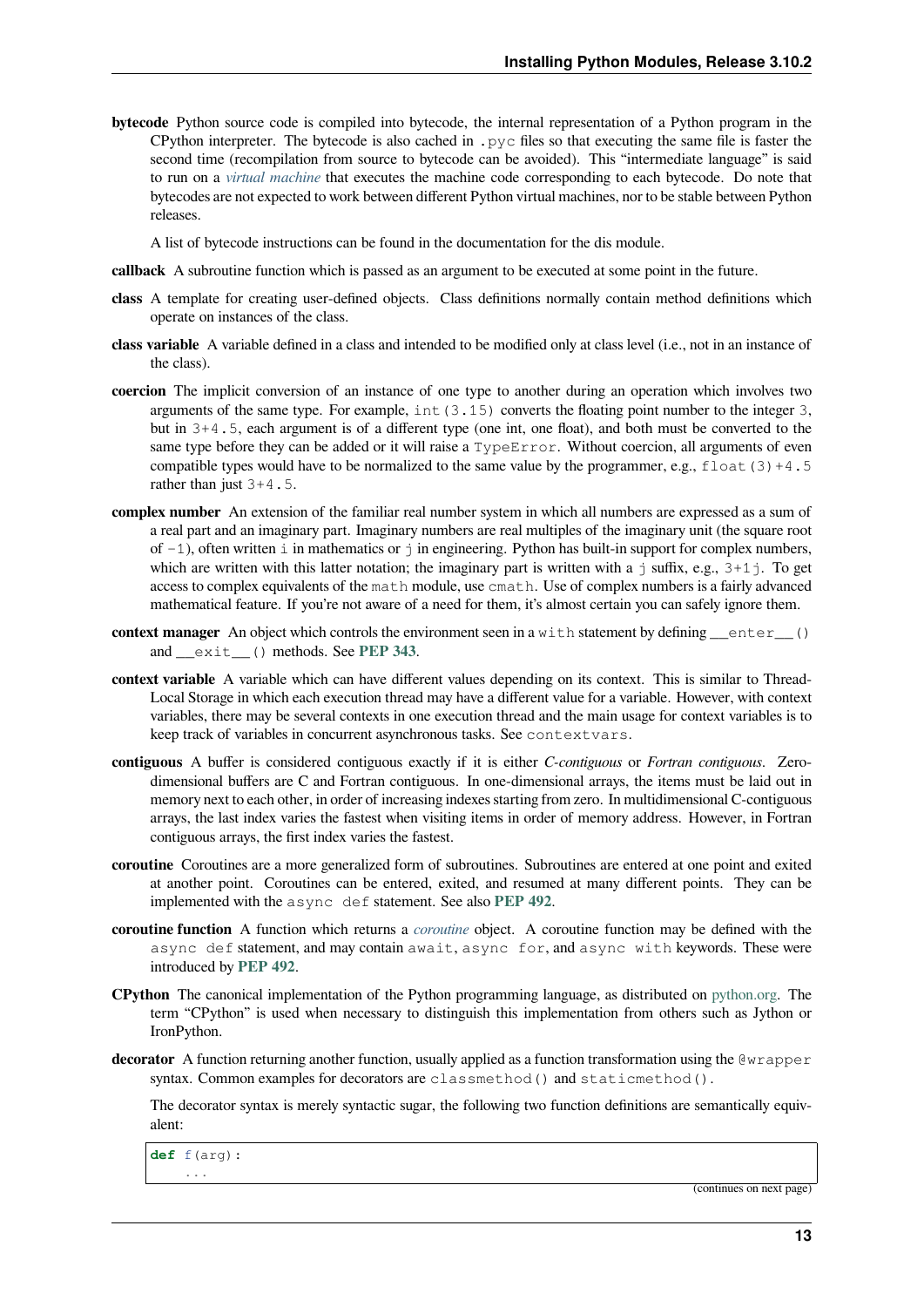```
f =staticmethod(f)
@staticmethod
def f(arg):
    ...
```
The same concept exists for classes, but is less commonly used there. See the documentation for function definitions and class definitions for more about decorators.

descriptor Any object which defines the methods \_get\_(), \_set\_(), or \_delete\_(). When a class attribute is a descriptor, its special binding behavior is triggered upon attribute lookup. Normally, using *a.b* to get, set or delete an attribute looks up the object named *b* in the class dictionary for *a*, but if *b* is a descriptor, the respective descriptor method gets called. Understanding descriptors is a key to a deep understanding of Python because they are the basis for many features including functions, methods, properties, class methods, static methods, and reference to super classes.

For more information about descriptors' methods, see descriptors or the Descriptor How To Guide.

- **dictionary** An associative array, where arbitrary keys are mapped to values. The keys can be any object with \_\_hash\_\_() and \_\_eq\_\_() methods. Called a hash in Perl.
- **dictionary comprehension** A compact way to process all or part of the elements in an iterable and return a dictionary with the results. results =  $\{n: n * * 2 \text{ for } n \text{ in } range(10)\}$  generates a dictionary containing key n mapped to value  $n \times 2$ . See comprehensions.
- dictionary view The objects returned from dict.keys(), dict.values(), and dict.items() are called dictionary views. They provide a dynamic view on the dictionary's entries, which means that when the dictionary changes, the view reflects these changes. To force the dictionary view to become a full list use list(dictview). See dict-views.
- **docstring** A string literal which appears as the first expression in a class, function or module. While ignored when the suite is executed, it is recognized by the compiler and put into the  $\_\text{doc}\_\text{attribute}$  of the enclosing class, function or module. Since it is available via introspection, it is the canonical place for documentation of the object.
- **duck-typing** A programming style which does not look at an object's type to determine if it has the right interface; instead, the method or attribute is simply called or used ("If it looks like a duck and quacks like a duck, it must be a duck.") By emphasizing interfaces rather than specific types, well-designed code improves its flexibility by allowing polymorphic substitution. Duck-typing avoids tests using type() or isinstance(). (Note, however, that duck-typing can be complemented with *abstract base classes*.) Instead, it typically employs hasattr() tests or *EAFP* programming.
- <span id="page-17-0"></span>**EAFP** Easier to ask for forgiveness than permission. This common Python coding style assumes the existence of valid keys or attributes and catches exceptions if the assumption proves false. This clean and fast style is characterized by the presence of many try and except [statements. The tec](#page-14-1)hnique contrasts with the *LBYL* style common to man[y other](#page-17-2) languages such as C.
- <span id="page-17-2"></span>**expression** A piece of syntax which can be evaluated to some value. In other words, an expression is an accumulation of expression elements like literals, names, attribute access, operators or function calls which all return a value. In contrast to many other languages, not all language constructs are expressions. There are also *state[ment](#page-21-0)*s which cannot be used as expressions, such as while. Assignments are also statements, not expressions.

<span id="page-17-3"></span>**extension module** A module written in C or C++, using Python's C API to interact with the core and with user code.

- **f-string** String literals prefixed with 'f' or 'F' are commonly called "f-strings" which is short for form[atted string](#page-25-3) literals. See also **PEP 498**.
- **file object** An object exposing a file-oriented API (with methods such as read() or write()) to an underlying resource. Depending on the way it was created, a file object can mediate access to a real on-disk file or to another type of storage or communication device (for example standard input/output, in-memory buffers, sockets, pipes, etc.). File [objects ar](https://www.python.org/dev/peps/pep-0498)e also called *file-like objects* or *streams*.

<span id="page-17-1"></span>There are actually three categories of file objects: raw *binary files*, buffered *binary files* and *text files*. Their interfaces are defined in the io module. The canonical way to create a file object is by using the open ()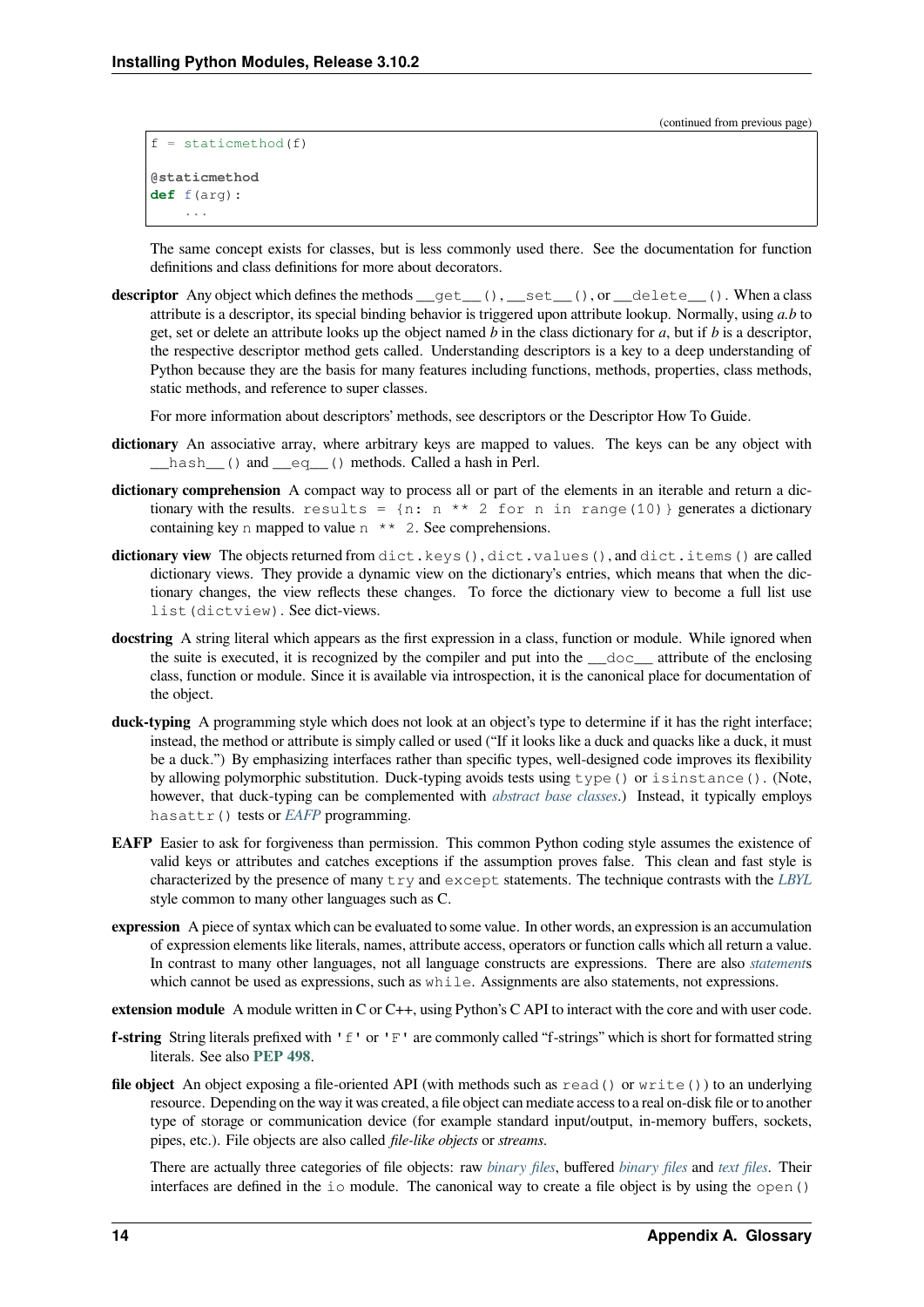function.

#### <span id="page-18-7"></span>**file-like object** A synonym for *file object*.

**filesystem encoding and error handler** Encoding and error handler used by Python to decode bytes from the operating system and encode Unicode to the operating system.

The filesystem encoding [must guara](#page-17-1)ntee to successfully decode all bytes below 128. If the file system encoding fails to provide this guarantee, API functions can raise UnicodeError.

<span id="page-18-2"></span>The sys.getfilesystemencoding() and sys.getfilesystemencodeerrors() functions can be used to get the filesystem encoding and error handler.

The *filesystem encoding and error handler* are configured at Python startup by the PyConfig\_Read() function: see filesystem\_encoding and filesystem\_errors members of PyConfig.

See also the *locale encoding*.

**finder** An [object that tries to find the](#page-18-2) *loader* for a module that is being imported.

Since Python 3.3, there are two types of finder: *meta path finders* for use with sys.meta\_path, and *path entry finders* [for use with](#page-21-1) sys.path\_hooks.

<span id="page-18-4"></span>See **PEP 302**, **PEP 420** and **P[EP 451](#page-21-2)** for much more detail.

- **floor division** Mathematical division that rounds dow[n to nearest integ](#page-21-3)er. The floor division operator is //. [For](#page-23-0) [example, the](#page-23-0) expression 11 // 4 evaluates to 2 in contrast to the 2.75 returned by float true division. Note that  $(-11)$  [// 4](https://www.python.org/dev/peps/pep-0420) is  $-3$  be[cause that](https://www.python.org/dev/peps/pep-0451) is  $-2.75$  rounded *downward*. See PEP 238.
- **function** A series of statements which returns some value to a caller. It can also be passed zero or more *arguments* which may be used in the execution of the body. See also *parameter*, *method*, and the function section.
- **function annotation** An *annotation* of a function parameter or return value.

<span id="page-18-1"></span>Function annotations are usually used for *type hints*: for example, this function is expected to tak[e two](#page-14-2) int arguments and is also expected to have an int return val[ue:](#page-22-0)

<span id="page-18-0"></span>**def** sum\_two\_nu[mbers\(a:](#page-14-3) int, b: int) -> int: **return** a + b

Function annotation syntax is explained in section function.

See *variable annotation* and **PEP 484**, which describe this functionality. Also see annotations-howto for best practices on working with annotations.

**\_\_future\_\_** A future statement, from \_\_future\_\_ import <feature>, directs the compiler to compile the current module using syntax or semantics that will become standard in a future release of Python. The \_\_[future\\_\\_](#page-26-1) module doc[uments the](https://www.python.org/dev/peps/pep-0484) possible values of *feature*. By importing this module and evaluating its variables, you can see when a new feature was first added to the language and when it will (or did) become the default:

```
>>> import future
>>> __future__.division
_Feature((2, 2, 0, 'alpha', 2), (3, 0, 0, 'alpha', 0), 8192)
```
- **garbage collection** The process of freeing memory when it is not used anymore. Python performs garbage collection via reference counting and a cyclic garbage collector that is able to detect and break reference cycles. The garbage collector can be controlled using the gc module.
- **generator** A function which returns a *generator iterator*. It looks like a normal function except that it contains yield expressions for producing a series of values usable in a for-loop or that can be retrieved one at a time with the next() function.

<span id="page-18-6"></span><span id="page-18-5"></span>Usually refers to a generator function, but may refer to a *generator iterator* in some contexts. In cases where the intended meaning isn't clear[, using the full ter](#page-18-3)ms avoids ambiguity.

<span id="page-18-3"></span>**generator iterator** An object created by a *generator* function.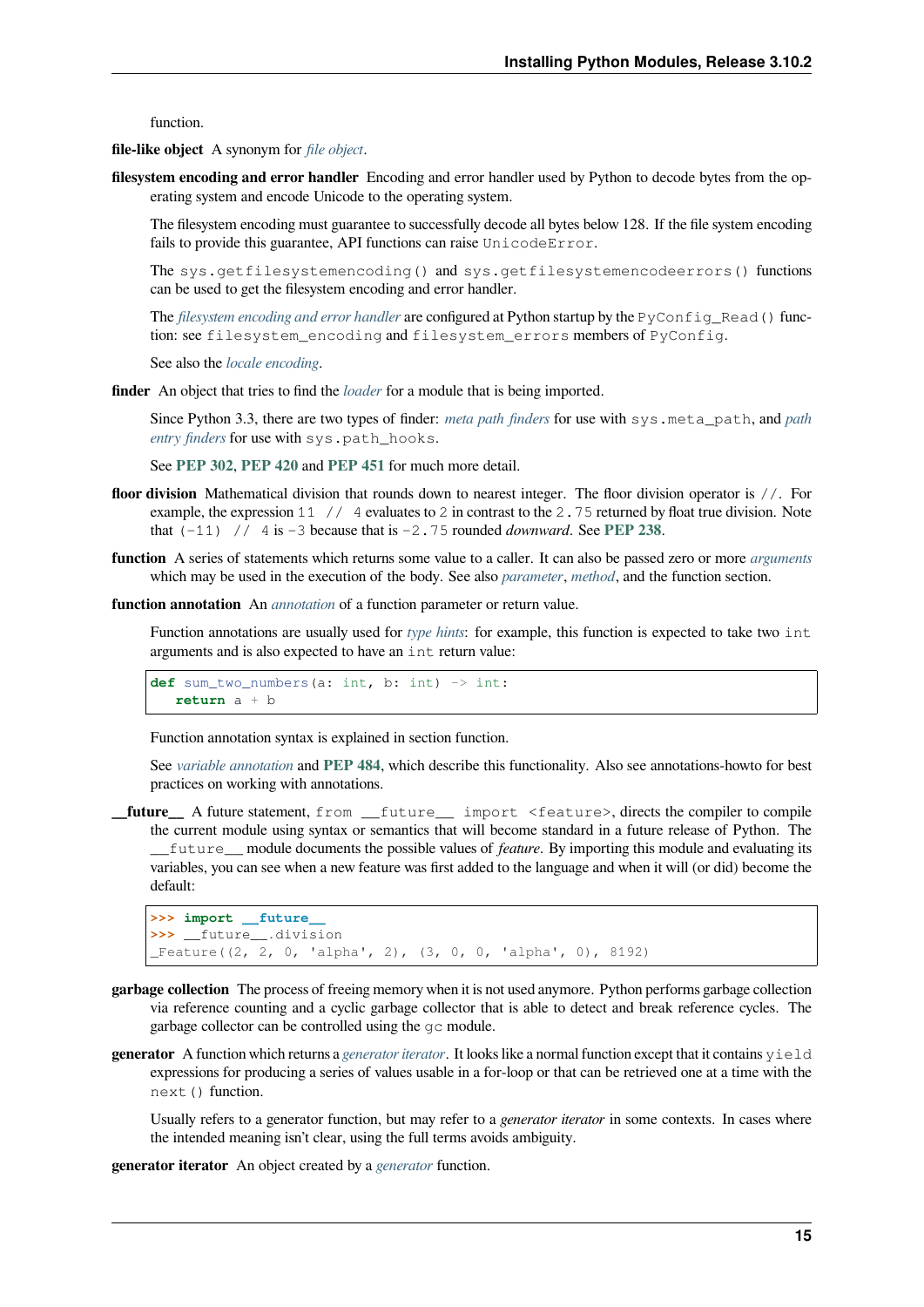<span id="page-19-4"></span>Each yield temporarily suspends processing, remembering the location execution state (including local variables and pending try-statements). When the *generator iterator* resumes, it picks up where it left off (in contrast to functions which start fresh on every invocation).

**generator expression** An expression that returns an iterator. It looks like a normal expression followed by a for clause defining a loop variable, range, and an optional if clause. The combined expression generates values for an enclosing function:

**>>>** sum(i\*i **for** i **in** range(10)) *# sum of squares 0, 1, 4, ... 81* 285

**generic function** A function composed of multiple functions implementing the same operation for different types. Which implementation should be used during a call is determined by the dispatch algorithm.

<span id="page-19-3"></span>See also the *single dispatch* glossary entry, the functools.singledispatch() decorator, and **PEP 443**.

**generic type** A *type* that can be parameterized; typically a container class such as list or dict. Used for *type hints* and *an[notations](#page-25-4)*.

[For](https://www.python.org/dev/peps/pep-0443) more details, see generic alias types, **PEP 483**, **PEP 484**, **PEP 585**, and the typing module.

- **GIL** See *global [inter](#page-25-5)preter lock*.
- **globa[l inte](#page-25-0)rpr[eter lock](#page-14-3)** The mechanism used by the *CPython* interpreter to assure that only one thread executes Python *bytecode* at a time. This simplifie[s the CPyt](https://www.python.org/dev/peps/pep-0483)[hon implem](https://www.python.org/dev/peps/pep-0484)[entation b](https://www.python.org/dev/peps/pep-0585)y making the object model (including critical built-in types such as dict) implicitly safe against concurrent access. Locking the entire interpreter ma[kes it easier for the int](#page-19-0)erpreter to be multi-threaded, at the expense of much of the parallelism afforded by multi-processor machines.

<span id="page-19-0"></span>Howev[er, some e](#page-16-2)xtension modules, either standard or third-party, are designed so as to release the GIL when doing computationally-intensive tasks such as compression or hashing. Also, the GIL is always released when doing I/O.

Past efforts to create a "free-threaded" interpreter (one which locks shared data at a much finer granularity) have not been successful because performance suffered in the common single-processor case. It is believed that overcoming this performance issue would make the implementation much more complicated and therefore costlier to maintain.

- **hash-based pyc** A bytecode cache file that uses the hash rather than the last-modified time of the corresponding source file to determine its validity. See pyc-invalidation.
- **hashable** An object is *hashable* if it has a hash value which never changes during its lifetime (it needs a  $_{\text{hash}}$  () method), and can be compared to other objects (it needs an  $_{\text{seq}}$  () method). Hashable objects which compare equal must have the same hash value.

Hashability makes an object usable as a dictionary key and a set member, because these data structures use the hash value internally.

Most of Python's immutable built-in objects are hashable; mutable containers (such as lists or dictionaries) are not; immutable containers (such as tuples and frozensets) are only hashable if their elements are hashable. Objects which are instances of user-defined classes are hashable by default. They all compare unequal (except with themselves), and their hash value is derived from their  $id()$ .

- **IDLE** An Integrated Development Environment for Python. IDLE is a basic editor and interpreter environment which ships with the standard distribution of Python.
- **immutable** An object with a fixed value. Immutable objects include numbers, strings and tuples. Such an object cannot be altered. A new object has to be created if a different value has to be stored. They play an important role in places where a constant hash value is needed, for example as a key in a dictionary.
- <span id="page-19-1"></span>**import path** A list of locations (or *path entries*) that are searched by the *path based finder* for modules to import. During import, this list of locations usually comes from sys.path, but for subpackages it may also come from the parent package's \_\_path\_\_ attribute.
- <span id="page-19-2"></span>**importing** The process by which P[ython code i](#page-23-1)n one module is made ava[ilable to Python co](#page-23-2)de in another module.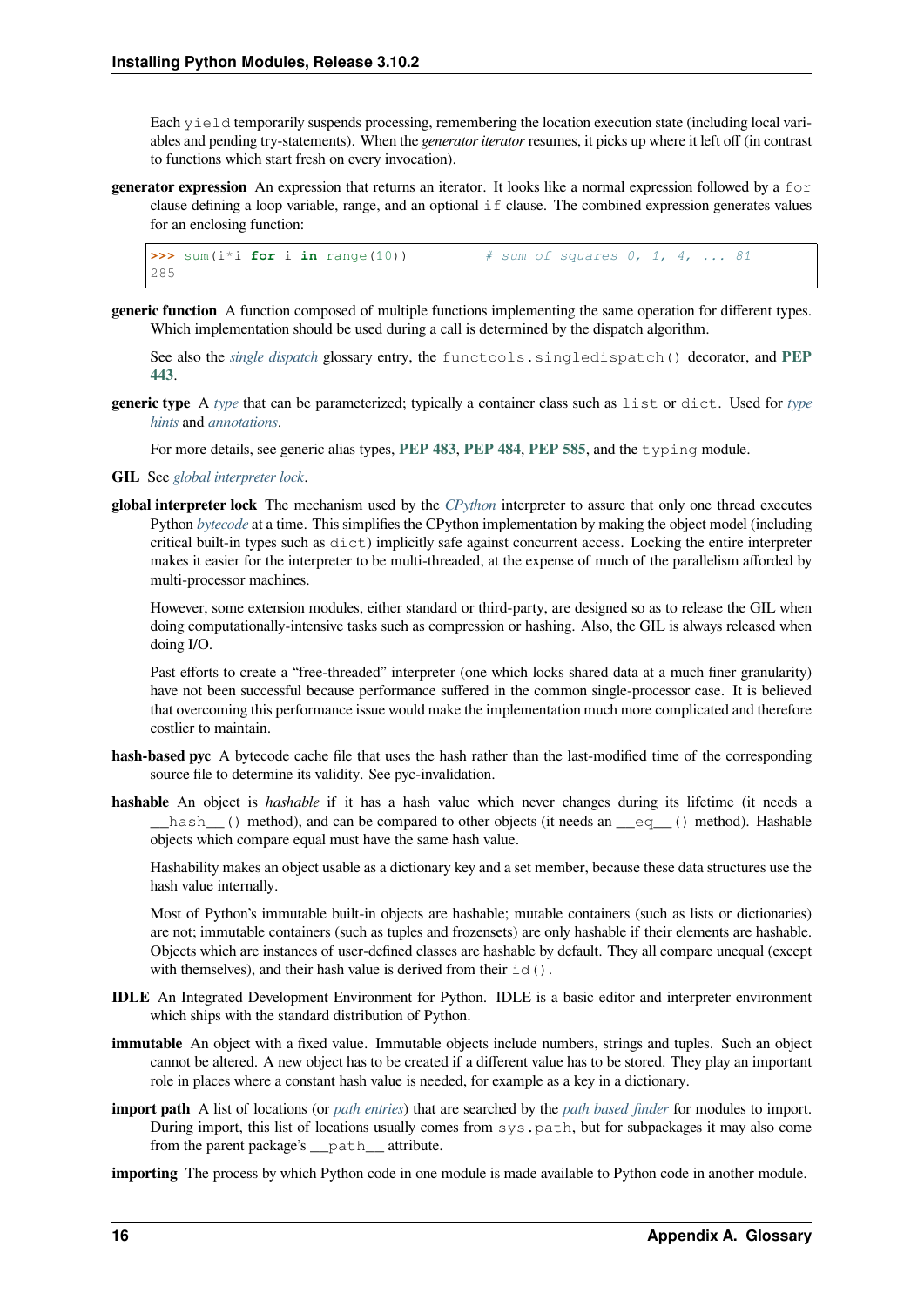**importer** An object that both finds and loads a module; both a *finder* and *loader* object.

- <span id="page-20-3"></span>**interactive** Python has an interactive interpreter which means you can enter statements and expressions at the interpreter prompt, immediately execute them and see their results. Just launch python with no arguments (possibly by selecting it from your computer's main men[u\). It i](#page-18-4)s av[ery pow](#page-21-2)erful way to test out new ideas or inspect modules and packages (remember help $(x)$ ).
- <span id="page-20-0"></span>**interpreted** Python is an interpreted language, as opposed to a compiled one, though the distinction can be blurry because of the presence of the bytecode compiler. This means that source files can be run directly without explicitly creating an executable which is then run. Interpreted languages typically have a shorter development/debug cycle than compiled ones, though their programs generally also run more slowly. See also *interactive*.
- **interpreter shutdown** When asked to shut down, the Python interpreter enters a special phase where it gradually releases all allocated resources, such as modules and various critical internal structures. It also makes several calls to the *garbage collector*. This can trigger the execution of code in user-defined destructors or weakref callbacks. Code executed during the shutdown phase can encounter various exceptions [as the res](#page-20-0)ources it relies on may not function anymore (common examples are library modules or the warnings machinery).

Themain r[eason for interpret](#page-18-5)er shutdown is that the \_\_main\_\_ module or the script being run has finished executing.

**iterable** An object capable of returning its members one at a time. Examples of iterables include all sequence types (such as list, str, and tuple) and some non-sequence types like dict, *file objects*, and objects of any classes you define with an \_\_iter\_\_() method or with a \_\_getitem\_\_() method that implements *Sequence* semantics.

<span id="page-20-2"></span>Iterables can be used in a for loop and in many other places where a sequence is needed ( $z$ ip(), map(), ...). When an iterable object is passed as an argument to the built-in function  $\text{iter}($ )[, it ret](#page-17-1)urns an iterator for the object. This iterator is good for one pass over the set of values. When using iterables, it is usually not [necessary](#page-24-0) to call iter() or deal with iterator objects yourself. The for statement does that automatically for you, creating a temporary unnamed variable to hold the iterator for the duration of the loop. See also *iterator*, *sequence*, and *generator*.

<span id="page-20-1"></span>**iterator** An object representing a stream of data. Repeated calls to the iterator's \_next\_() method (or passing it to the built-in function  $next()$  return successive items in the stream. When no more data are available a StopIteration exception is raised instead. At this point, the iterator object is exhausted and [any fur](#page-20-1)[ther calls](#page-24-0) to its [\\_\\_next](#page-18-6)\_\_() method just raise StopIteration again. Iterators are required to have an \_\_iter\_\_() method that returns the iterator object itself so every iterator is also iterable and may be used in most places where other iterables are accepted. One notable exception is code which attempts multiple iteration passes. A container object (such as a list) produces a fresh new iterator each time you pass it to the iter() function or use it in a for loop. Attempting this with an iterator will just return the same exhausted iterator object used in the previous iteration pass, making it appear like an empty container.

More information can be found in typeiter.

**CPython implementation detail:** CPython does not consistently apply the requirement that an iterator define iter ().

**key function** A key function or collation function is a callable that returns a value used for sorting or ordering. For example,  $locale.strxfrm()$  is used to produce a sort key that is aware of locale specific sort conventions.

A number of tools in Python accept key functions to control how elements are ordered or grouped. They include min(), max(), sorted(), list.sort(), heapq.merge(), heapq.nsmallest(), heapq. nlargest(), and itertools.groupby().

There are several ways to create a key function. For example, the  $str. lower$  () method can serve as a key function for case insensitive sorts. Alternatively, a key function can be built from a lambda expression such as lambda r:  $(r[0], r[2])$ . Also, the operator module provides three key function constructors: attrgetter(), itemgetter(), and methodcaller(). See the Sorting HOW TO for examples of how to create and use key functions.

#### **keyword argument** See *argument*.

**lambda** An anonymous inline function consisting of a single *expression* which is evaluated when the function is called. The syntax to create a lambda function is lambda [parameters]: expression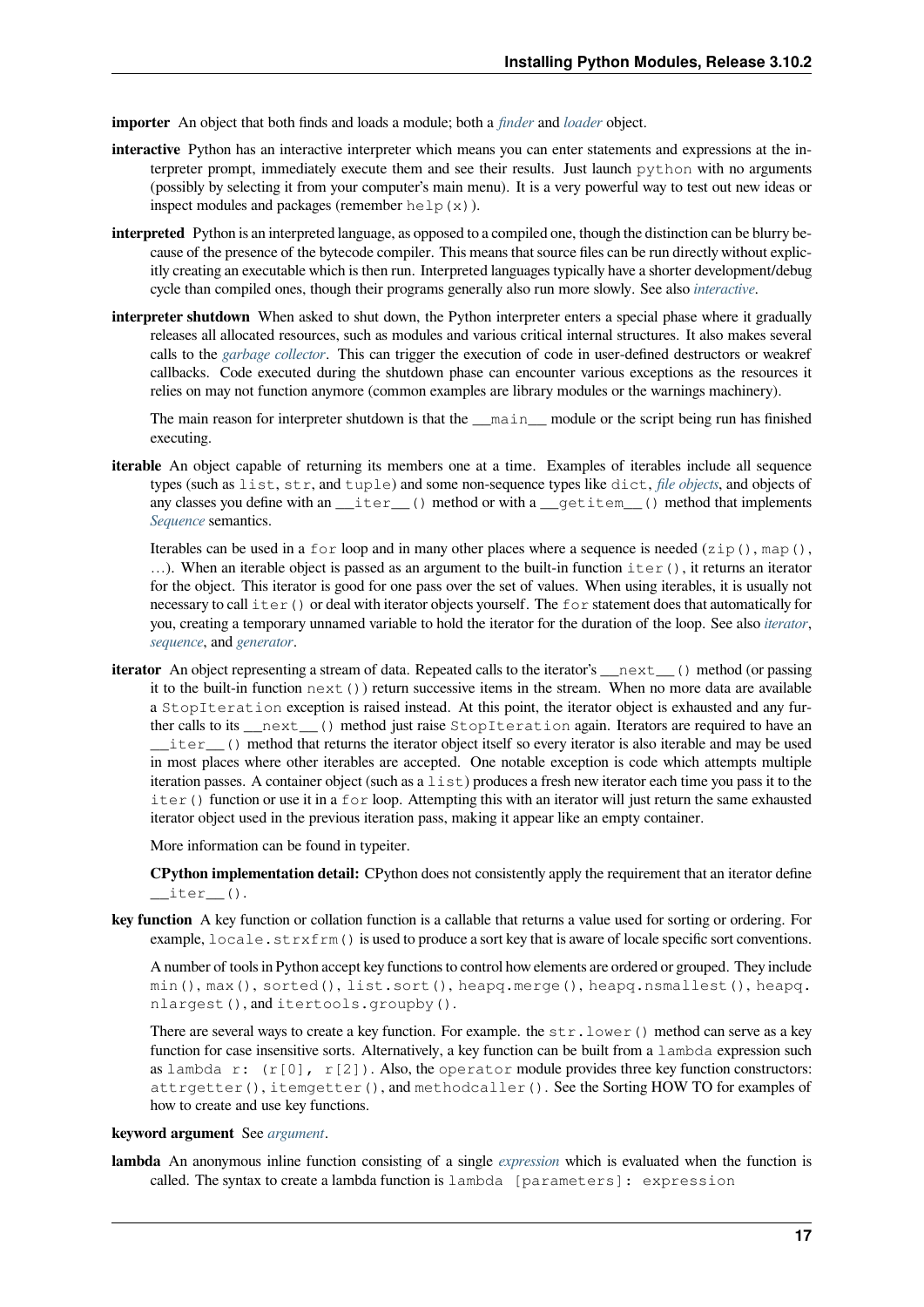<span id="page-21-5"></span>**LBYL** Look before you leap. This coding style explicitly tests for pre-conditions before making calls or lookups. This style contrasts with the *EAFP* approach and is characterized by the presence of many if statements.

<span id="page-21-0"></span>In a multi-threaded environment, the LBYL approach can risk introducing a race condition between "the looking" and "the leaping". For example, the code, if key in mapping: return mapping [key] can fail if another thread removes *key* from *mapping* after the test, but before the lookup. This issue can be solved with locks or by usin[g the E](#page-17-2)AFP approach.

**locale encoding** On Unix, it is the encoding of the LC CTYPE locale. It can be set with locale. setlocale(locale.LC\_CTYPE, new\_locale).

On Windows, it is the ANSI code page (ex: cp1252).

<span id="page-21-1"></span>locale.getpreferredencoding(False) can be used to get the locale encoding.

Python uses the *filesystem encoding and error handler* to convert between Unicode filenames and bytes filenames.

- **list** A built-in Python *sequence*. Despite its name it is more akin to an array in other languages than to a linked list sinceaccess to e[lements is O\(1\).](#page-18-2)
- **list comprehension** A compact way to process all or part of the elements in a sequence and return a list with the results. result =  $['{\cdot}; #04x]'$ . format(x) for x in range(256) if x  $\frac{1}{6}$  2 == 0] generates a list of st[rings cont](#page-24-0)aining even hex numbers  $(0x.)$  in the range from 0 to 255. The  $\pm$  f clause is optional. If omitted, all elements in range(256) are processed.
- **loader** An object that loads a module. It must define a method named load\_module(). A loader is typically returned by a *finder*. See **PEP 302** for details and importlib.abc.Loader for an *abstract base class*.

**magic method** An informal synonym for *special method*.

- <span id="page-21-2"></span>**mapping** A container object that supports arbitrary key lookups and implements the methods specified in the Mapping or [Mut](#page-18-4)abl[eMappin](https://www.python.org/dev/peps/pep-0302)g abstract base classes. Examples include dict, [collections](#page-14-1). defaultdict, collections[.OrderedDic](#page-25-6)t and collections.Counter.
- **meta path finder** A *finder* returned by a search of sys.meta\_path. Meta path finders are related to, but different from *path entry finders*.

<span id="page-21-3"></span>See importlib.abc.MetaPathFinder for the methods that meta path finders implement.

**metaclass** The class [of a c](#page-18-4)lass. Class definitions create a class name, a class dictionary, and a list of base classes. The [metaclass is respo](#page-23-0)nsible for taking those three arguments and creating the class. Most object oriented programming languages provide a default implementation. What makes Python special is that it is possible to create custom metaclasses. Most users never need this tool, but when the need arises, metaclasses can provide powerful, elegant solutions. They have been used for logging attribute access, adding thread-safety, tracking object creation, implementing singletons, and many other tasks.

More information can be found in metaclasses.

- **method** A function which is defined inside a class body. If called as an attribute of an instance of that class, the method will get the instance object as its first *argument* (which is usually called self). See *function* and *nested scope*.
- **method resolution order** Method Resolution Order is the order in which base classes are searched for a member during lookup. See The Python 2.3 Method [Resolutio](#page-14-2)n Order for details of the algorithm [used by t](#page-18-1)he [Python](#page-22-1) [interp](#page-22-1)reter since the 2.3 release.
- **module** An object that serves as an organizational unit of Python code. Modules have a namespace containing arbitrary Python ob[jects. Modules are loaded into Python by t](https://www.python.org/download/releases/2.3/mro/)he process of *importing*.

<span id="page-21-4"></span>See also *package*.

**module spec** A namespace containing the import-related information used to load a module. An instance of importlib.machinery.ModuleSpec.

**MRO** See *me[thod reso](#page-22-2)lution order*.

**mutable** Mutable objects can change their value but keep their id(). See also *immutable*.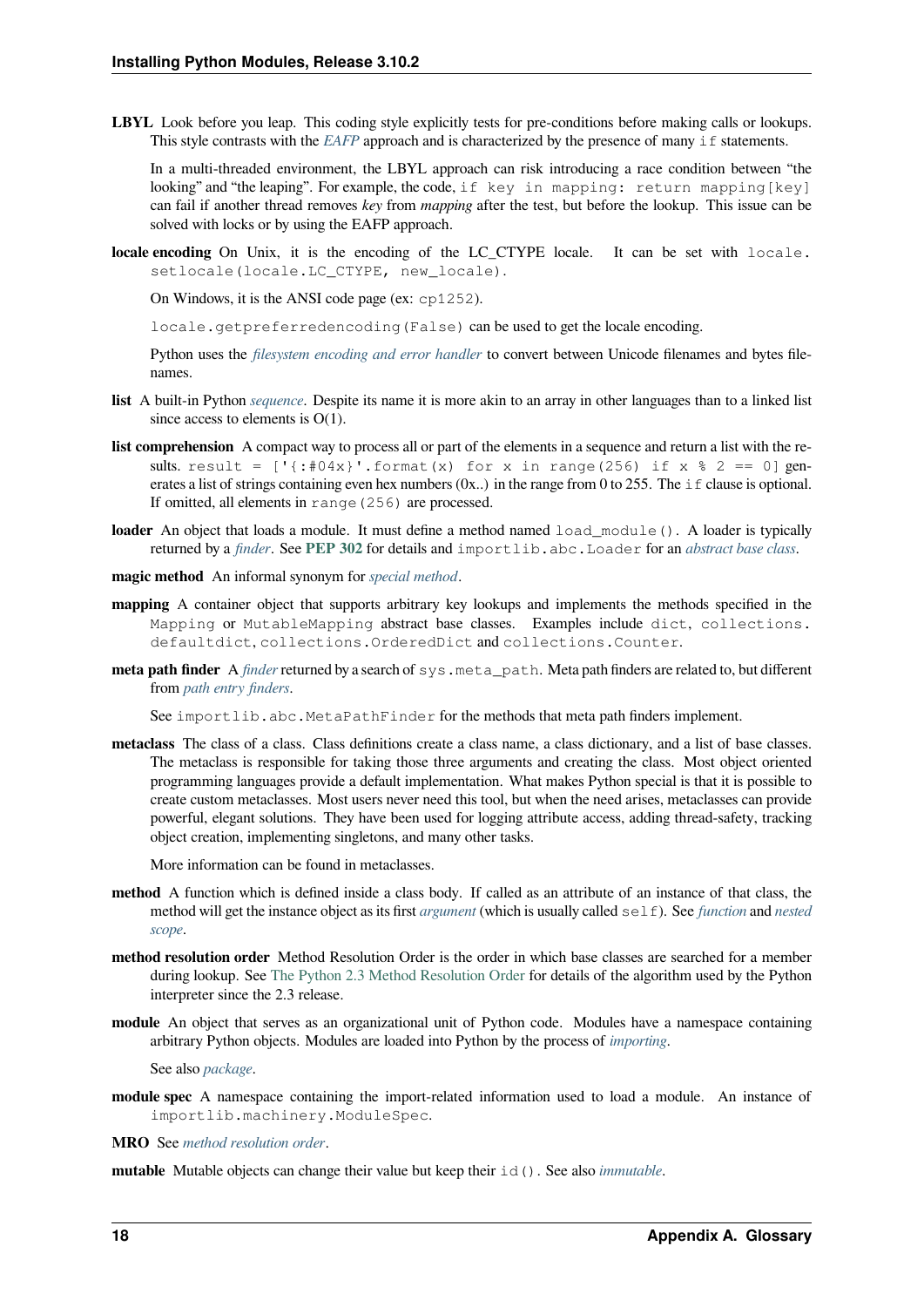<span id="page-22-5"></span>**named tuple** The term "named tuple" applies to any type or class that inherits from tuple and whose indexable elements are also accessible using named attributes. The type or class may have other features as well.

Several built-in types are named tuples, including the values returned by time.localtime() and os. stat(). Another example is sys.float\_info:

| # indexed access                                                                      |
|---------------------------------------------------------------------------------------|
|                                                                                       |
| # named field access                                                                  |
|                                                                                       |
| $\rightarrow\rightarrow\rightarrow$ isinstance(sys.float_info, tuple) # kind of tuple |
|                                                                                       |
|                                                                                       |

Some named tuples are built-in types (such as the above examples). Alternatively, a named tuple can be created from a regular class definition that inherits from tuple and that defines named fields. Such a class can be written by hand or it can be created with the factory function collections.namedtuple(). The latter technique also adds some extra methods that may not be found in hand-written or built-in named tuples.

- **namespace** The place where a variable is stored. Namespaces are implemented as dictionaries. There are the local, global and built-in namespaces as well as nested namespaces in objects (in methods). Namespaces support modularity by preventing naming conflicts. For instance, the functions builtins.open and os.open() are distinguished by their namespaces. Namespaces also aid readability and maintainability by making it clear which module implements a function. For instance, writing random.seed() or itertools.islice() makes it clear that those functions are implemented by the random and itertools modules, respectively.
- **namespace package** A **PEP 420** *package* which serves only as a container for subpackages. Namespace packages may have no physical representation, and specifically are not like a *regular package* because they have no \_\_init\_\_.py file.

<span id="page-22-4"></span>See also *module*.

- **nested scope** The abilit[y to refer](https://www.python.org/dev/peps/pep-0420) [to a var](#page-22-2)iable in an enclosing definition. [For instance, a f](#page-24-1)unction defined inside another function can refer to variables in the outer function. Note that nested scopes by default work only for reference and not for assignment. Local variables both read and write in the innermost scope. Likewise, global variable[s read an](#page-21-4)d write to the global namespace. The nonlocal allows writing to outer scopes.
- <span id="page-22-1"></span>**new-style class** Old name for the flavor of classes now used for all class objects. In earlier Python versions, only new-style classes could use Python's newer, versatile features like \_\_slots\_\_, descriptors, properties, \_\_getattribute\_\_(), class methods, and static methods.
- <span id="page-22-3"></span>**object** Any data with state (attributes or value) and defined behavior (methods). Also the ultimate base class of any *new-style class*.
- **package** A Python *module* which can contain submodules or recursively, subpackages. Technically, a package is a Python module with an \_\_path\_\_ attribute.

<span id="page-22-2"></span>[See also](#page-22-3) *regular package* and *namespace package*.

- **parameter** A nam[ed entity](#page-21-4) in a *function* (or method) definition that specifies an *argument* (or in some cases, arguments) that the function can accept. There are five kinds of parameter:
	- *po[sitional-or-keywo](#page-24-1)rd*: [specifies an argumen](#page-22-4)t that can be passed either *positionally* or as a *keyword argument*. This is the def[ault kind](#page-18-1) of parameter, for example *foo* and *bar* [in the follo](#page-14-2)wing:

<span id="page-22-0"></span>**def** func(foo, bar=**None**): ...

• *[positi](#page-14-2)onal-only*: specifies an argument that can be supplied only by po[sition. Posit](#page-14-2)ional-o[nly parameters](#page-14-2) can be defined by including a / character in the parameter list of the function definition after them, for example *posonly1* and *posonly2* in the following:

**def** func(posonly1, posonly2, /, positional\_or\_keyword): ...

• *keyword-only*: specifies an argument that can be supplied only by keyword. Keyword-only parameters can be defined by including a single var-positional parameter or bare  $\star$  in the parameter list of the function definition before them, for example *kw\_only1* and *kw\_only2* in the following: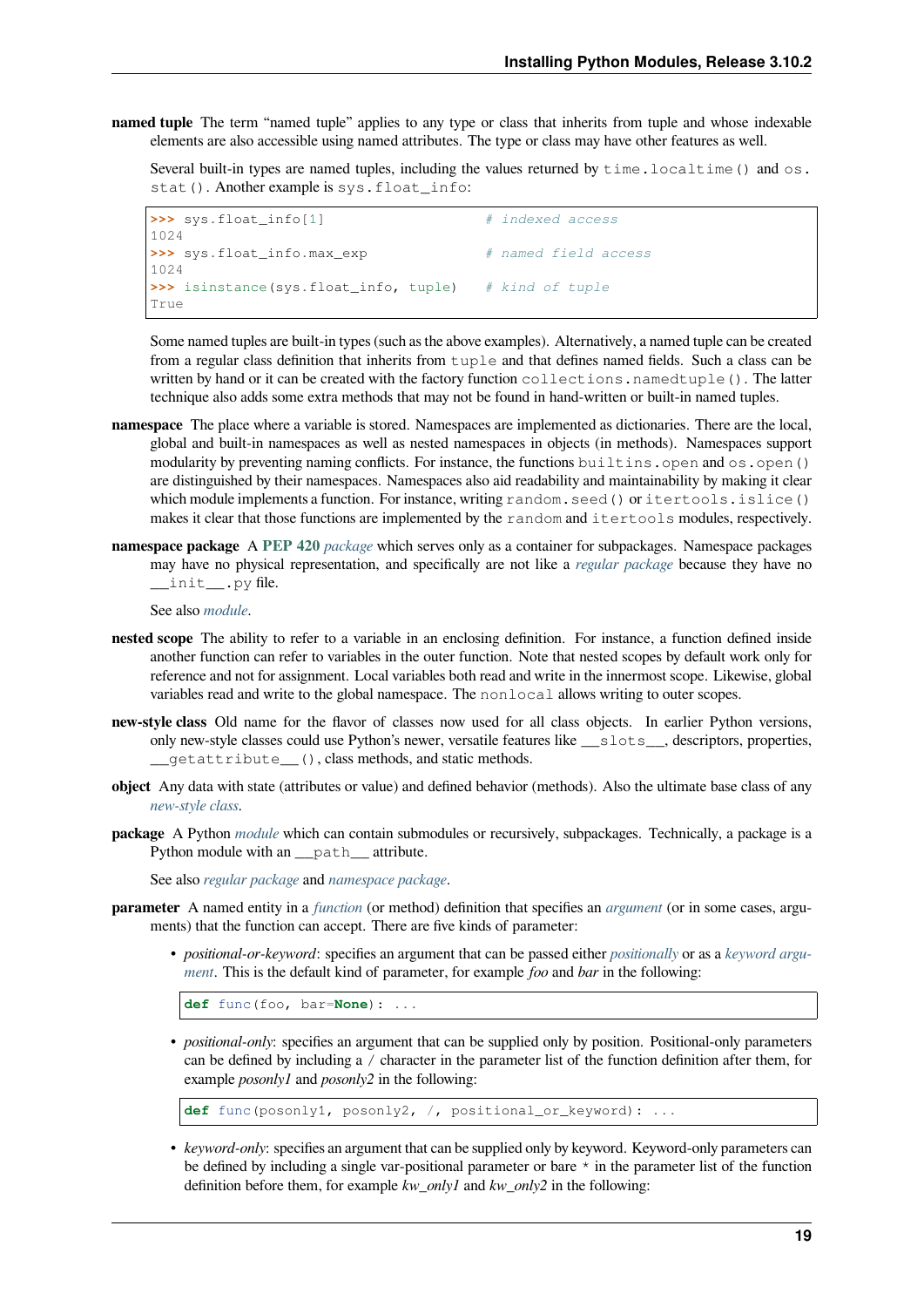```
def func(arg, *, kw_only1, kw_only2): ...
```
<span id="page-23-4"></span>• *var-positional*: specifies that an arbitrary sequence of positional arguments can be provided (in addition to any positional arguments already accepted by other parameters). Such a parameter can be defined by prepending the parameter name with \*, for example *args* in the following:

```
def func(*args, **kwargs): ...
```
• *var-keyword*: specifies that arbitrarily many keyword arguments can be provided (in addition to any keyword arguments already accepted by other parameters). Such a parameter can be defined by prepending the parameter name with \*\*, for example *kwargs* in the example above.

Parameters can specify both optional and required arguments, as well as default values for some optional arguments.

See also the *argument* glossary entry, the FAQ question on the difference between arguments and parameters, the inspect.Parameter class, the function section, and **PEP 362**.

- **path entry** A single location on the *import path* which the *path based finder* consults to find modules for importing.
- **path entry [finder](#page-14-2)** A *finder* returned by a callable on sys.path\_hooks (i.e. a *path entry hook*) which knows how to locate modules given a *path entry*.

<span id="page-23-1"></span><span id="page-23-0"></span>See importlib.abc.Pa[thEntryFi](#page-19-2)nder for [the methods that](#page-23-2) path entry finders implement.

- **path entry hook** A [callable](#page-18-4) on the sys.path\_hook list which returns a *path [entry finder](#page-23-3)* if it knows how to find modules on a specific *pat[h entry](#page-23-1)*.
- **path based finder** One of the default *meta path finders* which searches an *import path* for modules.
- <span id="page-23-3"></span><span id="page-23-2"></span>**path-likeobject** An object representing a file system path. A path-like o[bject is either a](#page-23-0) str or bytes object representing a path, o[r an object](#page-23-1) implementing the  $\circ s$ . PathLike protocol. An object that supports the  $\circ s$ . PathLike protocol can be converted to a str or bytes file system path by calling the  $\circ s$ . fspath() function;  $\circ s$ . fsdecode() and  $\circ s$ . fsencode() can be used to [guarantee a](#page-19-2) str or bytes result instead, respectively. Introduced by **PEP 519**.
- **PEP** Python Enhancement Proposal. A PEP is a design document providing information to the Python community, or describing a new feature for Python or its processes or environment. PEPs should provide a concise technical specification and a rational[e for propo](https://www.python.org/dev/peps/pep-0519)sed features.

PEPs are intended to be the primary mechanisms for proposing major new features, for collecting community input on an issue, and for documenting the design decisions that have gone into Python. The PEP author is responsible for building consensus within the community and documenting dissenting opinions.

See **PEP 1**.

**portion** A set of files in a single directory (possibly stored in a zip file) that contribute to a namespace package, as defined in **PEP 420**.

#### **positional [argum](https://www.python.org/dev/peps/pep-0001)ent** See *argument*.

**provisional API** A provisional API is one which has been deliberately excluded from the standard library's backwards co[mpatibility](https://www.python.org/dev/peps/pep-0420) guarantees. While major changes to such interfaces are not expected, as long as they are marked provisional, backwards incompatible changes (up to and including removal of the interface) may occur if deemed necessary [by core d](#page-14-2)evelopers. Such changes will not be made gratuitously – they will occur only if serious fundamental flaws are uncovered that were missed prior to the inclusion of the API.

Even for provisional APIs, backwards incompatible changes are seen as a "solution of last resort" - every attempt will still be made to find a backwards compatible resolution to any identified problems.

This process allows the standard library to continue to evolve over time, without locking in problematic design errors for extended periods of time. See **PEP 411** for more details.

#### **provisional package** See *provisional API*.

**Python 3000** Nickname for the Python 3.x release line (coined long ago when the release of version 3 was something in the distant future.) This is also abbrev[iated "Py3](https://www.python.org/dev/peps/pep-0411)k".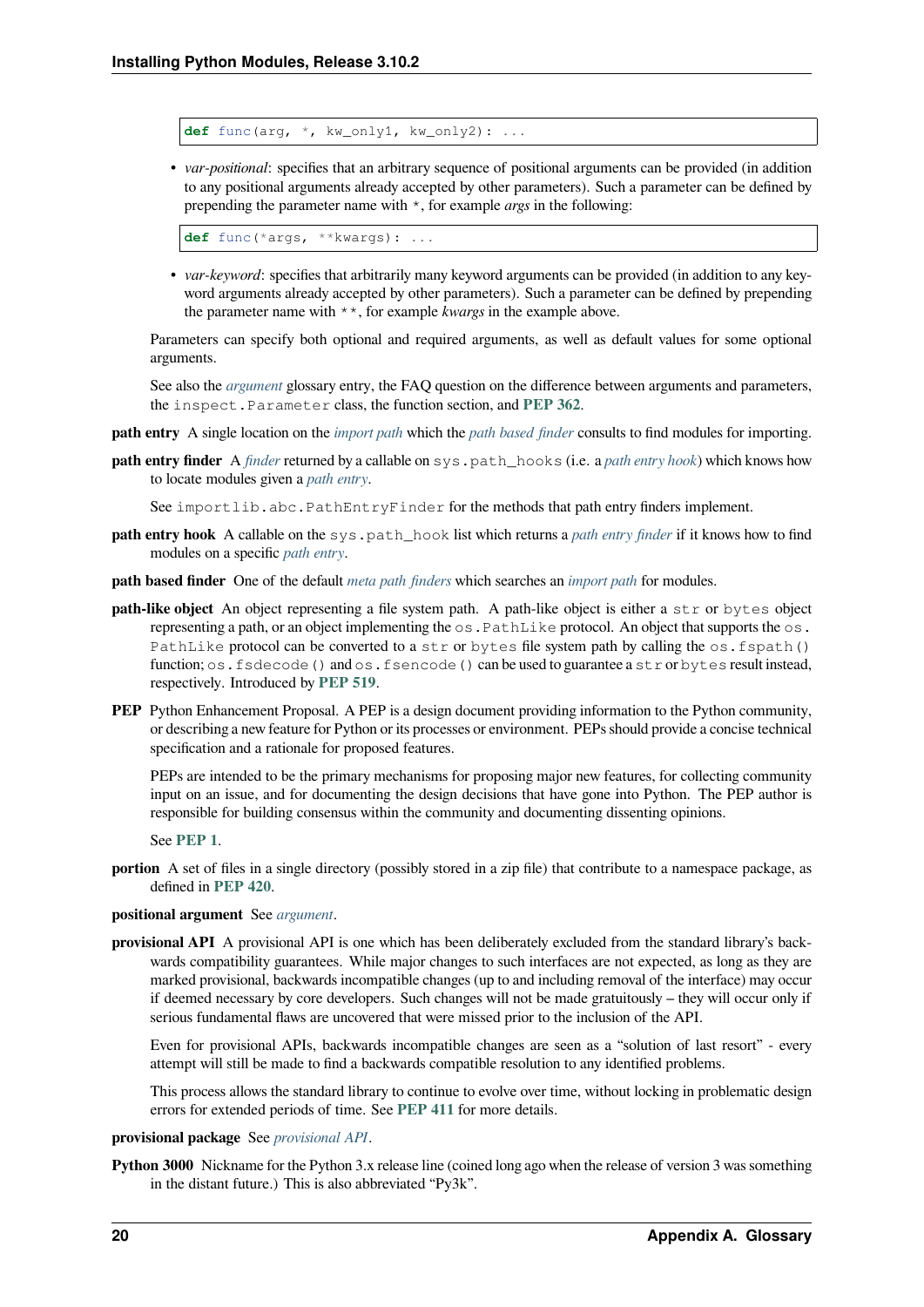<span id="page-24-2"></span>**Pythonic** An idea or piece of code which closely follows the most common idioms of the Python language, rather than implementing code using concepts common to other languages. For example, a common idiom in Python is to loop over all elements of an iterable using a  $f \circ r$  statement. Many other languages don't have this type of construct, so people unfamiliar with Python sometimes use a numerical counter instead:

```
for i in range(len(food)):
    print(food[i])
```
As opposed to the cleaner, Pythonic method:

```
for piece in food:
    print(piece)
```
**qualified name** A dotted name showing the "path" from a module's global scope to a class, function or method defined in that module, as defined in **PEP 3155**. For top-level functions and classes, the qualified name is the same as the object's name:

```
>>> class C:
... class D:
... def meth(self):
... pass
...
>>> C.__qualname__
C<sub>1</sub>>>> C.D.__qualname__
'C.D'
>>> C.D.meth.__qualname__
'C.D.meth'
```
When used to refer to modules, the *fully qualified name* means the entire dotted path to the module, including any parent packages, e.g. email.mime.text:

```
>>> import email.mime.text
>>> email.mime.text.__name__
'email.mime.text'
```
- **reference count** The number of references to an object. When the reference count of an object drops to zero, it is deallocated. Reference counting is generally not visible to Python code, but it is a key element of the *CPython* implementation. The sys module defines a  $q$ etrefcount() function that programmers can call to return the reference count for a particular object.
- **regular package** A traditional *package*, such as a directory containing an *\_\_init\_\_.py* file.

<span id="page-24-1"></span>See also *namespace package*.

- **\_\_slots\_\_** A declaration inside a class that saves memory by pre-declaring space for instance attributes and eliminating instance dictionaries. [Though](#page-22-2) popular, the technique is somewhat tricky to get right and is best reserved for rare [cases where there ar](#page-22-4)e large numbers of instances in a memory-critical application.
- **sequence** An *iterable* which supports efficient element access using integer indices via the \_\_getitem\_\_() special method and defines a \_\_len\_\_() method that returns the length of the sequence. Some built-in sequence types are list, str, tuple, and bytes. Note that dict also supports \_\_getitem\_\_() and \_\_len\_\_(), but is considered a mapping rather than a sequence because the lookups use arbitrary *immutable* keys rat[her than](#page-20-2) integers.

<span id="page-24-0"></span>The collections.abc.Sequence abstract base class defines a much richer interface that goes beyond just \_\_getitem\_() and \_\_len\_(), adding count(), index(), \_\_contains\_(), and \_\_reversed\_\_(). Types that implement this expanded interface can be registered expli[citly using](#page-19-1) register().

**set comprehension** A compact way to process all or part of the elements in an iterable and return a set with the results. results =  ${c$  for c in 'abracadabra' if c not in 'abc'} generates the set of strings {'r', 'd'}. See comprehensions.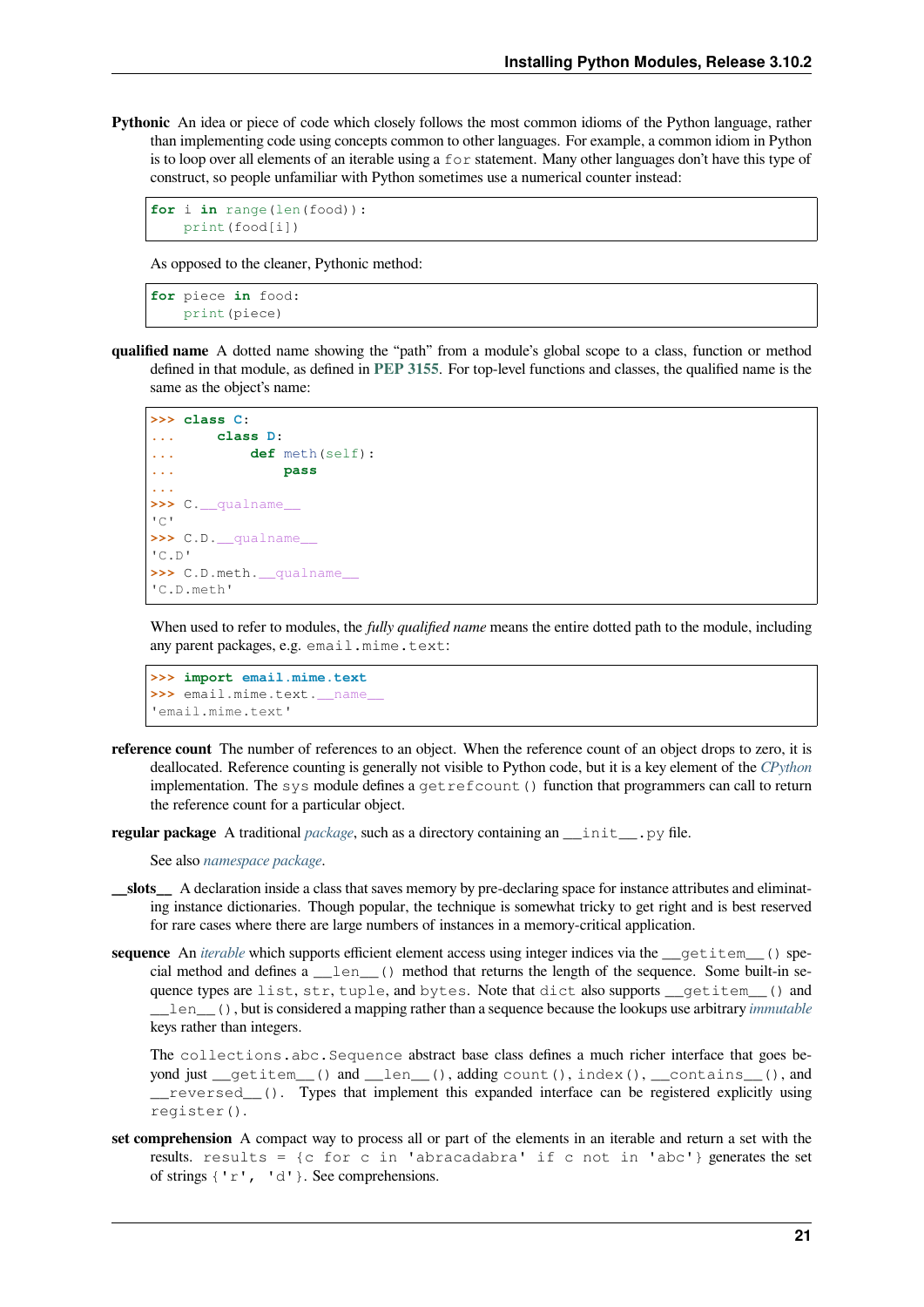- <span id="page-25-8"></span>**single dispatch** A form of *generic function* dispatch where the implementation is chosen based on the type of a single argument.
- <span id="page-25-4"></span>**slice** An object usually containing a portion of a *sequence*. A slice is created using the subscript notation, [] with colons between numbers when several are given, such as in  $variable_name[1:3:5]$ . The bracket (subscript) notation uses slice [objects in](#page-19-3)ternally.
- **special method** A method that is called implicitly by Python to execute a certain operation on a type, such as addition. Such methods have names starting and end[ing with](#page-24-0) double underscores. Special methods are documented in specialnames.
- <span id="page-25-6"></span>**statement** A statement is part of a suite (a "block" of code). A statement is either an *expression* or one of several constructs with a keyword, such as if, while or for.
- **strong reference** In Python's C API, a strong reference is a reference to an object which increments the object's reference count when it is created and decrements the object's reference count w[hen it is del](#page-17-3)eted.

<span id="page-25-3"></span><span id="page-25-2"></span>The Py\_NewRef() function can be used to create a strong reference to an object. Usually, the Py\_DECREF() function must be called on the strong reference before exiting the scope of the strong reference, to avoid leaking one reference.

See also *borrowed reference*.

**text encoding** A codec which encodes Unicode strings to bytes.

**text file** A *file object* able to read and write str objects. Often, a text file actually accesses a byte-oriented datastream and handles the *[text encoding](#page-15-5)* automatically. Examples of text files are files opened in text mode ( $'r'$  or  $'w'$ ), sys.stdin, sys.stdout, and instances of io.StringIO.

<span id="page-25-7"></span><span id="page-25-1"></span>See also *[binary](#page-17-1) file* for a file object able to read and write *bytes-like objects*.

- **triple-quoted string** [A string whi](#page-25-7)ch is bound by three instances of either a quotation mark (") or an apostrophe ('). While they don't provide any functionality not available with single-quoted strings, they are useful for a number of reasons. They allow you to include unescaped single and double quotes within a string and they can span mu[ltiple lines](#page-15-6) without the use of the continuation ch[aracter, making t](#page-15-4)hem especially useful when writing docstrings.
- **type** The type of a Python object determines what kind of object it is; every object has a type. An object's type is accessible as its \_\_class\_\_ attribute or can be retrieved with type (obj).

**type alias** A synonym for a type, created by assigning the type to an identifier.

<span id="page-25-5"></span>Type aliases are useful for simplifying *type hints*. For example:

```
def remove_gray_shades(
       colors: list[tuple[int, int, int]]) -> list[tuple[int, int, int]]:
   pass
```
could be made more readable like this:

```
Color = tuple(int, int, int]def remove_gray_shades(colors: list[Color]) -> list[Color]:
   pass
```
See typing and **PEP 484**, which describe this functionality.

**type hint** An *annotation* that specifies the expected type for a variable, a class attribute, or a function parameter or return value.

Type hints are opt[ional and](https://www.python.org/dev/peps/pep-0484) are not enforced by Python but they are useful to static type analysis tools, and aid IDEs w[ith code com](#page-14-3)pletion and refactoring.

<span id="page-25-0"></span>Type hints of global variables, class attributes, and functions, but not local variables, can be accessed using typing.get\_type\_hints().

See typing and **PEP 484**, which describe this functionality.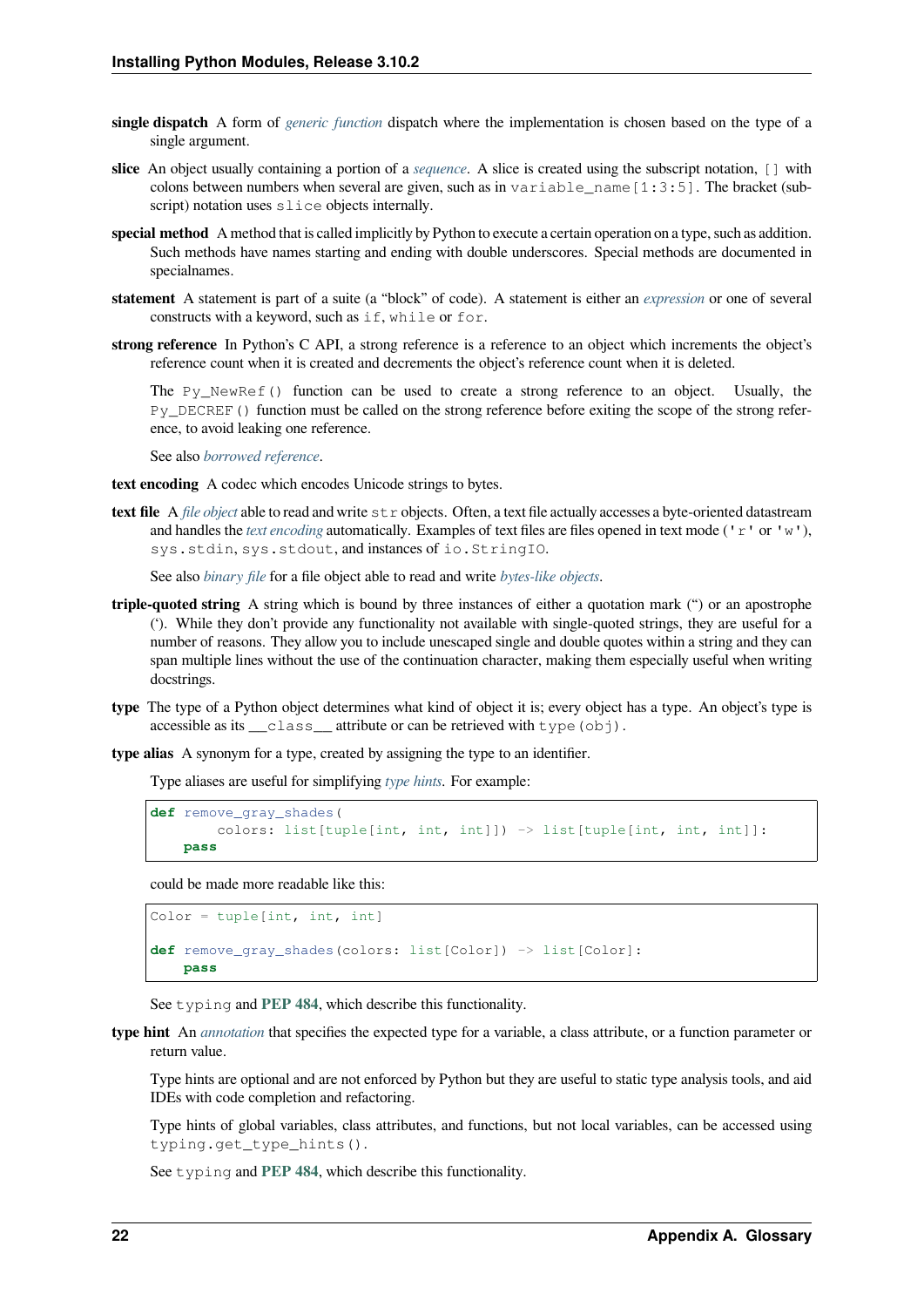<span id="page-26-3"></span>**universal newlines** A manner of interpreting text streams in which all of the following are recognized as ending a line: the Unix end-of-line convention '\n', the Windows convention '\n\n', and the old Macintosh convention '\r'. See **PEP 278** and **PEP 3116**, as well as bytes.splitlines() for an additional use.

**variable annotation** An *annotation* of a variable or a class attribute.

When annotating a variable or a class attribute, assignment is optional:

```
class C:
    field: 'annotation'
```
Variable annotations are usually used for *type hints*: for example this variable is expected to take int values:

count:  $int = 0$ 

Variable annotation syntax is explained i[n section a](#page-25-0)nnassign.

See *function annotation*, **PEP 484** and **PEP 526**, which describe this functionality. Also see annotations-howto for best practices on working with annotations.

**virtual environment** A cooperatively isolated runtime environment that allows Python users and applications to install and upgrade Python distributio[n packages](https://www.python.org/dev/peps/pep-0526) without interfering with the behaviour of other Python applicati[ons running on the s](#page-18-0)[ame system](https://www.python.org/dev/peps/pep-0484).

<span id="page-26-0"></span>See also venv.

- **virtual machine** A computer defined entirely in software. Python's virtual machine executes the *bytecode* emitted by the bytecode compiler.
- <span id="page-26-2"></span>**Zen of Python** Listing of Python design principles and philosophies that are helpful in understanding and using the language. The listing can be found by typing "import this" at the interactive prompt.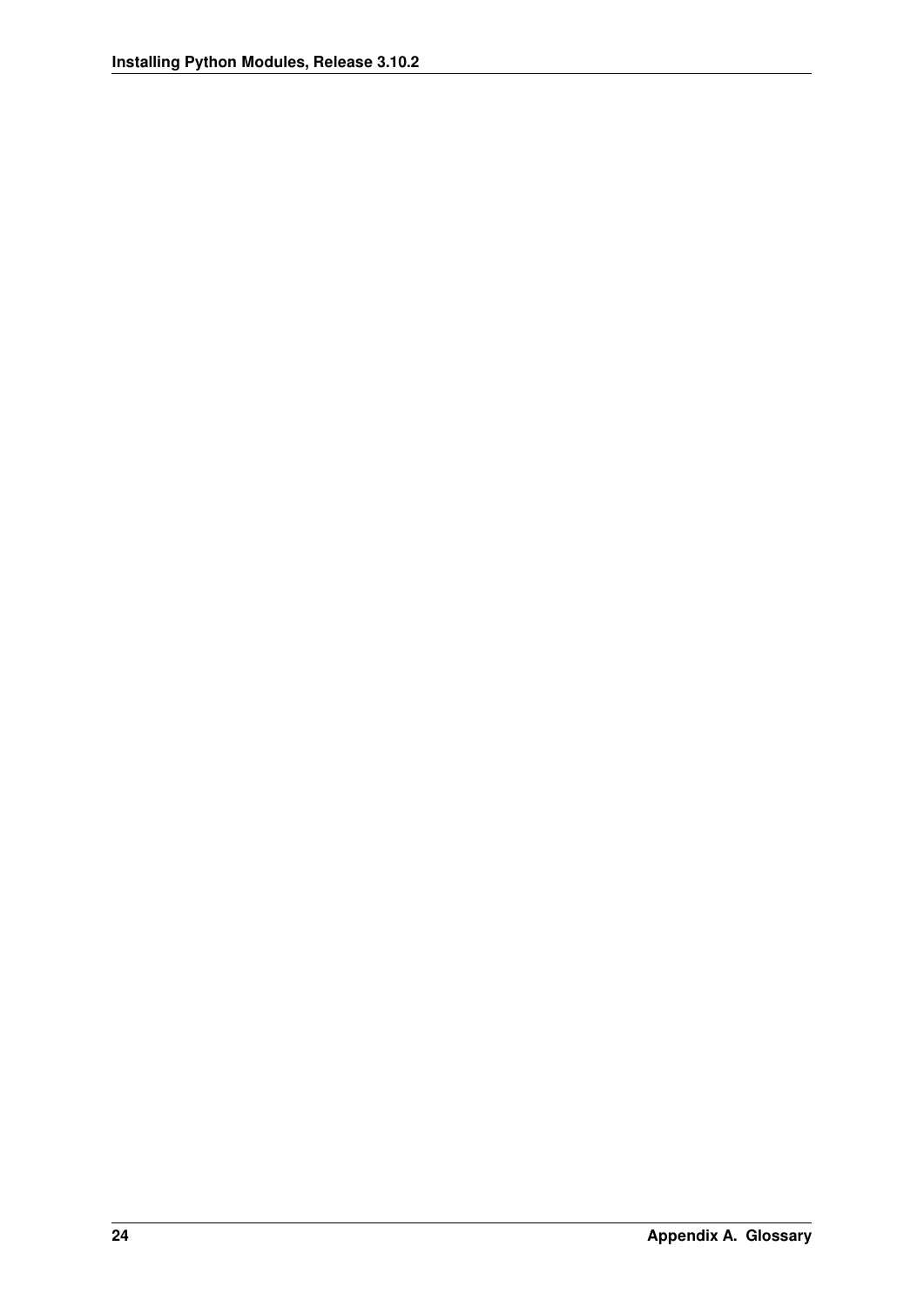**B**

### **ABOUT THESE DOCUMENTS**

<span id="page-28-0"></span>These documents are generated from reStructuredText sources by Sphinx, a document processor specifically written for the Python documentation.

Development of the documentation and its toolchain is an entirely volunteer effort, just like Python itself. If you want to contribute, please take a loo[k at the reporting-](http://docutils.sourceforge.net/rst.html)bugs page [for info](http://sphinx-doc.org/)rmation on how to do so. New volunteers are always welcome!

Many thanks go to:

- Fred L. Drake, Jr., the creator of the original Python documentation toolset and writer of much of the content;
- the Docutils project for creating reStructuredText and the Docutils suite;
- Fredrik Lundh for his Alternative Python Reference project from which Sphinx got many good ideas.

## **B.1 C[ontrib](http://docutils.sourceforge.net/)utor[s to the Python Do](http://effbot.org/zone/pyref.htm)cumentation**

<span id="page-28-1"></span>Many people have contributed to the Python language, the Python standard library, and the Python documentation. See Misc/ACKS in the Python source distribution for a partial list of contributors.

It is only with the input and contributions of the Python community that Python has such wonderful documentation – Thank You!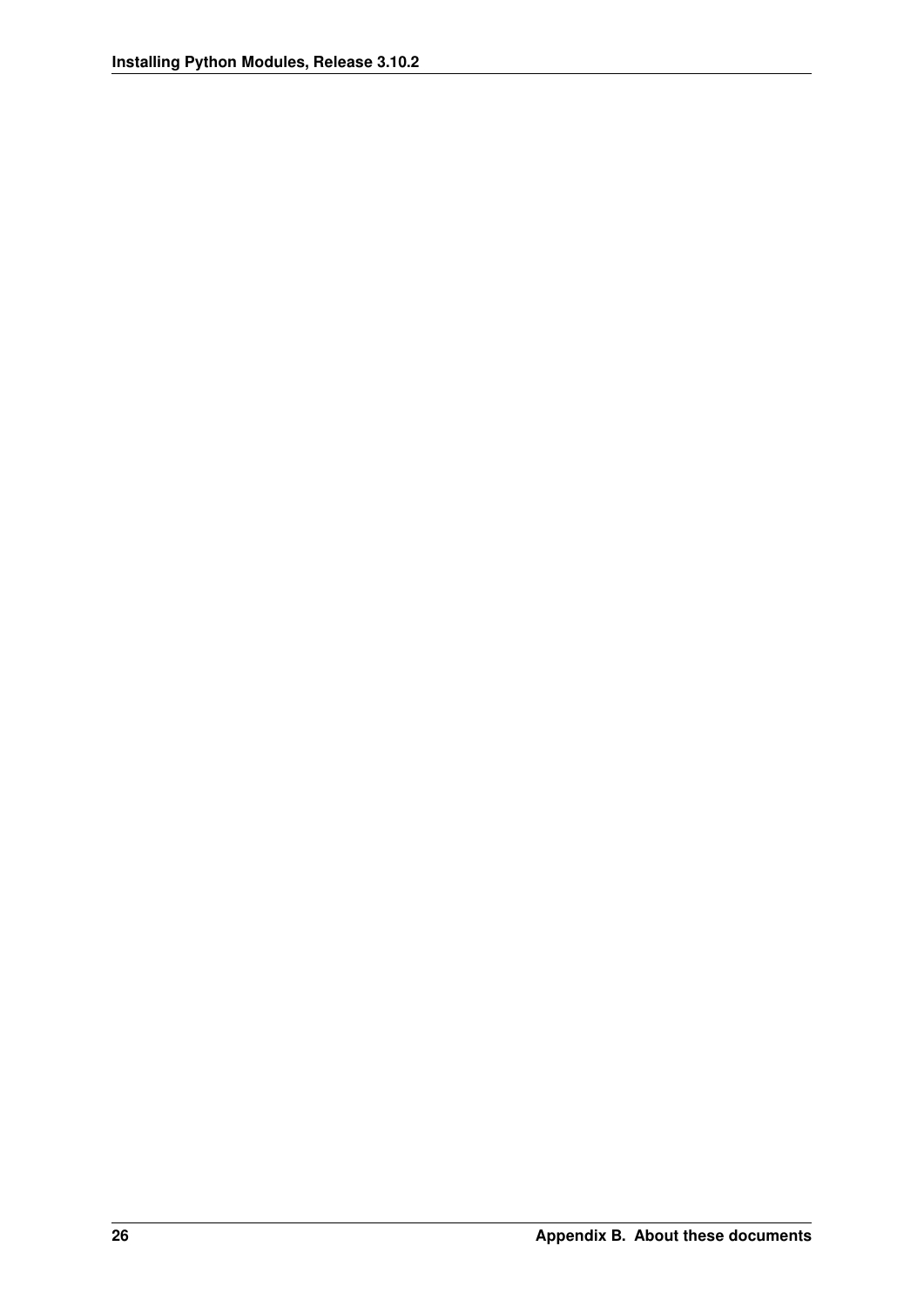**C**

### **HISTORY AND LICENSE**

### <span id="page-30-0"></span>**C.1 History of the software**

<span id="page-30-1"></span>Python was created in the early 1990s by Guido van Rossum at Stichting Mathematisch Centrum (CWI, see https: //www.cwi.nl/) in the Netherlands as a successor of a language called ABC. Guido remains Python's principal author, although it includes many contributions from others.

In 1995, Guido continued his work on Python at the Corporation for National Research Initiatives (CNRI, see [https:](https://www.cwi.nl/) [//www.cnri.res](https://www.cwi.nl/)ton.va.us/) in Reston, Virginia where he released several versions of the software.

In May 2000, Guido and the Python core development team moved to BeOpen.com to form the BeOpen Python-Labs team. In October of the same year, the PythonLabs team moved to Digital Creations (now Zope Corporation; see https://www.zope.org/). In 2001, the Python Software Foundation (PSF, see https://www.python.org/psf[/\) was](https://www.cnri.reston.va.us/) [formed, a non-profit orga](https://www.cnri.reston.va.us/)nization created specifically to own Python-related Intellectual Property. Zope Corporation is a sponsoring member of the PSF.

All Python releases are Open Source (see https://opensource.org/ for the Open Source Definition). Historically, most, but [not all, Python releases](https://www.zope.org/) have also been GPL-compatible; the table below sum[marizes the various releases.](https://www.python.org/psf/)

| Release            | Derived from  | Year         | Owner       | GPL compatible? |
|--------------------|---------------|--------------|-------------|-----------------|
| $0.9.0$ thru $1.2$ | n/a           | 1991-1995    | <b>CWI</b>  | yes             |
| 1.3 thru 1.5.2     | 1.2           | 1995-1999    | <b>CNRI</b> | yes             |
| 1.6                | 1.5.2         | 2000         | <b>CNRI</b> | no              |
| 2.0                | 1.6           | 2000         | BeOpen.com  | no              |
| 1.6.1              | 1.6           | 2001         | <b>CNRI</b> | no              |
| 2.1                | $2.0 + 1.6.1$ | 2001         | <b>PSF</b>  | no              |
| 2.0.1              | $2.0 + 1.6.1$ | 2001         | <b>PSF</b>  | yes             |
| 2.1.1              | $2.1 + 2.0.1$ | 2001         | <b>PSF</b>  | yes             |
| 2.1.2              | 2.1.1         | 2002         | <b>PSF</b>  | yes             |
| 2.1.3              | 2.1.2         | 2002         | <b>PSF</b>  | yes             |
| 2.2 and above      | 2.1.1         | $2001 - now$ | <b>PSF</b>  | yes             |

**Note:** GPL-compatible doesn't mean that we're distributing Python under the GPL. All Python licenses, unlike the GPL, let you distribute a modified version without making your changes open source. The GPL-compatible licenses make it possible to combine Python with other software that is released under the GPL; the others don't.

Thanks to the many outside volunteers who have worked under Guido's direction to make these releases possible.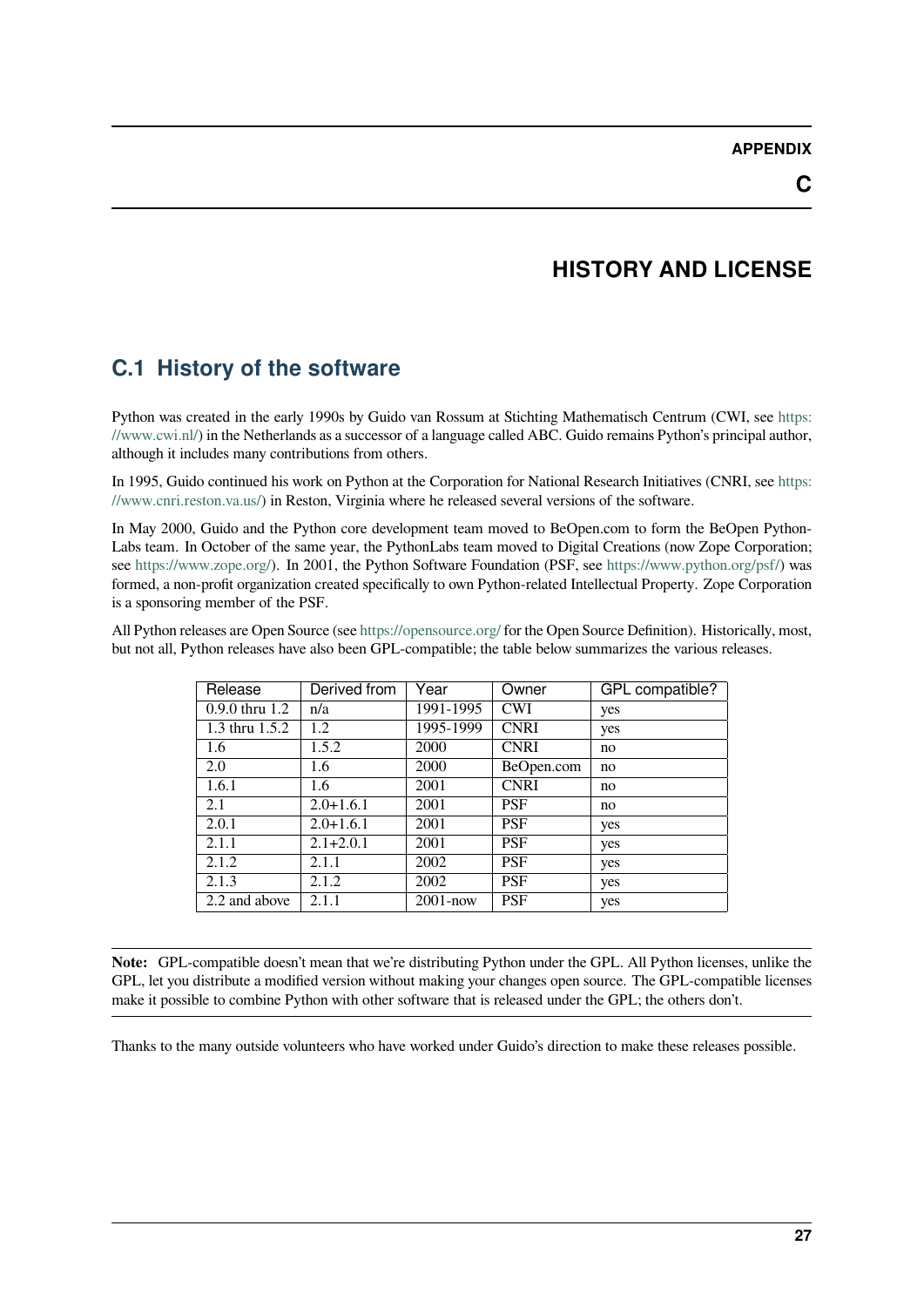# **C.2 Terms and conditions for accessing or otherwise using Python**

<span id="page-31-0"></span>Python software and documentation are licensed under the *PSF License Agreement*.

Starting with Python 3.8.6, examples, recipes, and other code in the documentation are dual licensed under the PSF License Agreement and the *Zero-Clause BSD license*.

Some software incorporated into Python is under different [licenses. The licenses](#page-31-1) are listed with code falling under that license. See *Licenses and Acknowledgements for Incorporated Software* for an incomplete list of these licenses.

#### **C.2.1 PSF LICENSE AGREEMENT FOR PYTHON 3.10.2**

<span id="page-31-1"></span>1. This LIC[ENSE AGREEMENT is between the Python So](#page-35-0)ftware Foundation␣ *,→*("PSF"), and the Individual or Organization ("Licensee") accessing and otherwise␣ *,→*using Python 3.10.2 software in source or binary form and its associated␣ *,→*documentation. 2. Subject to the terms and conditions of this License Agreement, PSF␣ *,→*hereby grants Licensee a nonexclusive, royalty-free, world-wide license to␣ *,→*reproduce, analyze, test, perform and/or display publicly, prepare derivative. *,→*works, distribute, and otherwise use Python 3.10.2 alone or in any derivative version, provided, however, that PSF's License Agreement and PSF's\_ *,→*notice of copyright, i.e., "Copyright © 2001-2022 Python Software Foundation; All\_ *,→*Rights Reserved" are retained in Python 3.10.2 alone or in any derivative␣ *,→*version prepared by Licensee. 3. In the event Licensee prepares a derivative work that is based on or incorporates Python 3.10.2 or any part thereof, and wants to make the derivative work available to others as provided herein, then Licensee␣ *,→*hereby agrees to include in any such work a brief summary of the changes made␣ *,→*to Python 3.10.2. 4. PSF is making Python 3.10.2 available to Licensee on an "AS IS" basis. PSF MAKES NO REPRESENTATIONS OR WARRANTIES, EXPRESS OR IMPLIED. BY WAY. *,→*OF EXAMPLE, BUT NOT LIMITATION, PSF MAKES NO AND DISCLAIMS ANY␣ *,→*REPRESENTATION OR WARRANTY OF MERCHANTABILITY OR FITNESS FOR ANY PARTICULAR PURPOSE OR␣ *,→*THAT THE USE OF PYTHON 3.10.2 WILL NOT INFRINGE ANY THIRD PARTY RIGHTS. 5. PSF SHALL NOT BE LIABLE TO LICENSEE OR ANY OTHER USERS OF PYTHON 3.10.2 FOR ANY INCIDENTAL, SPECIAL, OR CONSEQUENTIAL DAMAGES OR LOSS AS A␣ *,→*RESULT OF MODIFYING, DISTRIBUTING, OR OTHERWISE USING PYTHON 3.10.2, OR ANY␣

*,→*DERIVATIVE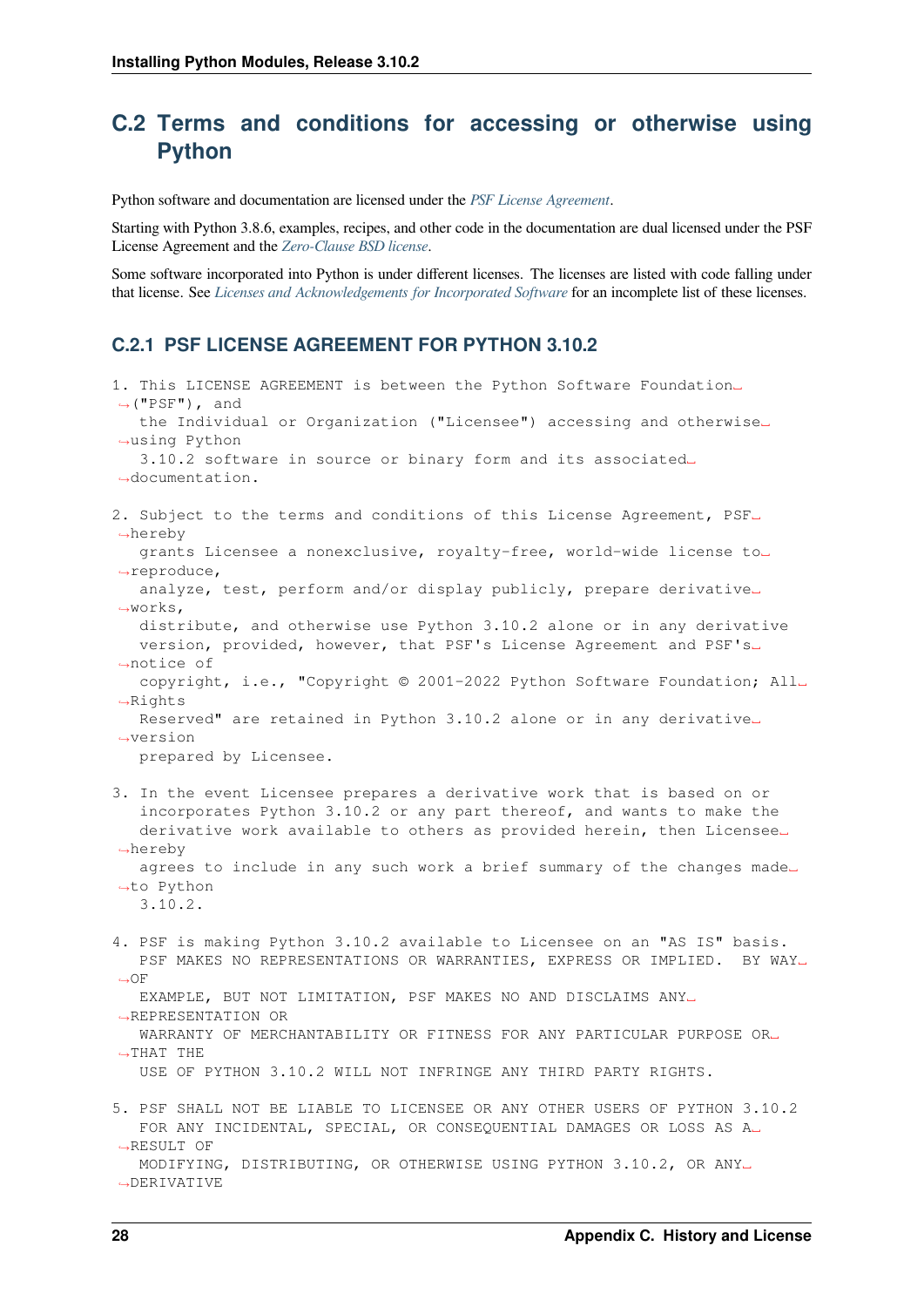THEREOF, EVEN IF ADVISED OF THE POSSIBILITY THEREOF.

6. This License Agreement will automatically terminate upon a material␣ *,→*breach of its terms and conditions. 7. Nothing in this License Agreement shall be deemed to create any␣ *,→*relationship of agency, partnership, or joint venture between PSF and Licensee. ␣ *,→*This License Agreement does not grant permission to use PSF trademarks or trade name␣ *,→*in a trademark sense to endorse or promote products or services of Licensee, \_ *,→*or any third party.

8. By copying, installing or otherwise using Python 3.10.2, Licensee agrees to be bound by the terms and conditions of this License Agreement.

#### <span id="page-32-0"></span>**C.2.2 BEOPEN.COM LICENSE AGREEMENT FOR PYTHON 2.0**

#### BEOPEN PYTHON OPEN SOURCE LICENSE AGREEMENT VERSION 1

- 1. This LICENSE AGREEMENT is between BeOpen.com ("BeOpen"), having an office at 160 Saratoga Avenue, Santa Clara, CA 95051, and the Individual or Organization ("Licensee") accessing and otherwise using this software in source or binary form and its associated documentation ("the Software").
- 2. Subject to the terms and conditions of this BeOpen Python License Agreement, BeOpen hereby grants Licensee a non-exclusive, royalty-free, world-wide license to reproduce, analyze, test, perform and/or display publicly, prepare derivative works, distribute, and otherwise use the Software alone or in any derivative version, provided, however, that the BeOpen Python License is retained in the Software, alone or in any derivative version prepared by Licensee.
- 3. BeOpen is making the Software available to Licensee on an "AS IS" basis. BEOPEN MAKES NO REPRESENTATIONS OR WARRANTIES, EXPRESS OR IMPLIED. BY WAY OF EXAMPLE, BUT NOT LIMITATION, BEOPEN MAKES NO AND DISCLAIMS ANY REPRESENTATION OR WARRANTY OF MERCHANTABILITY OR FITNESS FOR ANY PARTICULAR PURPOSE OR THAT THE USE OF THE SOFTWARE WILL NOT INFRINGE ANY THIRD PARTY RIGHTS.
- 4. BEOPEN SHALL NOT BE LIABLE TO LICENSEE OR ANY OTHER USERS OF THE SOFTWARE FOR ANY INCIDENTAL, SPECIAL, OR CONSEQUENTIAL DAMAGES OR LOSS AS A RESULT OF USING, MODIFYING OR DISTRIBUTING THE SOFTWARE, OR ANY DERIVATIVE THEREOF, EVEN IF ADVISED OF THE POSSIBILITY THEREOF.
- 5. This License Agreement will automatically terminate upon a material breach of its terms and conditions.
- 6. This License Agreement shall be governed by and interpreted in all respects by the law of the State of California, excluding conflict of law provisions. Nothing in this License Agreement shall be deemed to create any relationship of agency, partnership, or joint venture between BeOpen and Licensee. This License Agreement does not grant permission to use BeOpen trademarks or trade names in a trademark sense to endorse or promote products or services of Licensee, or any third party. As an exception, the "BeOpen Python" logos available at http://www.pythonlabs.com/logos.html may be used according to the permissions granted on that web page.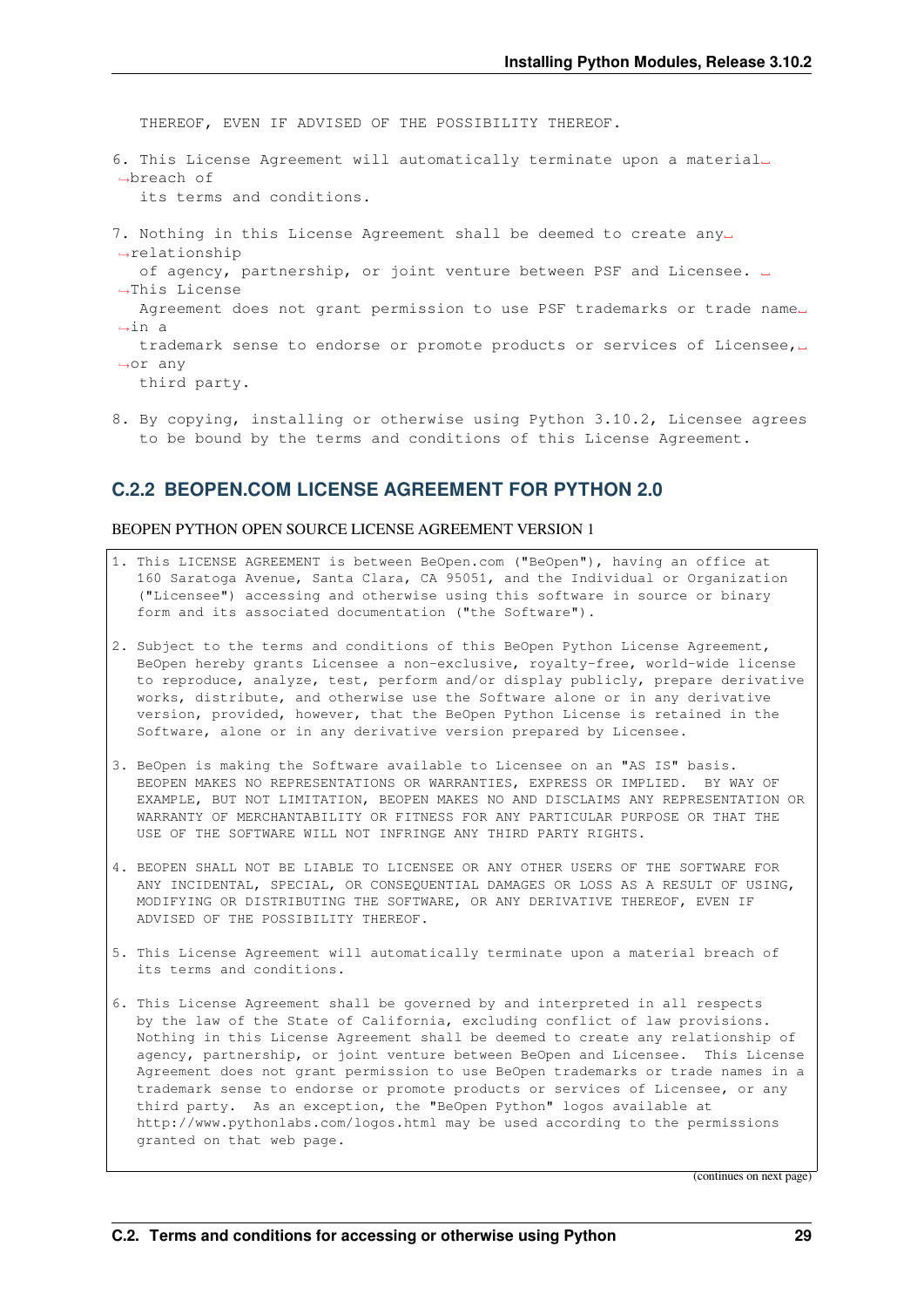7. By copying, installing or otherwise using the software, Licensee agrees to be bound by the terms and conditions of this License Agreement.

### <span id="page-33-0"></span>**C.2.3 CNRI LICENSE AGREEMENT FOR PYTHON 1.6.1**

- 1. This LICENSE AGREEMENT is between the Corporation for National Research Initiatives, having an office at 1895 Preston White Drive, Reston, VA 20191 ("CNRI"), and the Individual or Organization ("Licensee") accessing and otherwise using Python 1.6.1 software in source or binary form and its associated documentation.
- 2. Subject to the terms and conditions of this License Agreement, CNRI hereby grants Licensee a nonexclusive, royalty-free, world-wide license to reproduce, analyze, test, perform and/or display publicly, prepare derivative works, distribute, and otherwise use Python 1.6.1 alone or in any derivative version, provided, however, that CNRI's License Agreement and CNRI's notice of copyright, i.e., "Copyright © 1995-2001 Corporation for National Research Initiatives; All Rights Reserved" are retained in Python 1.6.1 alone or in any derivative version prepared by Licensee. Alternately, in lieu of CNRI's License Agreement, Licensee may substitute the following text (omitting the quotes): "Python 1.6.1 is made available subject to the terms and conditions in CNRI's License Agreement. This Agreement together with Python 1.6.1 may be located on the internet using the following unique, persistent identifier (known as a handle): 1895.22/1013. This Agreement may also be obtained from a proxy server on the internet using the following URL: http://hdl.handle.net/1895.22/1013."
- 3. In the event Licensee prepares a derivative work that is based on or incorporates Python 1.6.1 or any part thereof, and wants to make the derivative work available to others as provided herein, then Licensee hereby agrees to include in any such work a brief summary of the changes made to Python 1.6.1.
- 4. CNRI is making Python 1.6.1 available to Licensee on an "AS IS" basis. CNRI MAKES NO REPRESENTATIONS OR WARRANTIES, EXPRESS OR IMPLIED. BY WAY OF EXAMPLE, BUT NOT LIMITATION, CNRI MAKES NO AND DISCLAIMS ANY REPRESENTATION OR WARRANTY OF MERCHANTABILITY OR FITNESS FOR ANY PARTICULAR PURPOSE OR THAT THE USE OF PYTHON 1.6.1 WILL NOT INFRINGE ANY THIRD PARTY RIGHTS.
- 5. CNRI SHALL NOT BE LIABLE TO LICENSEE OR ANY OTHER USERS OF PYTHON 1.6.1 FOR ANY INCIDENTAL, SPECIAL, OR CONSEQUENTIAL DAMAGES OR LOSS AS A RESULT OF MODIFYING, DISTRIBUTING, OR OTHERWISE USING PYTHON 1.6.1, OR ANY DERIVATIVE THEREOF, EVEN IF ADVISED OF THE POSSIBILITY THEREOF.
- 6. This License Agreement will automatically terminate upon a material breach of its terms and conditions.
- 7. This License Agreement shall be governed by the federal intellectual property law of the United States, including without limitation the federal copyright law, and, to the extent such U.S. federal law does not apply, by the law of the Commonwealth of Virginia, excluding Virginia's conflict of law provisions. Notwithstanding the foregoing, with regard to derivative works based on Python 1.6.1 that incorporate non-separable material that was previously distributed under the GNU General Public License (GPL), the law of the Commonwealth of Virginia shall govern this License Agreement only as to issues arising under or with respect to Paragraphs 4, 5, and 7 of this License Agreement. Nothing in this License Agreement shall be deemed to create any relationship of agency, partnership, or joint venture between CNRI and Licensee. This License Agreement does not grant permission to use CNRI trademarks or trade name in a trademark sense to endorse or promote products or services of Licensee, or any third party.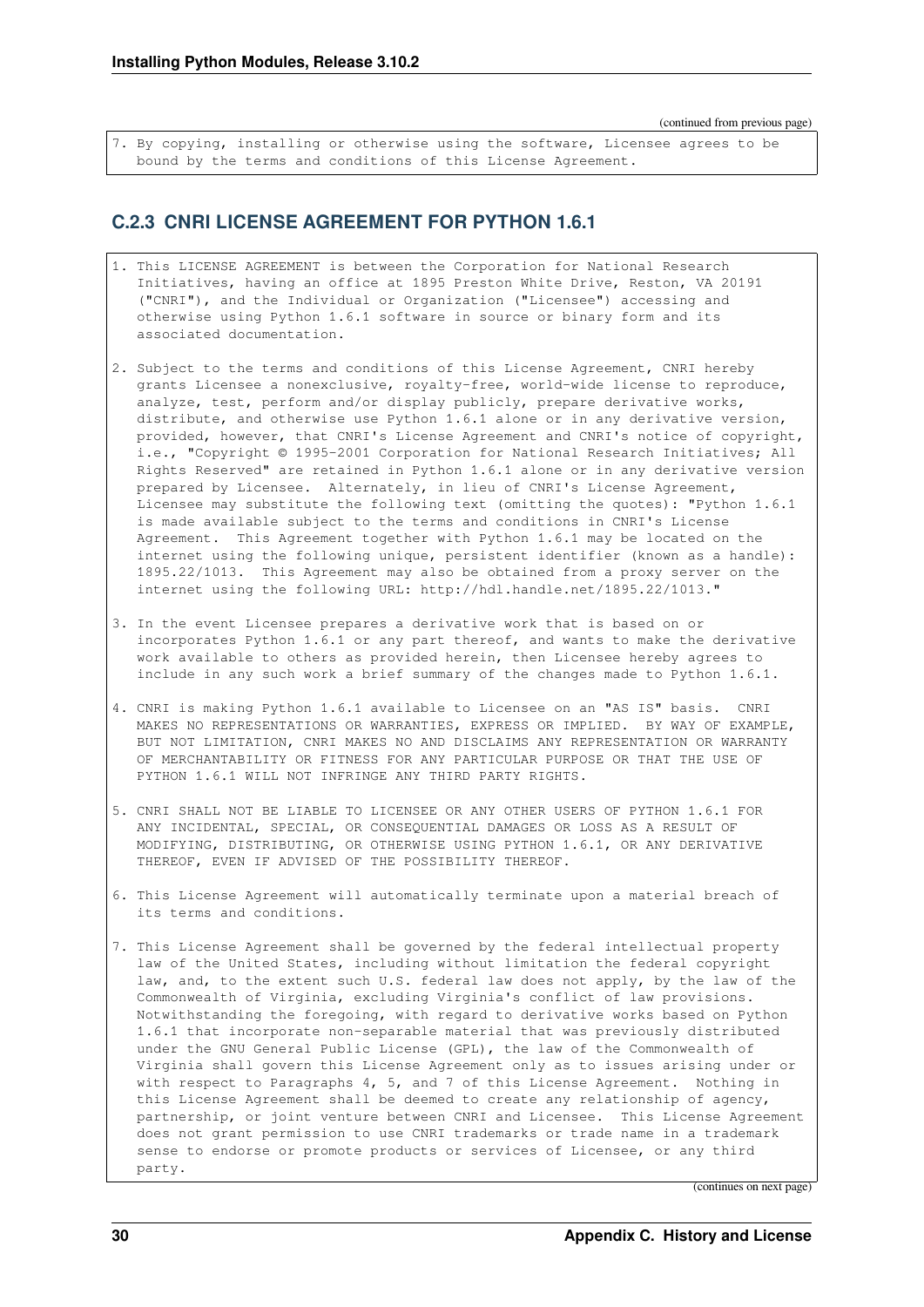8. By clicking on the "ACCEPT" button where indicated, or by copying, installing or otherwise using Python 1.6.1, Licensee agrees to be bound by the terms and conditions of this License Agreement.

### <span id="page-34-0"></span>**C.2.4 CWI LICENSE AGREEMENT FOR PYTHON 0.9.0 THROUGH 1.2**

Copyright © 1991 - 1995, Stichting Mathematisch Centrum Amsterdam, The Netherlands. All rights reserved.

Permission to use, copy, modify, and distribute this software and its documentation for any purpose and without fee is hereby granted, provided that the above copyright notice appear in all copies and that both that copyright notice and this permission notice appear in supporting documentation, and that the name of Stichting Mathematisch Centrum or CWI not be used in advertising or publicity pertaining to distribution of the software without specific, written prior permission.

STICHTING MATHEMATISCH CENTRUM DISCLAIMS ALL WARRANTIES WITH REGARD TO THIS SOFTWARE, INCLUDING ALL IMPLIED WARRANTIES OF MERCHANTABILITY AND FITNESS, IN NO EVENT SHALL STICHTING MATHEMATISCH CENTRUM BE LIABLE FOR ANY SPECIAL, INDIRECT OR CONSEQUENTIAL DAMAGES OR ANY DAMAGES WHATSOEVER RESULTING FROM LOSS OF USE, DATA OR PROFITS, WHETHER IN AN ACTION OF CONTRACT, NEGLIGENCE OR OTHER TORTIOUS ACTION, ARISING OUT OF OR IN CONNECTION WITH THE USE OR PERFORMANCE OF THIS SOFTWARE.

### <span id="page-34-1"></span>**C.2.5 ZERO-CLAUSE BSD LICENSE FOR CODE IN THE PYTHON 3.10.2 DOCU-MENTATION**

Permission to use, copy, modify, and/or distribute this software for any purpose with or without fee is hereby granted.

THE SOFTWARE IS PROVIDED "AS IS" AND THE AUTHOR DISCLAIMS ALL WARRANTIES WITH REGARD TO THIS SOFTWARE INCLUDING ALL IMPLIED WARRANTIES OF MERCHANTABILITY AND FITNESS. IN NO EVENT SHALL THE AUTHOR BE LIABLE FOR ANY SPECIAL, DIRECT, INDIRECT, OR CONSEQUENTIAL DAMAGES OR ANY DAMAGES WHATSOEVER RESULTING FROM LOSS OF USE, DATA OR PROFITS, WHETHER IN AN ACTION OF CONTRACT, NEGLIGENCE OR OTHER TORTIOUS ACTION, ARISING OUT OF OR IN CONNECTION WITH THE USE OR PERFORMANCE OF THIS SOFTWARE.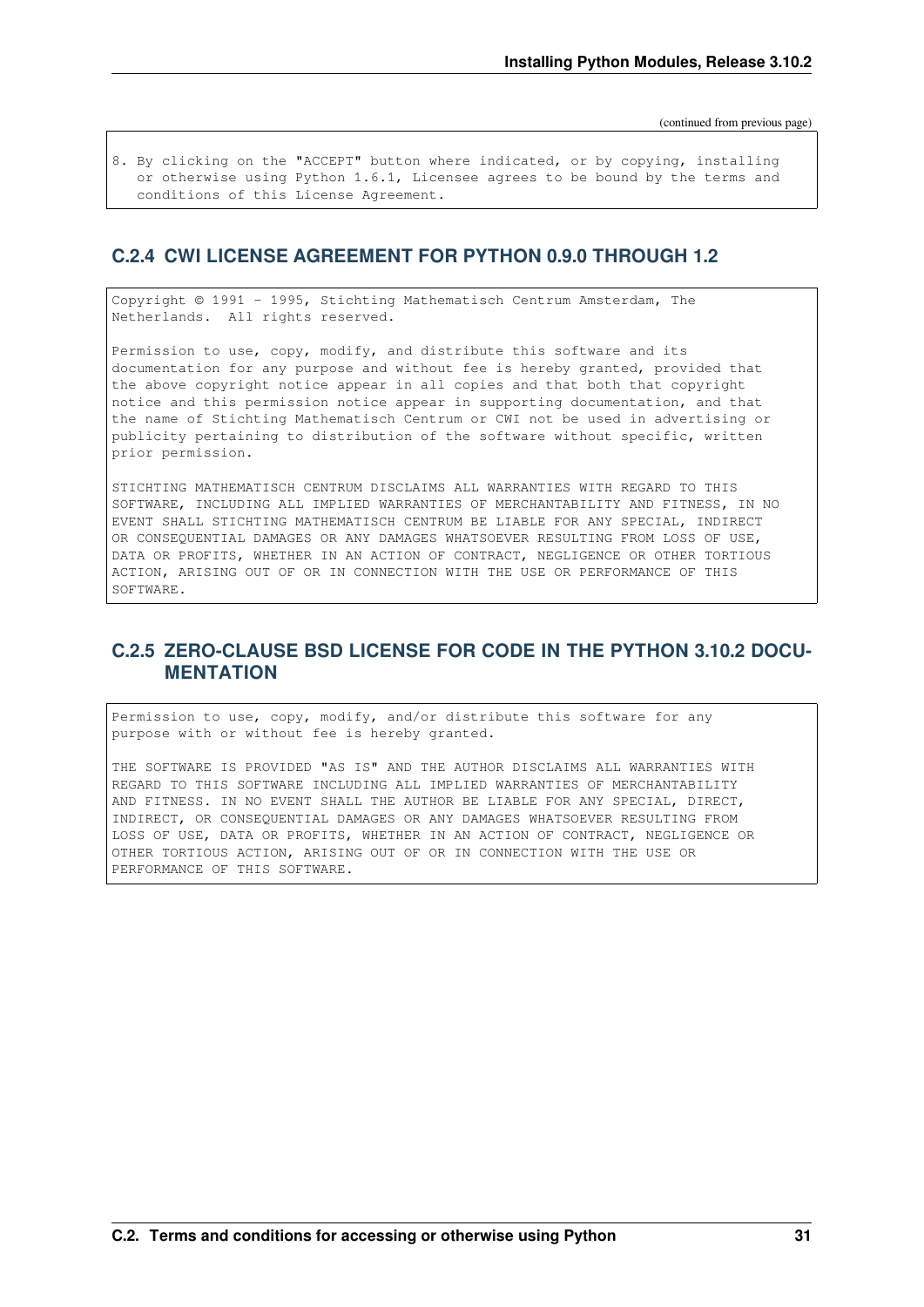# **C.3 Licenses and Acknowledgements for Incorporated Software**

<span id="page-35-0"></span>This section is an incomplete, but growing list of licenses and acknowledgements for third-party software incorporated in the Python distribution.

### **C.3.1 Mersenne Twister**

<span id="page-35-1"></span>The random module includes code based on a download from http://www.math.sci.hiroshima-u.ac.jp/~m-mat/ MT/MT2002/emt19937ar.html. The following are the verbatim comments from the original code:

```
A C-program for MT19937, with initialization improved 2002/1/26.
Coded by Takuji Nishimura and Makoto Matsumoto.
Before using, initialize the state by using init_genrand(seed)
or init_by_array(init_key, key_length).
Copyright (C) 1997 - 2002, Makoto Matsumoto and Takuji Nishimura,
All rights reserved.
Redistribution and use in source and binary forms, with or without
modification, are permitted provided that the following conditions
are met:
1. Redistributions of source code must retain the above copyright
   notice, this list of conditions and the following disclaimer.
 2. Redistributions in binary form must reproduce the above copyright
   notice, this list of conditions and the following disclaimer in the
   documentation and/or other materials provided with the distribution.
3. The names of its contributors may not be used to endorse or promote
    products derived from this software without specific prior written
   permission.
THIS SOFTWARE IS PROVIDED BY THE COPYRIGHT HOLDERS AND CONTRIBUTORS
"AS IS" AND ANY EXPRESS OR IMPLIED WARRANTIES, INCLUDING, BUT NOT
LIMITED TO, THE IMPLIED WARRANTIES OF MERCHANTABILITY AND FITNESS FOR
A PARTICULAR PURPOSE ARE DISCLAIMED. IN NO EVENT SHALL THE COPYRIGHT OWNER OR
CONTRIBUTORS BE LIABLE FOR ANY DIRECT, INDIRECT, INCIDENTAL, SPECIAL,
EXEMPLARY, OR CONSEQUENTIAL DAMAGES (INCLUDING, BUT NOT LIMITED TO,
PROCUREMENT OF SUBSTITUTE GOODS OR SERVICES; LOSS OF USE, DATA, OR
PROFITS; OR BUSINESS INTERRUPTION) HOWEVER CAUSED AND ON ANY THEORY OF
LIABILITY, WHETHER IN CONTRACT, STRICT LIABILITY, OR TORT (INCLUDING
NEGLIGENCE OR OTHERWISE) ARISING IN ANY WAY OUT OF THE USE OF THIS
SOFTWARE, EVEN IF ADVISED OF THE POSSIBILITY OF SUCH DAMAGE.
Any feedback is very welcome.
http://www.math.sci.hiroshima-u.ac.jp/~m-mat/MT/emt.html
```
email: m-mat @ math.sci.hiroshima-u.ac.jp (remove space)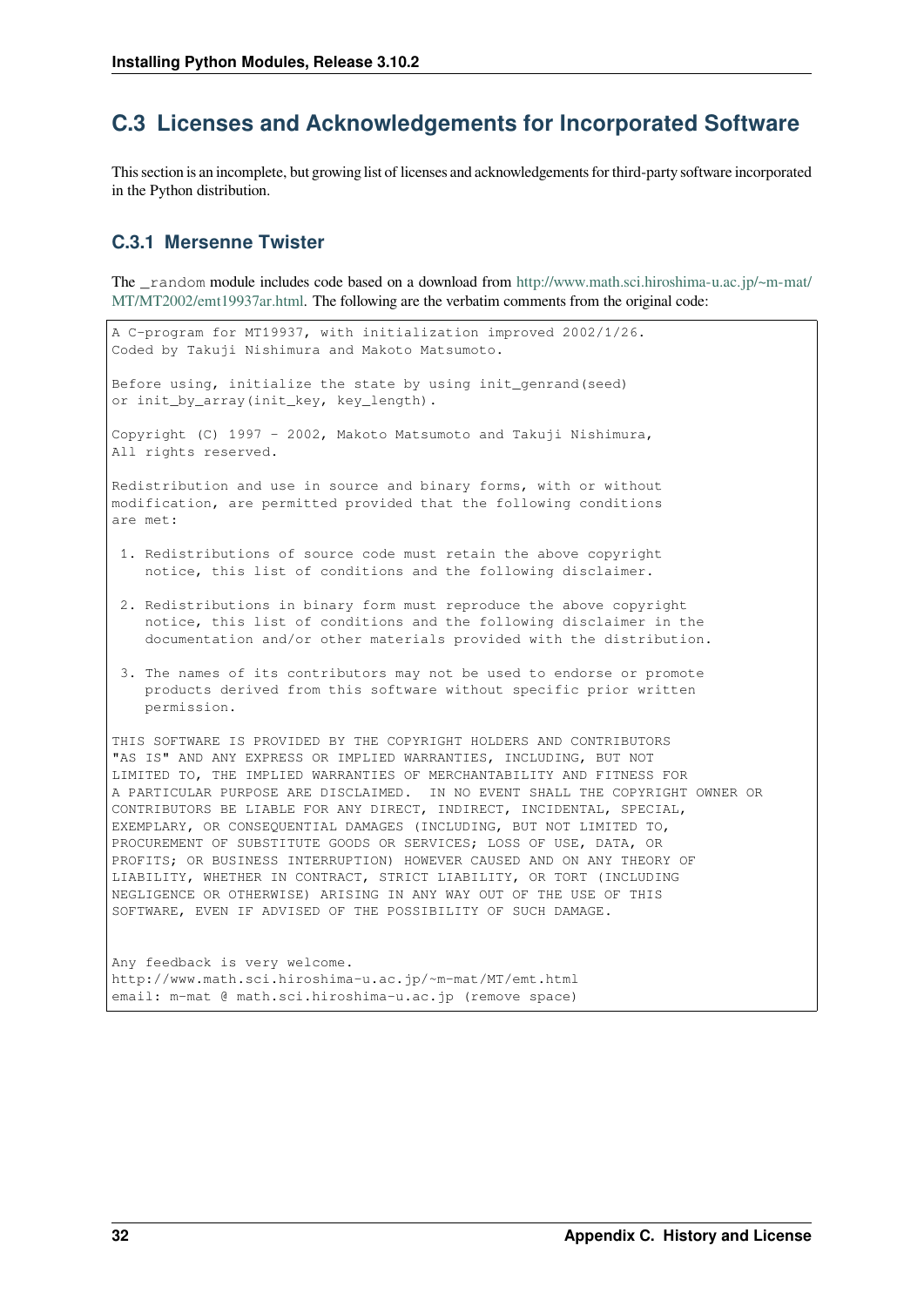### **C.3.2 Sockets**

The socket module uses the functions, getaddrinfo(), and getnameinfo(), which are coded in separate source files from the WIDE Project, http://www.wide.ad.jp/.

```
Copyright (C) 1995, 1996, 1997, and 1998 WIDE Project.
All rights reserved.
Redistribution and use in source and binary forms, with or without
modification, are permitted provided that the following conditions
are met:
1. Redistributions of source code must retain the above copyright
   notice, this list of conditions and the following disclaimer.
2. Redistributions in binary form must reproduce the above copyright
  notice, this list of conditions and the following disclaimer in the
  documentation and/or other materials provided with the distribution.
3. Neither the name of the project nor the names of its contributors
  may be used to endorse or promote products derived from this software
  without specific prior written permission.
THIS SOFTWARE IS PROVIDED BY THE PROJECT AND CONTRIBUTORS ``AS IS'' AND
ANY EXPRESS OR IMPLIED WARRANTIES, INCLUDING, BUT NOT LIMITED TO, THE
IMPLIED WARRANTIES OF MERCHANTABILITY AND FITNESS FOR A PARTICULAR PURPOSE
ARE DISCLAIMED. IN NO EVENT SHALL THE PROJECT OR CONTRIBUTORS BE LIABLE
FOR ANY DIRECT, INDIRECT, INCIDENTAL, SPECIAL, EXEMPLARY, OR CONSEQUENTIAL
DAMAGES (INCLUDING, BUT NOT LIMITED TO, PROCUREMENT OF SUBSTITUTE GOODS
OR SERVICES; LOSS OF USE, DATA, OR PROFITS; OR BUSINESS INTERRUPTION)
HOWEVER CAUSED AND ON ANY THEORY OF LIABILITY, WHETHER IN CONTRACT, STRICT
LIABILITY, OR TORT (INCLUDING NEGLIGENCE OR OTHERWISE) ARISING IN ANY WAY
OUT OF THE USE OF THIS SOFTWARE, EVEN IF ADVISED OF THE POSSIBILITY OF
SUCH DAMAGE.
```
#### **C.3.3 Asynchronous socket services**

The asynchat and asyncore modules contain the following notice:

<span id="page-36-1"></span>Copyright 1996 by Sam Rushing

All Rights Reserved

Permission to use, copy, modify, and distribute this software and its documentation for any purpose and without fee is hereby granted, provided that the above copyright notice appear in all copies and that both that copyright notice and this permission notice appear in supporting documentation, and that the name of Sam Rushing not be used in advertising or publicity pertaining to distribution of the software without specific, written prior permission.

SAM RUSHING DISCLAIMS ALL WARRANTIES WITH REGARD TO THIS SOFTWARE, INCLUDING ALL IMPLIED WARRANTIES OF MERCHANTABILITY AND FITNESS, IN NO EVENT SHALL SAM RUSHING BE LIABLE FOR ANY SPECIAL, INDIRECT OR CONSEQUENTIAL DAMAGES OR ANY DAMAGES WHATSOEVER RESULTING FROM LOSS OF USE, DATA OR PROFITS, WHETHER IN AN ACTION OF CONTRACT, NEGLIGENCE OR OTHER TORTIOUS ACTION, ARISING OUT OF OR IN CONNECTION WITH THE USE OR PERFORMANCE OF THIS SOFTWARE.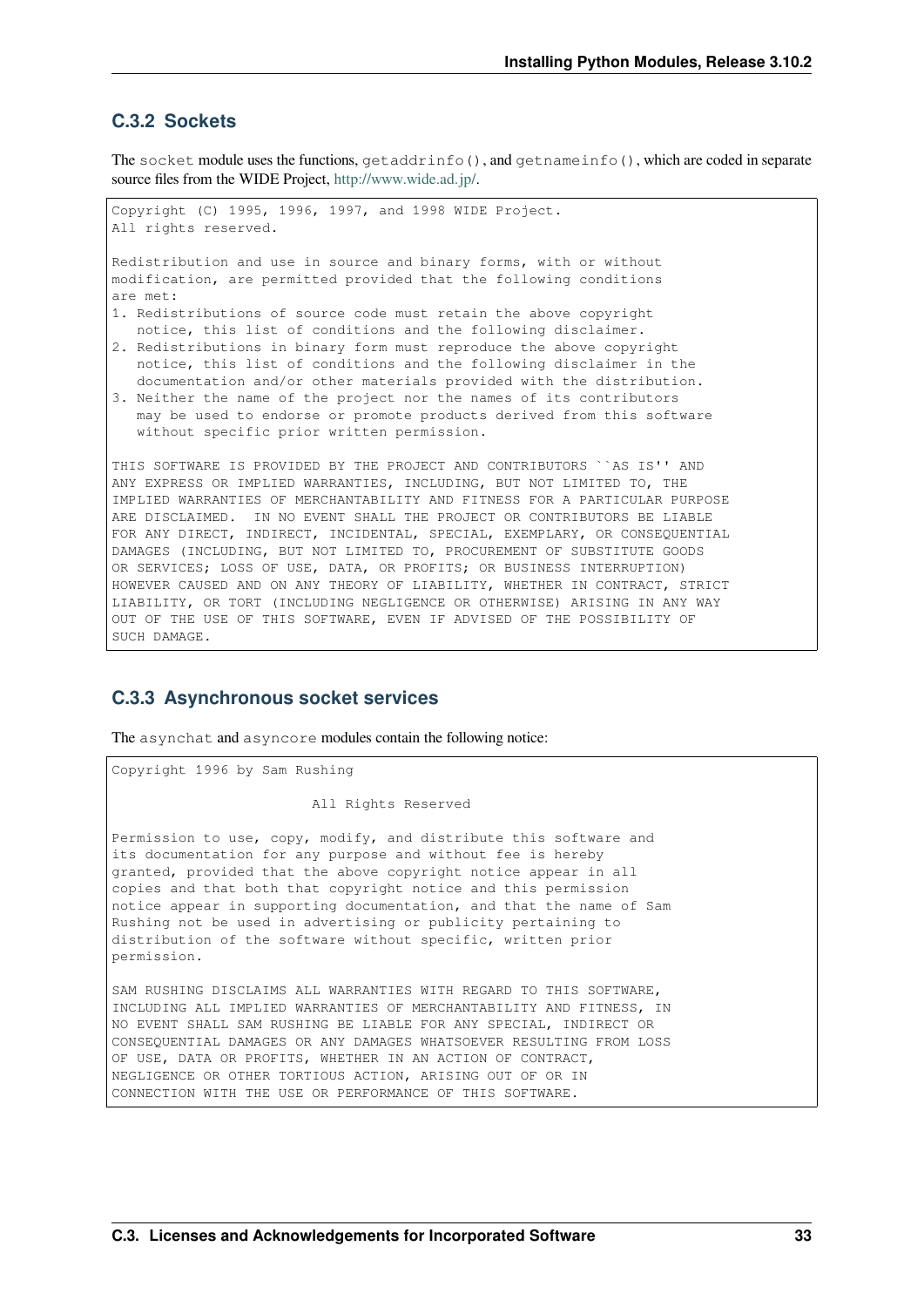#### <span id="page-37-0"></span>**C.3.4 Cookie management**

The http.cookies module contains the following notice:

```
Copyright 2000 by Timothy O'Malley <timo@alum.mit.edu>
               All Rights Reserved
Permission to use, copy, modify, and distribute this software
and its documentation for any purpose and without fee is hereby
granted, provided that the above copyright notice appear in all
copies and that both that copyright notice and this permission
notice appear in supporting documentation, and that the name of
Timothy O'Malley not be used in advertising or publicity
pertaining to distribution of the software without specific, written
prior permission.
Timothy O'Malley DISCLAIMS ALL WARRANTIES WITH REGARD TO THIS
SOFTWARE, INCLUDING ALL IMPLIED WARRANTIES OF MERCHANTABILITY
AND FITNESS, IN NO EVENT SHALL Timothy O'Malley BE LIABLE FOR
ANY SPECIAL, INDIRECT OR CONSEQUENTIAL DAMAGES OR ANY DAMAGES
WHATSOEVER RESULTING FROM LOSS OF USE, DATA OR PROFITS,
WHETHER IN AN ACTION OF CONTRACT, NEGLIGENCE OR OTHER TORTIOUS
ACTION, ARISING OUT OF OR IN CONNECTION WITH THE USE OR
PERFORMANCE OF THIS SOFTWARE.
```
### <span id="page-37-1"></span>**C.3.5 Execution tracing**

The trace module contains the following notice:

```
portions copyright 2001, Autonomous Zones Industries, Inc., all rights...
err... reserved and offered to the public under the terms of the
Python 2.2 license.
Author: Zooko O'Whielacronx
http://zooko.com/
mailto:zooko@zooko.com
Copyright 2000, Mojam Media, Inc., all rights reserved.
Author: Skip Montanaro
Copyright 1999, Bioreason, Inc., all rights reserved.
Author: Andrew Dalke
Copyright 1995-1997, Automatrix, Inc., all rights reserved.
Author: Skip Montanaro
Copyright 1991-1995, Stichting Mathematisch Centrum, all rights reserved.
Permission to use, copy, modify, and distribute this Python software and
its associated documentation for any purpose without fee is hereby
granted, provided that the above copyright notice appears in all copies,
and that both that copyright notice and this permission notice appear in
supporting documentation, and that the name of neither Automatrix,
Bioreason or Mojam Media be used in advertising or publicity pertaining to
distribution of the software without specific, written prior permission.
```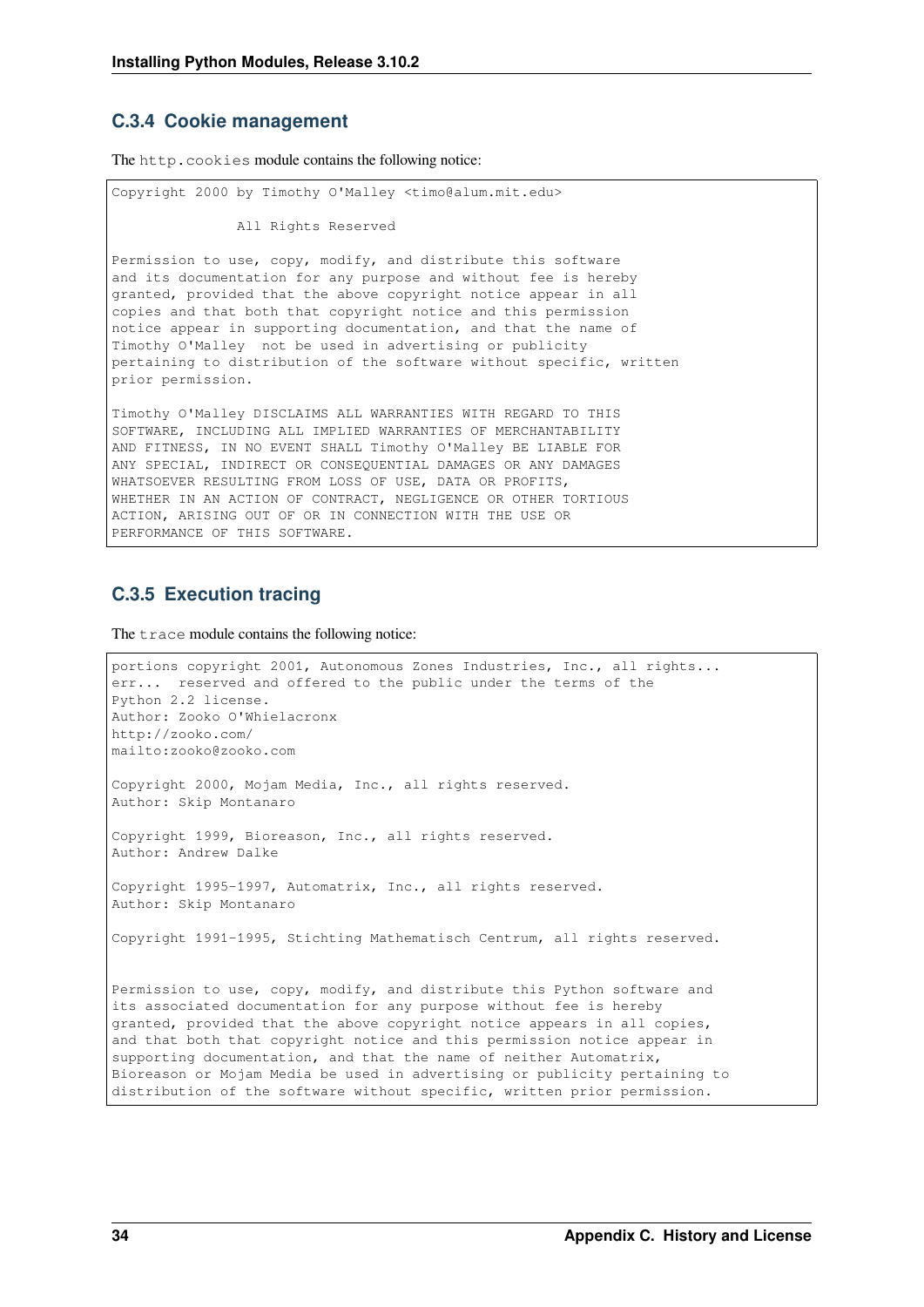#### <span id="page-38-0"></span>**C.3.6 UUencode and UUdecode functions**

The uu module contains the following notice:

```
Copyright 1994 by Lance Ellinghouse
Cathedral City, California Republic, United States of America.
                       All Rights Reserved
Permission to use, copy, modify, and distribute this software and its
documentation for any purpose and without fee is hereby granted,
provided that the above copyright notice appear in all copies and that
both that copyright notice and this permission notice appear in
supporting documentation, and that the name of Lance Ellinghouse
not be used in advertising or publicity pertaining to distribution
of the software without specific, written prior permission.
LANCE ELLINGHOUSE DISCLAIMS ALL WARRANTIES WITH REGARD TO
THIS SOFTWARE, INCLUDING ALL IMPLIED WARRANTIES OF MERCHANTABILITY AND
FITNESS, IN NO EVENT SHALL LANCE ELLINGHOUSE CENTRUM BE LIABLE
FOR ANY SPECIAL, INDIRECT OR CONSEQUENTIAL DAMAGES OR ANY DAMAGES
WHATSOEVER RESULTING FROM LOSS OF USE, DATA OR PROFITS, WHETHER IN AN
ACTION OF CONTRACT, NEGLIGENCE OR OTHER TORTIOUS ACTION, ARISING OUT
OF OR IN CONNECTION WITH THE USE OR PERFORMANCE OF THIS SOFTWARE.
Modified by Jack Jansen, CWI, July 1995:
- Use binascii module to do the actual line-by-line conversion
 between ascii and binary. This results in a 1000-fold speedup. The C
 version is still 5 times faster, though.
- Arguments more compliant with Python standard
```
### <span id="page-38-1"></span>**C.3.7 XML Remote Procedure Calls**

The xmlrpc.client module contains the following notice:

The XML-RPC client interface is

Copyright (c) 1999-2002 by Secret Labs AB Copyright (c) 1999-2002 by Fredrik Lundh

By obtaining, using, and/or copying this software and/or its associated documentation, you agree that you have read, understood, and will comply with the following terms and conditions:

Permission to use, copy, modify, and distribute this software and its associated documentation for any purpose and without fee is hereby granted, provided that the above copyright notice appears in all copies, and that both that copyright notice and this permission notice appear in supporting documentation, and that the name of Secret Labs AB or the author not be used in advertising or publicity pertaining to distribution of the software without specific, written prior permission.

SECRET LABS AB AND THE AUTHOR DISCLAIMS ALL WARRANTIES WITH REGARD TO THIS SOFTWARE, INCLUDING ALL IMPLIED WARRANTIES OF MERCHANT-ABILITY AND FITNESS. IN NO EVENT SHALL SECRET LABS AB OR THE AUTHOR BE LIABLE FOR ANY SPECIAL, INDIRECT OR CONSEQUENTIAL DAMAGES OR ANY DAMAGES WHATSOEVER RESULTING FROM LOSS OF USE, DATA OR PROFITS, WHETHER IN AN ACTION OF CONTRACT, NEGLIGENCE OR OTHER TORTIOUS ACTION, ARISING OUT OF OR IN CONNECTION WITH THE USE OR PERFORMANCE OF THIS SOFTWARE.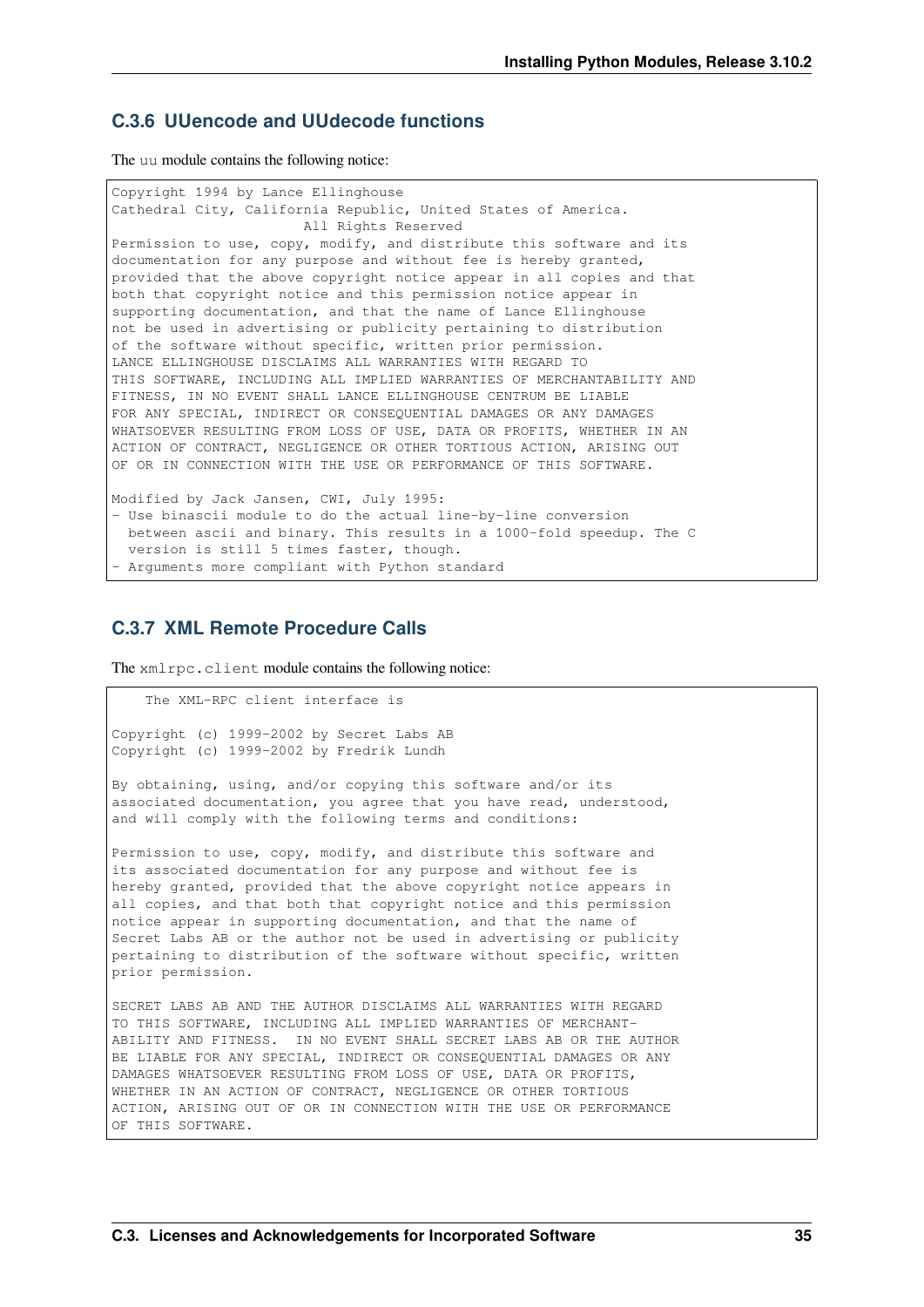#### <span id="page-39-0"></span>**C.3.8 test\_epoll**

The test\_epoll module contains the following notice:

Copyright (c) 2001-2006 Twisted Matrix Laboratories.

Permission is hereby granted, free of charge, to any person obtaining a copy of this software and associated documentation files (the "Software"), to deal in the Software without restriction, including without limitation the rights to use, copy, modify, merge, publish, distribute, sublicense, and/or sell copies of the Software, and to permit persons to whom the Software is furnished to do so, subject to the following conditions:

The above copyright notice and this permission notice shall be included in all copies or substantial portions of the Software.

THE SOFTWARE IS PROVIDED "AS IS", WITHOUT WARRANTY OF ANY KIND, EXPRESS OR IMPLIED, INCLUDING BUT NOT LIMITED TO THE WARRANTIES OF MERCHANTABILITY, FITNESS FOR A PARTICULAR PURPOSE AND NONINFRINGEMENT. IN NO EVENT SHALL THE AUTHORS OR COPYRIGHT HOLDERS BE LIABLE FOR ANY CLAIM, DAMAGES OR OTHER LIABILITY, WHETHER IN AN ACTION OF CONTRACT, TORT OR OTHERWISE, ARISING FROM, OUT OF OR IN CONNECTION WITH THE SOFTWARE OR THE USE OR OTHER DEALINGS IN THE SOFTWARE.

#### <span id="page-39-1"></span>**C.3.9 Select kqueue**

The select module contains the following notice for the kqueue interface:

Copyright (c) 2000 Doug White, 2006 James Knight, 2007 Christian Heimes All rights reserved.

Redistribution and use in source and binary forms, with or without modification, are permitted provided that the following conditions are met:

- 1. Redistributions of source code must retain the above copyright notice, this list of conditions and the following disclaimer.
- 2. Redistributions in binary form must reproduce the above copyright notice, this list of conditions and the following disclaimer in the documentation and/or other materials provided with the distribution.

THIS SOFTWARE IS PROVIDED BY THE AUTHOR AND CONTRIBUTORS ``AS IS'' AND ANY EXPRESS OR IMPLIED WARRANTIES, INCLUDING, BUT NOT LIMITED TO, THE IMPLIED WARRANTIES OF MERCHANTABILITY AND FITNESS FOR A PARTICULAR PURPOSE ARE DISCLAIMED. IN NO EVENT SHALL THE AUTHOR OR CONTRIBUTORS BE LIABLE FOR ANY DIRECT, INDIRECT, INCIDENTAL, SPECIAL, EXEMPLARY, OR CONSEQUENTIAL DAMAGES (INCLUDING, BUT NOT LIMITED TO, PROCUREMENT OF SUBSTITUTE GOODS OR SERVICES; LOSS OF USE, DATA, OR PROFITS; OR BUSINESS INTERRUPTION) HOWEVER CAUSED AND ON ANY THEORY OF LIABILITY, WHETHER IN CONTRACT, STRICT LIABILITY, OR TORT (INCLUDING NEGLIGENCE OR OTHERWISE) ARISING IN ANY WAY OUT OF THE USE OF THIS SOFTWARE, EVEN IF ADVISED OF THE POSSIBILITY OF SUCH DAMAGE.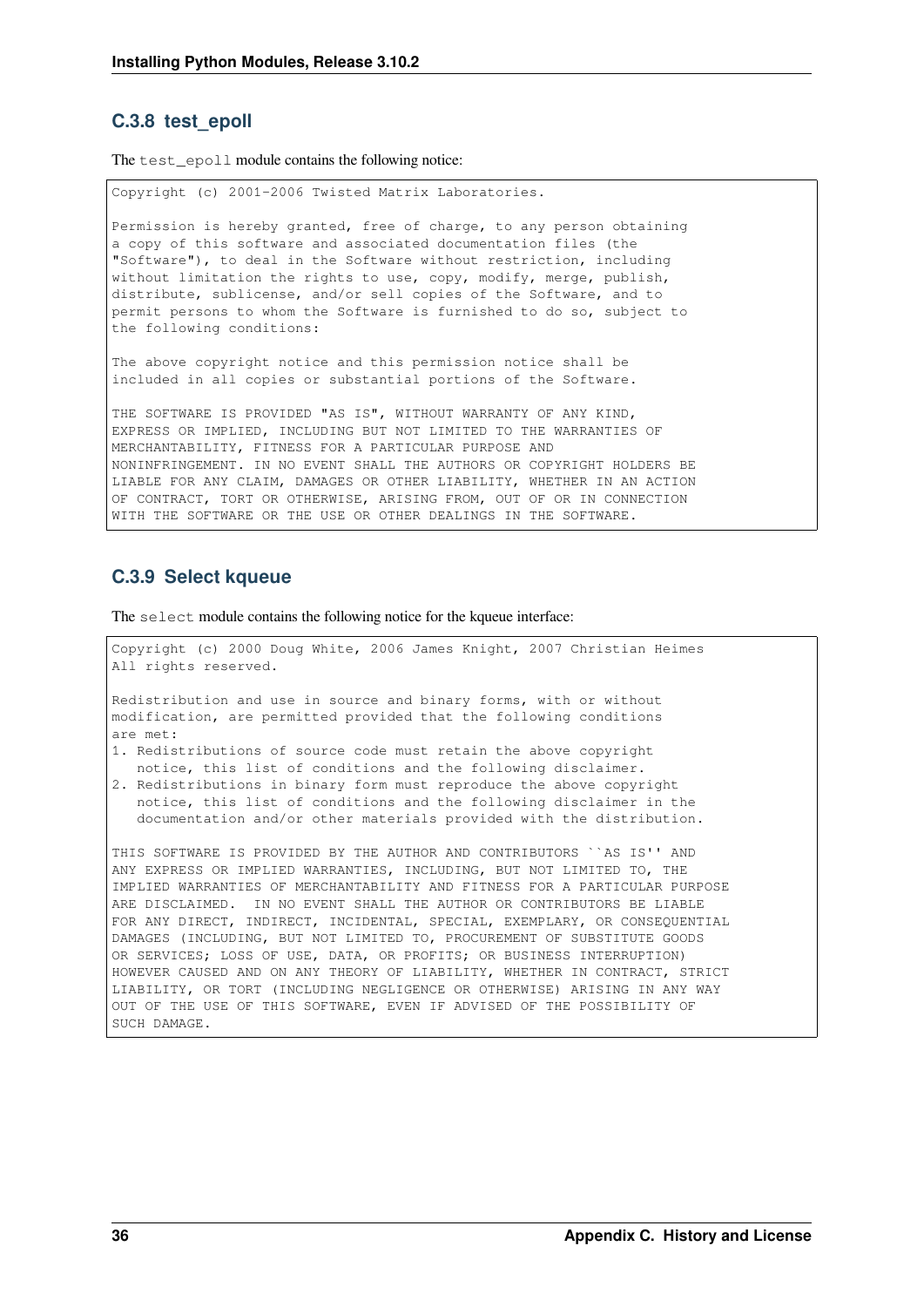#### **C.3.10 SipHash24**

The file Python/pyhash.c contains Marek Majkowski' implementation of Dan Bernstein's SipHash24 algorithm. It contains the following note:

```
<MIT License>
Copyright (c) 2013 Marek Majkowski <marek@popcount.org>
Permission is hereby granted, free of charge, to any person obtaining a copy
of this software and associated documentation files (the "Software"), to deal
in the Software without restriction, including without limitation the rights
to use, copy, modify, merge, publish, distribute, sublicense, and/or sell
copies of the Software, and to permit persons to whom the Software is
furnished to do so, subject to the following conditions:
The above copyright notice and this permission notice shall be included in
all copies or substantial portions of the Software.
</MIT License>
Original location:
  https://github.com/majek/csiphash/
Solution inspired by code from:
  Samuel Neves (supercop/crypto_auth/siphash24/little)
  djb (supercop/crypto_auth/siphash24/little2)
  Jean-Philippe Aumasson (https://131002.net/siphash/siphash24.c)
```
#### **C.3.11 strtod and dtoa**

<span id="page-40-1"></span>The file Python/dtoa.c, which supplies C functions dtoa and strtod for conversion of C doubles to and from strings, is derived from the file of the same name by David M. Gay, currently available from http://www.netlib.org/fp/. The original file, as retrieved on March 16, 2009, contains the following copyright and licensing notice:

```
/****************************************************************
 *
* The author of this software is David M. Gay.
 *
* Copyright (c) 1991, 2000, 2001 by Lucent Technologies.
 *
* Permission to use, copy, modify, and distribute this software for any
* purpose without fee is hereby granted, provided that this entire notice
* is included in all copies of any software which is or includes a copy
* or modification of this software and in all copies of the supporting
* documentation for such software.
 *
* THIS SOFTWARE IS BEING PROVIDED "AS IS", WITHOUT ANY EXPRESS OR IMPLIED
* WARRANTY. IN PARTICULAR, NEITHER THE AUTHOR NOR LUCENT MAKES ANY
* REPRESENTATION OR WARRANTY OF ANY KIND CONCERNING THE MERCHANTABILITY
* OF THIS SOFTWARE OR ITS FITNESS FOR ANY PARTICULAR PURPOSE.
 *
 ***************************************************************/
```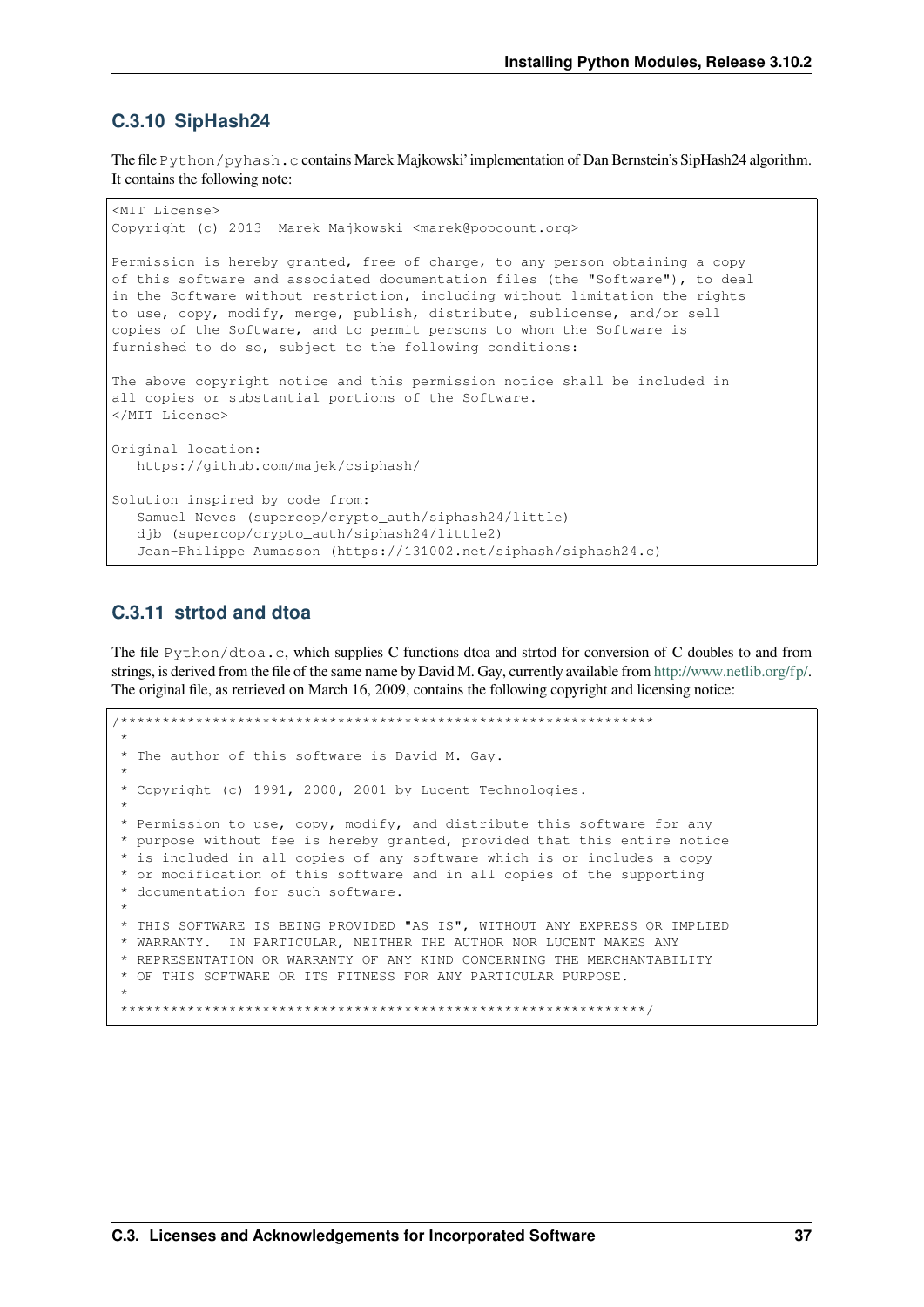#### **C.3.12 OpenSSL**

The modules hashlib, posix, ssl, crypt use the OpenSSL library for added performance if made available by the operating system. Additionally, the Windows and macOS installers for Python may include a copy of the OpenSSL libraries, so we include a copy of the OpenSSL license here:

```
LICENSE ISSUES
==============
The OpenSSL toolkit stays under a dual license, i.e. both the conditions of
the OpenSSL License and the original SSLeay license apply to the toolkit.
See below for the actual license texts. Actually both licenses are BSD-style
Open Source licenses. In case of any license issues related to OpenSSL
please contact openssl-core@openssl.org.
OpenSSL License
---------------
  /* ====================================================================
   * Copyright (c) 1998-2008 The OpenSSL Project. All rights reserved.
   *
   * Redistribution and use in source and binary forms, with or without
   * modification, are permitted provided that the following conditions
   * are met:
   *
   * 1. Redistributions of source code must retain the above copyright
       notice, this list of conditions and the following disclaimer.
   *
   * 2. Redistributions in binary form must reproduce the above copyright
        notice, this list of conditions and the following disclaimer in
        the documentation and/or other materials provided with the
        distribution.
   *
    3. All advertising materials mentioning features or use of this
        software must display the following acknowledgment:
        "This product includes software developed by the OpenSSL Project
        for use in the OpenSSL Toolkit. (http://www.openssl.org/)"
   *
   * 4. The names "OpenSSL Toolkit" and "OpenSSL Project" must not be used to
        endorse or promote products derived from this software without
        prior written permission. For written permission, please contact
        openssl-core@openssl.org.
   *
   * 5. Products derived from this software may not be called "OpenSSL"
        nor may "OpenSSL" appear in their names without prior written
        permission of the OpenSSL Project.
   *
   * 6. Redistributions of any form whatsoever must retain the following
       acknowledgment:
        * "This product includes software developed by the OpenSSL Project
        for use in the OpenSSL Toolkit (http://www.openssl.org/)"
   *
   * THIS SOFTWARE IS PROVIDED BY THE OpenSSL PROJECT ``AS IS'' AND ANY
   * EXPRESSED OR IMPLIED WARRANTIES, INCLUDING, BUT NOT LIMITED TO, THE
   * IMPLIED WARRANTIES OF MERCHANTABILITY AND FITNESS FOR A PARTICULAR
   * PURPOSE ARE DISCLAIMED. IN NO EVENT SHALL THE OpenSSL PROJECT OR
   * ITS CONTRIBUTORS BE LIABLE FOR ANY DIRECT, INDIRECT, INCIDENTAL,
   * SPECIAL, EXEMPLARY, OR CONSEQUENTIAL DAMAGES (INCLUDING, BUT
   * NOT LIMITED TO, PROCUREMENT OF SUBSTITUTE GOODS OR SERVICES;
   * LOSS OF USE, DATA, OR PROFITS; OR BUSINESS INTERRUPTION)
   * HOWEVER CAUSED AND ON ANY THEORY OF LIABILITY, WHETHER IN CONTRACT,
   * STRICT LIABILITY, OR TORT (INCLUDING NEGLIGENCE OR OTHERWISE)
```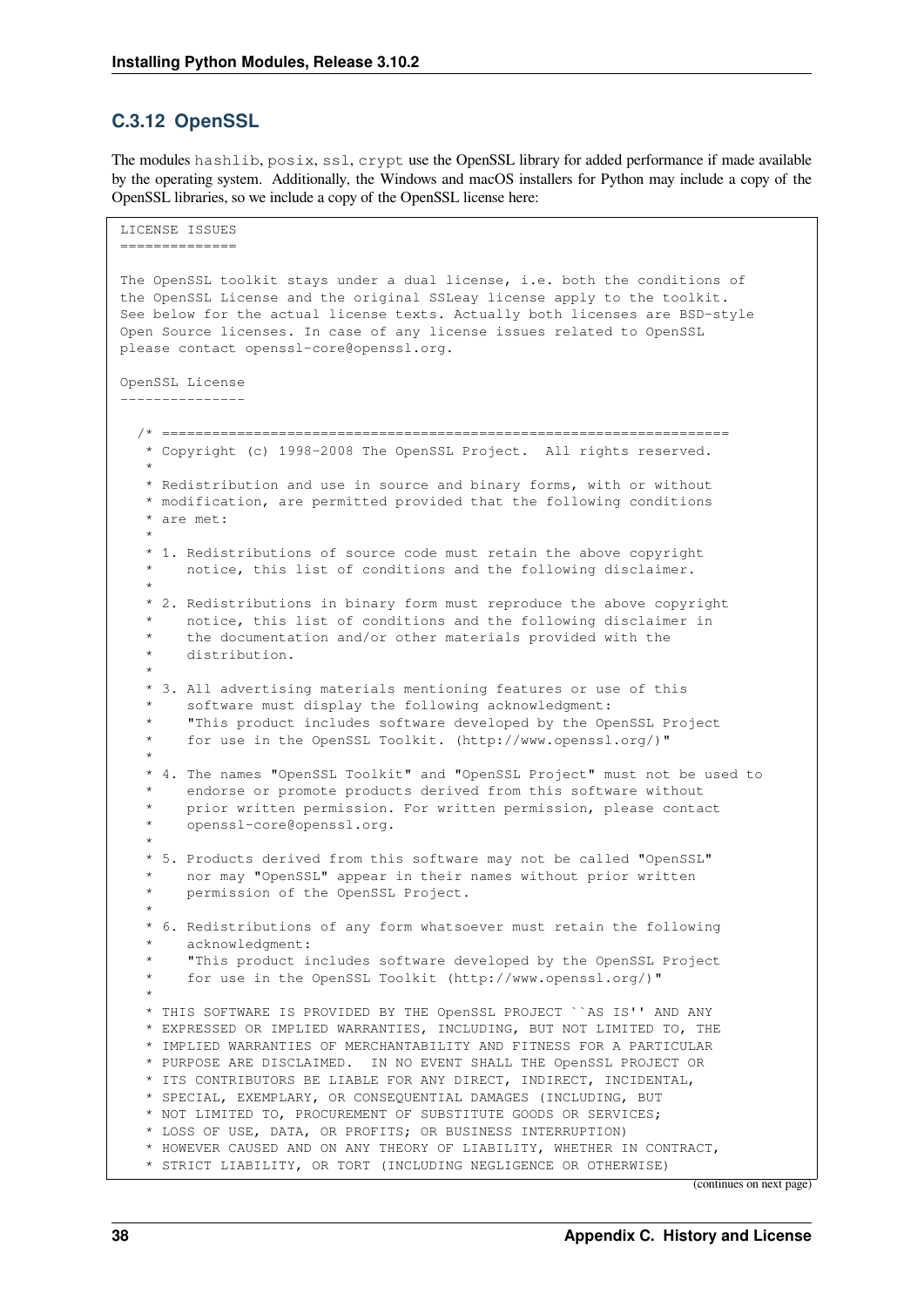```
* ARISING IN ANY WAY OUT OF THE USE OF THIS SOFTWARE, EVEN IF ADVISED
    * OF THE POSSIBILITY OF SUCH DAMAGE.
    * ====================================================================
    *
    * This product includes cryptographic software written by Eric Young
    * (eay@cryptsoft.com). This product includes software written by Tim
    * Hudson (tjh@cryptsoft.com).
    *
    */
Original SSLeay License
    -----------------------
  /* Copyright (C) 1995-1998 Eric Young (eay@cryptsoft.com)
   * All rights reserved.
    *
    * This package is an SSL implementation written
    * by Eric Young (eay@cryptsoft.com).
    * The implementation was written so as to conform with Netscapes SSL.
    *
    * This library is free for commercial and non-commercial use as long as
    * the following conditions are aheared to. The following conditions
    * apply to all code found in this distribution, be it the RC4, RSA,
    * lhash, DES, etc., code; not just the SSL code. The SSL documentation
    * included with this distribution is covered by the same copyright terms
    * except that the holder is Tim Hudson (tjh@cryptsoft.com).
    *
   * Copyright remains Eric Young's, and as such any Copyright notices in
    * the code are not to be removed.
    * If this package is used in a product, Eric Young should be given attribution
    * as the author of the parts of the library used.
    * This can be in the form of a textual message at program startup or
    * in documentation (online or textual) provided with the package.
    *
    * Redistribution and use in source and binary forms, with or without
    * modification, are permitted provided that the following conditions
    * are met:
    * 1. Redistributions of source code must retain the copyright
        notice, this list of conditions and the following disclaimer.
    * 2. Redistributions in binary form must reproduce the above copyright
        notice, this list of conditions and the following disclaimer in the
        documentation and/or other materials provided with the distribution.
    * 3. All advertising materials mentioning features or use of this software
        must display the following acknowledgement:
        "This product includes cryptographic software written by
         Eric Young (eay@cryptsoft.com)"
        The word 'cryptographic' can be left out if the rouines from the library
        being used are not cryptographic related :-).
    * 4. If you include any Windows specific code (or a derivative thereof) from
        the apps directory (application code) you must include an acknowledgement:
         * "This product includes software written by Tim Hudson (tjh@cryptsoft.com)"
    *
    * THIS SOFTWARE IS PROVIDED BY ERIC YOUNG ``AS IS'' AND
    * ANY EXPRESS OR IMPLIED WARRANTIES, INCLUDING, BUT NOT LIMITED TO, THE
    * IMPLIED WARRANTIES OF MERCHANTABILITY AND FITNESS FOR A PARTICULAR PURPOSE
    * ARE DISCLAIMED. IN NO EVENT SHALL THE AUTHOR OR CONTRIBUTORS BE LIABLE
    * FOR ANY DIRECT, INDIRECT, INCIDENTAL, SPECIAL, EXEMPLARY, OR CONSEQUENTIAL
    * DAMAGES (INCLUDING, BUT NOT LIMITED TO, PROCUREMENT OF SUBSTITUTE GOODS
    * OR SERVICES; LOSS OF USE, DATA, OR PROFITS; OR BUSINESS INTERRUPTION)
    * HOWEVER CAUSED AND ON ANY THEORY OF LIABILITY, WHETHER IN CONTRACT, STRICT
    * LIABILITY, OR TORT (INCLUDING NEGLIGENCE OR OTHERWISE) ARISING IN ANY WAY
```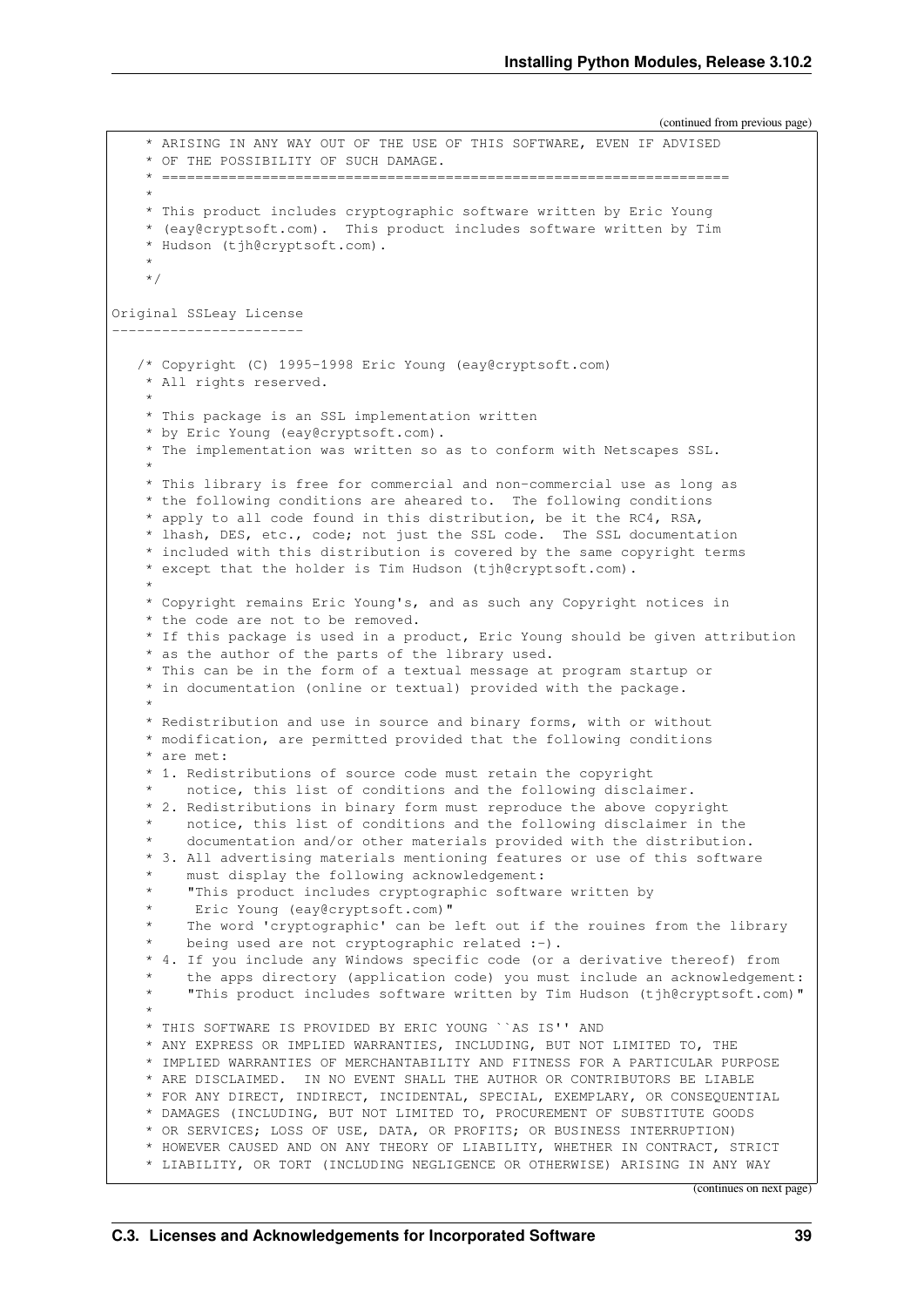```
* OUT OF THE USE OF THIS SOFTWARE, EVEN IF ADVISED OF THE POSSIBILITY OF
* SUCH DAMAGE.
*
* The licence and distribution terms for any publically available version or
* derivative of this code cannot be changed. i.e. this code cannot simply be
* copied and put under another distribution licence
* [including the GNU Public Licence.]
*/
```
#### **C.3.13 expat**

The pyexpat extension is built using an included copy of the expat sources unless the build is configured --with-system-expat:

Copyright (c) 1998, 1999, 2000 Thai Open Source Software Center Ltd and Clark Cooper Permission is hereby granted, free of charge, to any person obtaining a copy of this software and associated documentation files (the "Software"), to deal in the Software without restriction, including

without limitation the rights to use, copy, modify, merge, publish, distribute, sublicense, and/or sell copies of the Software, and to permit persons to whom the Software is furnished to do so, subject to the following conditions:

The above copyright notice and this permission notice shall be included in all copies or substantial portions of the Software.

THE SOFTWARE IS PROVIDED "AS IS", WITHOUT WARRANTY OF ANY KIND, EXPRESS OR IMPLIED, INCLUDING BUT NOT LIMITED TO THE WARRANTIES OF MERCHANTABILITY, FITNESS FOR A PARTICULAR PURPOSE AND NONINFRINGEMENT. IN NO EVENT SHALL THE AUTHORS OR COPYRIGHT HOLDERS BE LIABLE FOR ANY CLAIM, DAMAGES OR OTHER LIABILITY, WHETHER IN AN ACTION OF CONTRACT, TORT OR OTHERWISE, ARISING FROM, OUT OF OR IN CONNECTION WITH THE SOFTWARE OR THE USE OR OTHER DEALINGS IN THE SOFTWARE.

#### **C.3.14 libffi**

The \_ctypes extension is built using an included copy of the libffi sources unless the build is configured --with-system-libffi:

Copyright (c) 1996-2008 Red Hat, Inc and others.

Permission is hereby granted, free of charge, to any person obtaining a copy of this software and associated documentation files (the ``Software''), to deal in the Software without restriction, including without limitation the rights to use, copy, modify, merge, publish, distribute, sublicense, and/or sell copies of the Software, and to permit persons to whom the Software is furnished to do so, subject to the following conditions:

The above copyright notice and this permission notice shall be included in all copies or substantial portions of the Software.

THE SOFTWARE IS PROVIDED ``AS IS'', WITHOUT WARRANTY OF ANY KIND, EXPRESS OR IMPLIED, INCLUDING BUT NOT LIMITED TO THE WARRANTIES OF MERCHANTABILITY, FITNESS FOR A PARTICULAR PURPOSE AND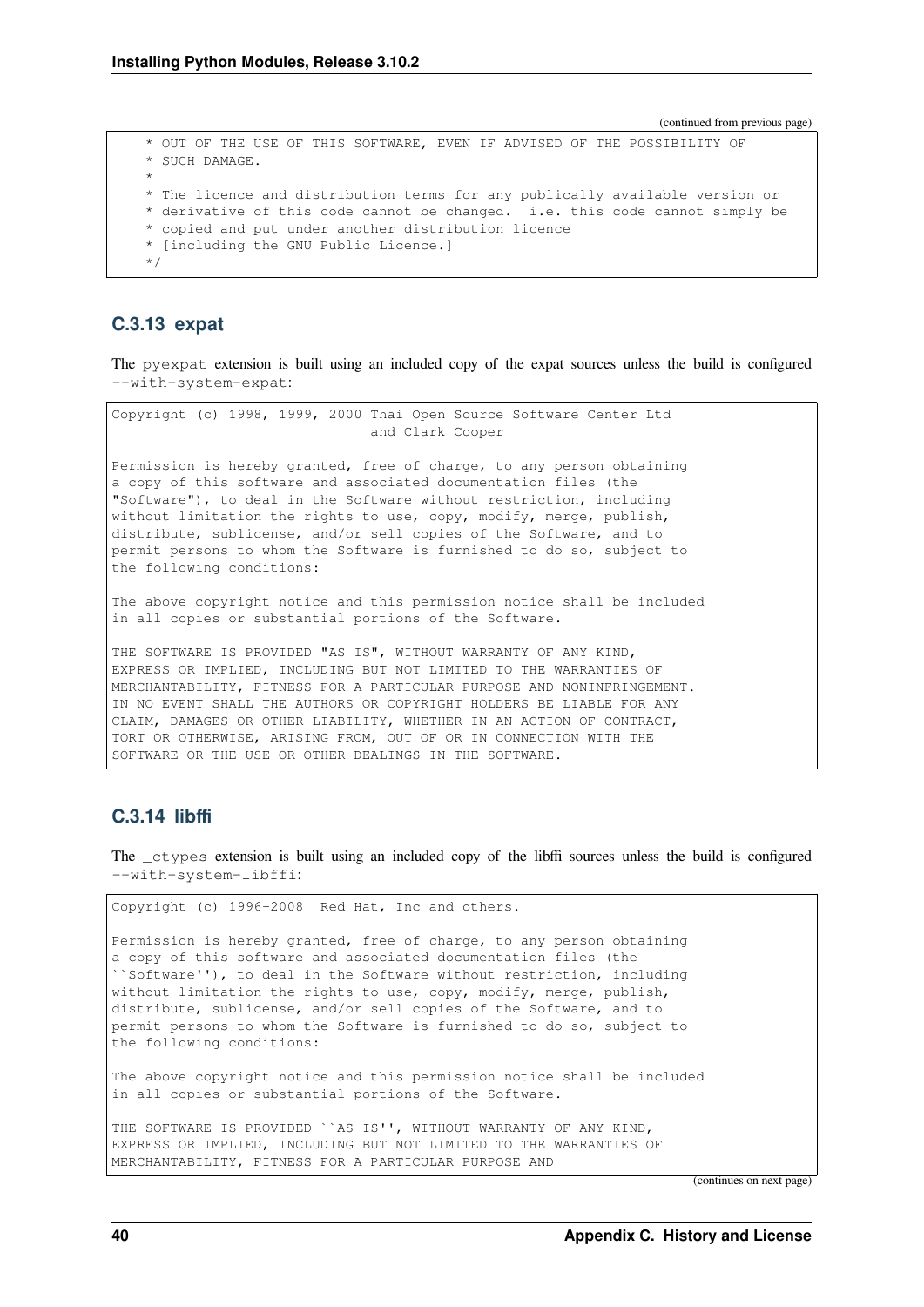```
NONINFRINGEMENT. IN NO EVENT SHALL THE AUTHORS OR COPYRIGHT
HOLDERS BE LIABLE FOR ANY CLAIM, DAMAGES OR OTHER LIABILITY,
WHETHER IN AN ACTION OF CONTRACT, TORT OR OTHERWISE, ARISING FROM,
OUT OF OR IN CONNECTION WITH THE SOFTWARE OR THE USE OR OTHER
DEALINGS IN THE SOFTWARE.
```
#### **C.3.15 zlib**

The zlib extension is built using an included copy of the zlib sources if the zlib version found on the system is too old to be used for the build:

```
Copyright (C) 1995-2011 Jean-loup Gailly and Mark Adler
This software is provided 'as-is', without any express or implied
warranty. In no event will the authors be held liable for any damages
arising from the use of this software.
Permission is granted to anyone to use this software for any purpose,
including commercial applications, and to alter it and redistribute it
freely, subject to the following restrictions:
1. The origin of this software must not be misrepresented; you must not
  claim that you wrote the original software. If you use this software
  in a product, an acknowledgment in the product documentation would be
  appreciated but is not required.
2. Altered source versions must be plainly marked as such, and must not be
  misrepresented as being the original software.
3. This notice may not be removed or altered from any source distribution.
Jean-loup Gailly Mark Adler
jloup@gzip.org madler@alumni.caltech.edu
```
#### <span id="page-44-0"></span>**C.3.16 cfuhash**

The implementation of the hash table used by the tracemalloc is based on the cfuhash project:

```
Copyright (c) 2005 Don Owens
All rights reserved.
This code is released under the BSD license:
Redistribution and use in source and binary forms, with or without
modification, are permitted provided that the following conditions
are met:
  * Redistributions of source code must retain the above copyright
   notice, this list of conditions and the following disclaimer.
  * Redistributions in binary form must reproduce the above
   copyright notice, this list of conditions and the following
    disclaimer in the documentation and/or other materials provided
   with the distribution.
  * Neither the name of the author nor the names of its
    contributors may be used to endorse or promote products derived
```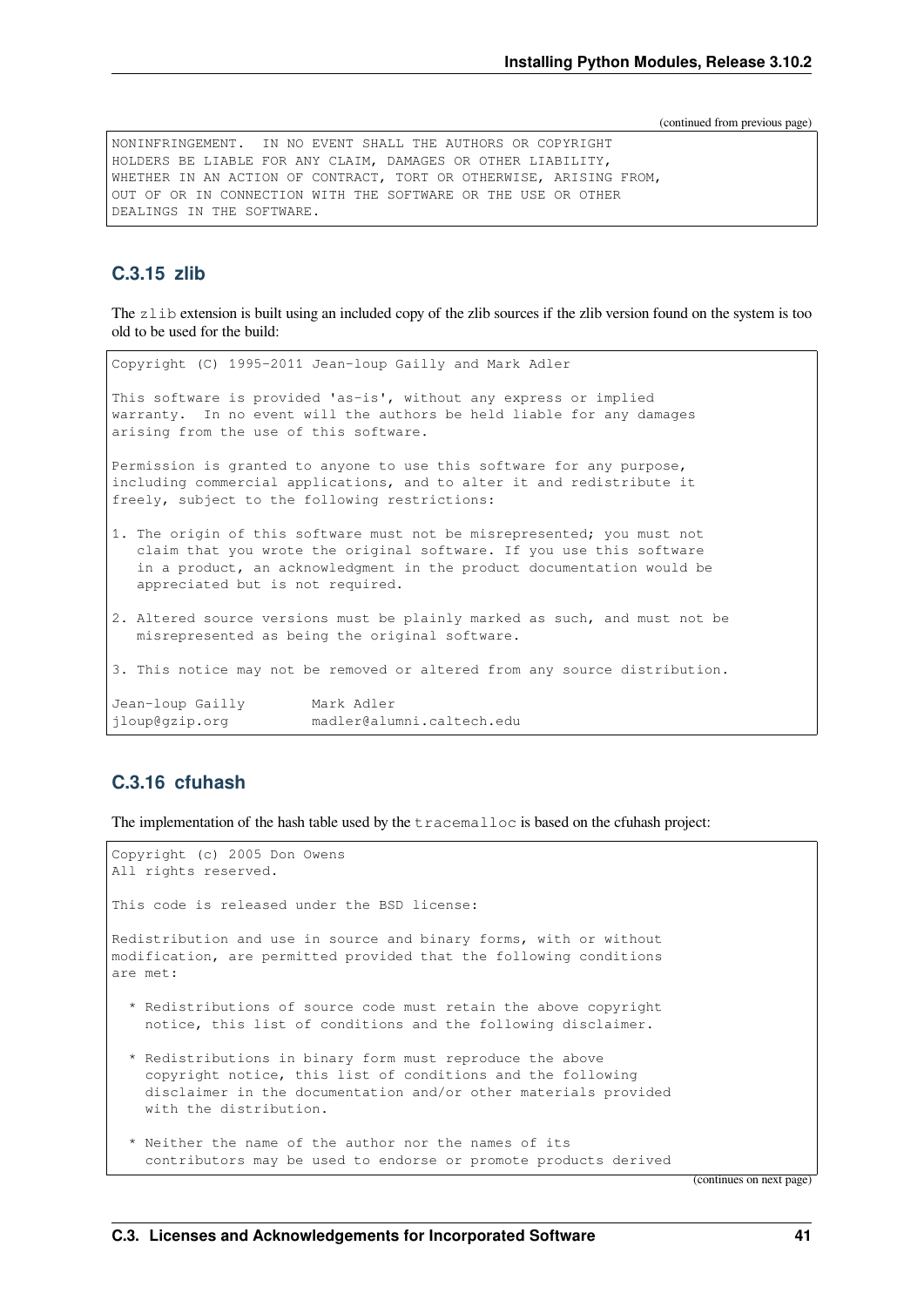from this software without specific prior written permission. THIS SOFTWARE IS PROVIDED BY THE COPYRIGHT HOLDERS AND CONTRIBUTORS "AS IS" AND ANY EXPRESS OR IMPLIED WARRANTIES, INCLUDING, BUT NOT LIMITED TO, THE IMPLIED WARRANTIES OF MERCHANTABILITY AND FITNESS FOR A PARTICULAR PURPOSE ARE DISCLAIMED. IN NO EVENT SHALL THE COPYRIGHT OWNER OR CONTRIBUTORS BE LIABLE FOR ANY DIRECT, INDIRECT, INCIDENTAL, SPECIAL, EXEMPLARY, OR CONSEQUENTIAL DAMAGES (INCLUDING, BUT NOT LIMITED TO, PROCUREMENT OF SUBSTITUTE GOODS OR SERVICES; LOSS OF USE, DATA, OR PROFITS; OR BUSINESS INTERRUPTION) HOWEVER CAUSED AND ON ANY THEORY OF LIABILITY, WHETHER IN CONTRACT, STRICT LIABILITY, OR TORT (INCLUDING NEGLIGENCE OR OTHERWISE) ARISING IN ANY WAY OUT OF THE USE OF THIS SOFTWARE, EVEN IF ADVISED OF THE POSSIBILITY OF SUCH DAMAGE.

#### **C.3.17 libmpdec**

The decimal module is built using an included copy of the libmpdec library unless the build is configured --with-system-libmpdec:

Copyright (c) 2008-2020 Stefan Krah. All rights reserved.

Redistribution and use in source and binary forms, with or without modification, are permitted provided that the following conditions are met:

- 1. Redistributions of source code must retain the above copyright notice, this list of conditions and the following disclaimer.
- 2. Redistributions in binary form must reproduce the above copyright notice, this list of conditions and the following disclaimer in the documentation and/or other materials provided with the distribution.

THIS SOFTWARE IS PROVIDED BY THE AUTHOR AND CONTRIBUTORS "AS IS" AND ANY EXPRESS OR IMPLIED WARRANTIES, INCLUDING, BUT NOT LIMITED TO, THE IMPLIED WARRANTIES OF MERCHANTABILITY AND FITNESS FOR A PARTICULAR PURPOSE ARE DISCLAIMED. IN NO EVENT SHALL THE AUTHOR OR CONTRIBUTORS BE LIABLE FOR ANY DIRECT, INDIRECT, INCIDENTAL, SPECIAL, EXEMPLARY, OR CONSEQUENTIAL DAMAGES (INCLUDING, BUT NOT LIMITED TO, PROCUREMENT OF SUBSTITUTE GOODS OR SERVICES; LOSS OF USE, DATA, OR PROFITS; OR BUSINESS INTERRUPTION) HOWEVER CAUSED AND ON ANY THEORY OF LIABILITY, WHETHER IN CONTRACT, STRICT LIABILITY, OR TORT (INCLUDING NEGLIGENCE OR OTHERWISE) ARISING IN ANY WAY OUT OF THE USE OF THIS SOFTWARE, EVEN IF ADVISED OF THE POSSIBILITY OF SUCH DAMAGE.

#### **C.3.18 W3C C14N test suite**

The C14N 2.0 test suite in the test package  $(\text{Lib}/\text{test}/\text{xmltestdata}/c14n-20/)$  was retrieved from the W3C website at https://www.w3.org/TR/xml-c14n2-testcases/ and is distributed under the 3-clause BSD license:

```
Copyright (c) 2013 W3C(R) (MIT, ERCIM, Keio, Beihang),
All Rights Reserved.
Redistribution and use in source and binary forms, with or without
modification, are permitted provided that the following conditions
are met:
```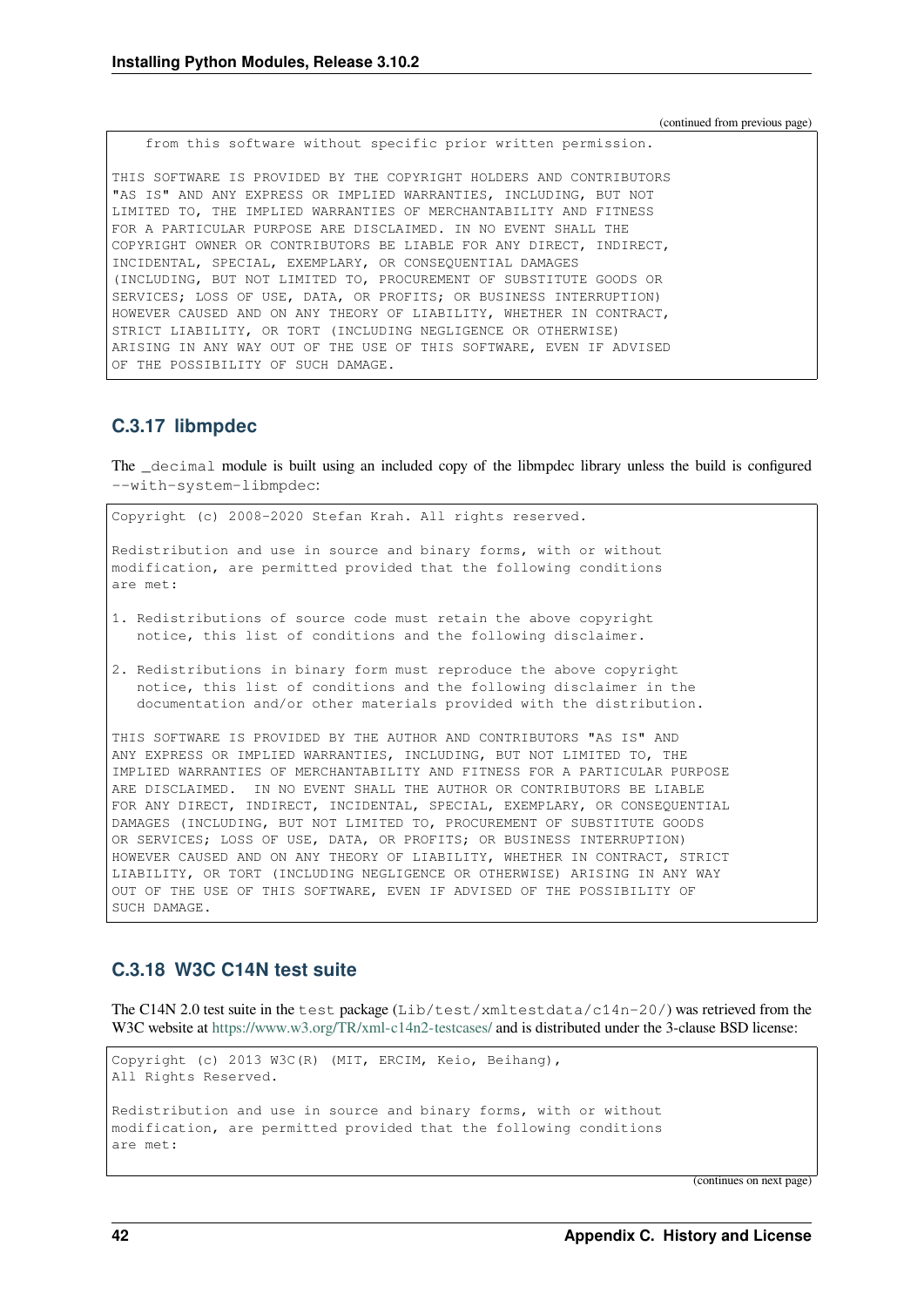\* Redistributions of works must retain the original copyright notice, this list of conditions and the following disclaimer. \* Redistributions in binary form must reproduce the original copyright notice, this list of conditions and the following disclaimer in the documentation and/or other materials provided with the distribution. \* Neither the name of the W3C nor the names of its contributors may be used to endorse or promote products derived from this work without specific prior written permission. THIS SOFTWARE IS PROVIDED BY THE COPYRIGHT HOLDERS AND CONTRIBUTORS "AS IS" AND ANY EXPRESS OR IMPLIED WARRANTIES, INCLUDING, BUT NOT LIMITED TO, THE IMPLIED WARRANTIES OF MERCHANTABILITY AND FITNESS FOR A PARTICULAR PURPOSE ARE DISCLAIMED. IN NO EVENT SHALL THE COPYRIGHT OWNER OR CONTRIBUTORS BE LIABLE FOR ANY DIRECT, INDIRECT, INCIDENTAL, SPECIAL, EXEMPLARY, OR CONSEQUENTIAL DAMAGES (INCLUDING, BUT NOT LIMITED TO, PROCUREMENT OF SUBSTITUTE GOODS OR SERVICES; LOSS OF USE, DATA, OR PROFITS; OR BUSINESS INTERRUPTION) HOWEVER CAUSED AND ON ANY THEORY OF LIABILITY, WHETHER IN CONTRACT, STRICT LIABILITY, OR TORT (INCLUDING NEGLIGENCE OR OTHERWISE) ARISING IN ANY WAY OUT OF THE USE OF THIS SOFTWARE, EVEN IF ADVISED OF THE POSSIBILITY OF SUCH DAMAGE.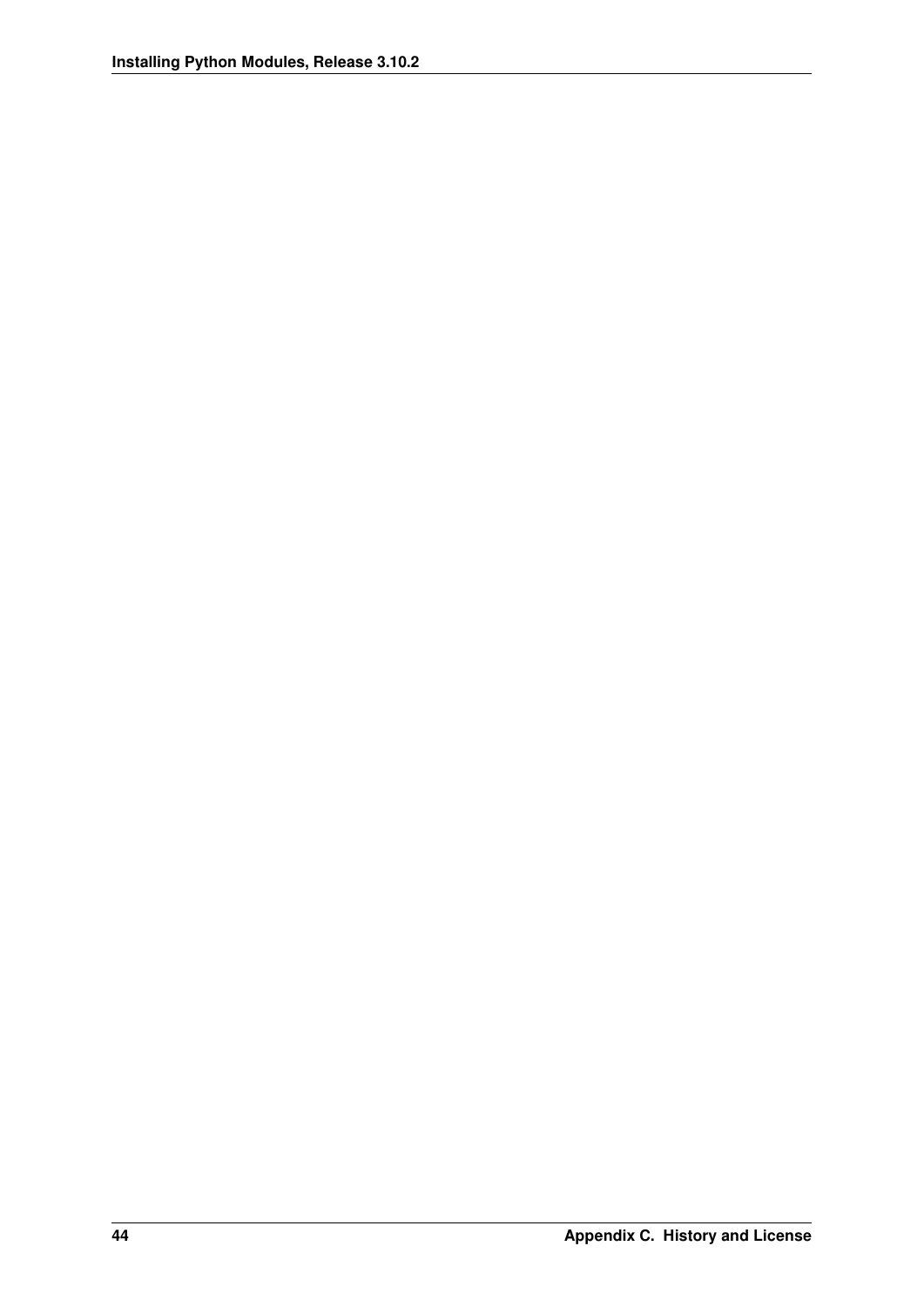# **COPYRIGHT**

Python and this documentation is:

Copyright © 2001-2022 Python Software Foundation. All rights reserved.

Copyright © 2000 BeOpen.com. All rights reserved.

Copyright © 1995-2000 Corporation for National Research Initiatives. All rights reserved.

Copyright © 1991-1995 Stichting Mathematisch Centrum. All rights reserved.

See *History and License* for complete license and permissions information.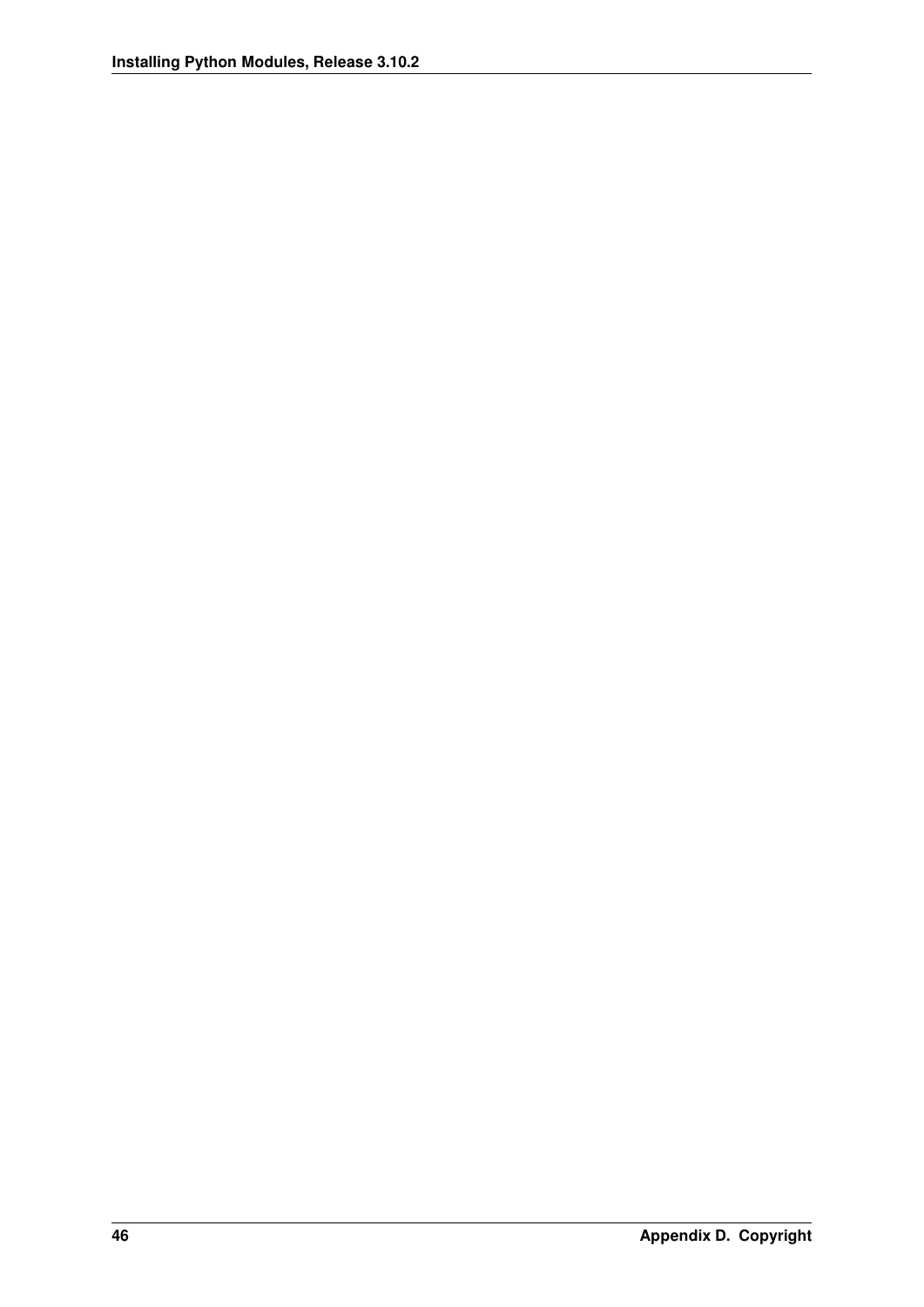### **INDEX**

### Non-alphabetical

```
..., 11
2to3, 11
>>>, 11
__future__, 15
__slots__, 21
```
### A

```
abstract base class, 11
annotation, 11
argument, 11
asynchronous context manager, 12
asynchronous generator, 12
asynchronous generator iterator, 12
asynchronous iterable, 12
asynchronous iterator, 12
attribute, 12
awaitable, 12
```
### B

BDFL, **12** binary fi[le](#page-15-7), **12** borrowed reference, **12** bytecode, **13** byte[s-l](#page-15-7)ike object, **12**

# C

```
callback, 13
C-contiguous, 13
class, 13
class variable, 13
coercion, 13
complex number, 13
context manager, 13
context variable, 13
contiguous, 13
coroutine, 13
coroutine function, 13
CPython, 13
```
## D

```
decorator, 13
descriptor, 14
dictionary, 14
dictionary comprehension, 14
dictionary view, 14
```
docstring, **14** duck-typing, **14**

### E

```
EAFP, 14
expression, 14
extension module, 14
```
### F

f-string, **14** file object, **14** file-like object, **15** filesystem encoding and error ha[nd](#page-17-4)ler, **15** finder, **15** floor divis[ion](#page-17-4), **15** Fortran contiguo[us](#page-18-7), 13 function, **15** functi[on](#page-18-7) annotation, **15**

### G

```
garbage collection, 15
generator, 15
generator expression, 16
generator iterator, 15
generic function, 16
generic type, 16
GIL, 16
global interpreter lock, 16
```
### H

has[h-b](#page-19-4)ased pyc, **16** hashable, **16**

### I

```
IDLE, 16
immutable, 16
import path, 16
importer, 17
importing, 16
interactive, 17
interpreted, 17
interpreter shutdown, 17
iterable, 17
iterator, 17
```